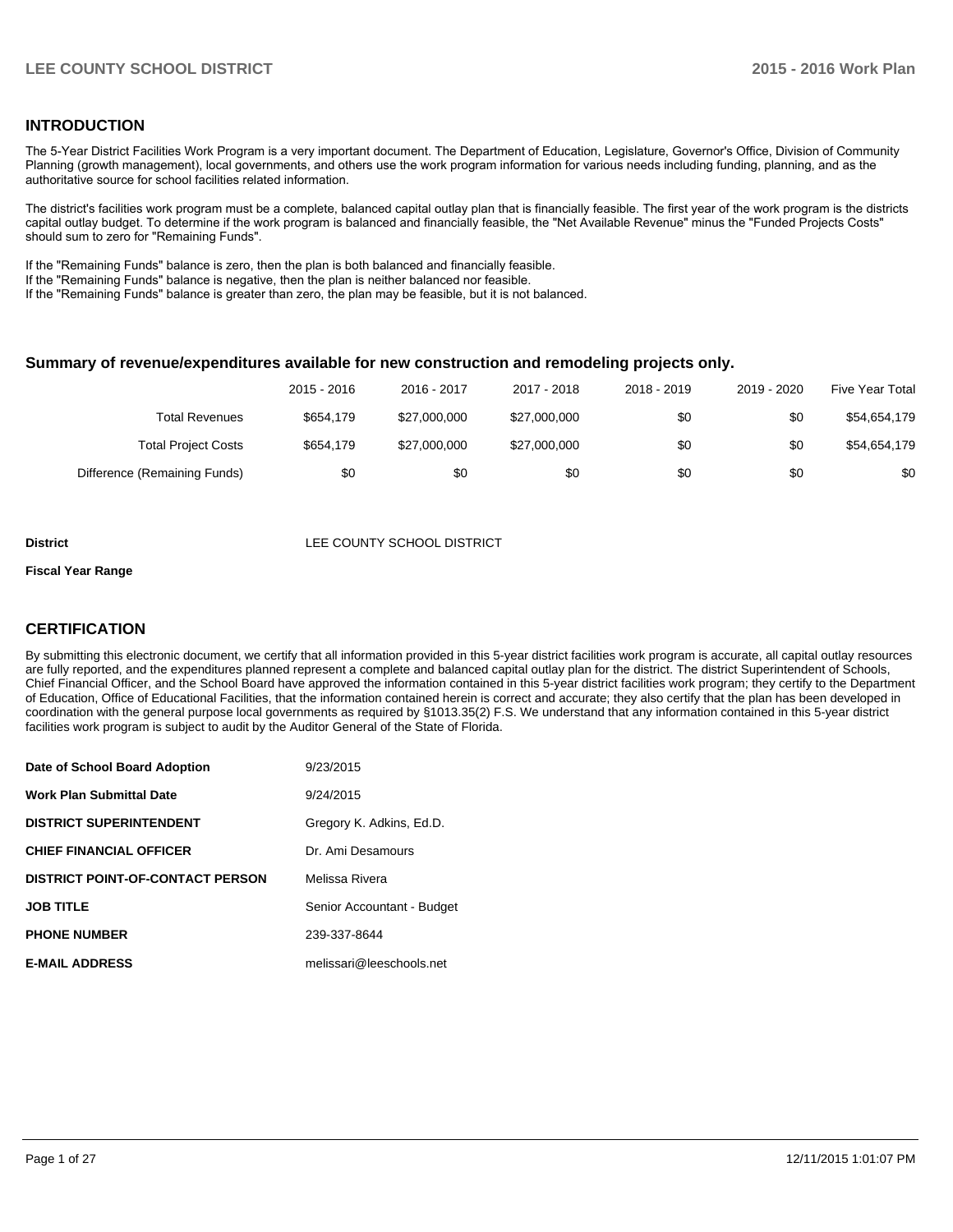# **Expenditures**

#### **Expenditure for Maintenance, Repair and Renovation from 1.50-Mills and PECO**

Annually, prior to the adoption of the district school budget, each school board must prepare a tentative district facilities work program that includes a schedule of major repair and renovation projects necessary to maintain the educational and ancillary facilities of the district.

| Item                                                                                                                                                                                                                                                                                                                                                                                                                                                                                                                                                                                                                                                                                                                                                                                                                                                                                                                                                                                                                                                                                                                                                                                                                                                                                                                                                                                                                                                                                                                                                                                                                                                                                                                                                                                                                                                                                                                                                                                                                                                                                                                                                                                                                                                                                                                                                                                                                                                                                                                                                                                                                       | $2015 - 2016$<br><b>Actual Budget</b> | 2016 - 2017<br>Projected | 2017 - 2018<br>Projected | 2018 - 2019<br>Projected | 2019 - 2020<br>Projected | <b>Total</b> |  |  |  |  |
|----------------------------------------------------------------------------------------------------------------------------------------------------------------------------------------------------------------------------------------------------------------------------------------------------------------------------------------------------------------------------------------------------------------------------------------------------------------------------------------------------------------------------------------------------------------------------------------------------------------------------------------------------------------------------------------------------------------------------------------------------------------------------------------------------------------------------------------------------------------------------------------------------------------------------------------------------------------------------------------------------------------------------------------------------------------------------------------------------------------------------------------------------------------------------------------------------------------------------------------------------------------------------------------------------------------------------------------------------------------------------------------------------------------------------------------------------------------------------------------------------------------------------------------------------------------------------------------------------------------------------------------------------------------------------------------------------------------------------------------------------------------------------------------------------------------------------------------------------------------------------------------------------------------------------------------------------------------------------------------------------------------------------------------------------------------------------------------------------------------------------------------------------------------------------------------------------------------------------------------------------------------------------------------------------------------------------------------------------------------------------------------------------------------------------------------------------------------------------------------------------------------------------------------------------------------------------------------------------------------------------|---------------------------------------|--------------------------|--------------------------|--------------------------|--------------------------|--------------|--|--|--|--|
| <b>HVAC</b>                                                                                                                                                                                                                                                                                                                                                                                                                                                                                                                                                                                                                                                                                                                                                                                                                                                                                                                                                                                                                                                                                                                                                                                                                                                                                                                                                                                                                                                                                                                                                                                                                                                                                                                                                                                                                                                                                                                                                                                                                                                                                                                                                                                                                                                                                                                                                                                                                                                                                                                                                                                                                | \$8,134,859                           | \$5,987,000              | \$6,166,610              | \$6,351,608              | \$6,542,157              | \$33,182,234 |  |  |  |  |
| Locations: ALLEN PARK ELEMENTARY, Alternative Learning Center West, BAYSHORE ELEMENTARY, BONITA SPRINGS ELEMENTARY, BONITA<br>SPRINGS MIDDLE, BUCKINGHAM EXCEPTIONAL STUDENT CENTER, CALOOSA ELEMENTARY, CALOOSA MIDDLE, CAPE CORAL<br>ELEMENTARY, CAPE CORAL SENIOR HIGH, CHALLENGER MIDDLE, COLONIAL ELEMENTARY, CYPRESS LAKE MIDDLE, CYPRESS<br>LAKE SENIOR HIGH, DIPLOMAT ELEMENTARY, DIPLOMAT MIDDLE, DUNBAR ATHLETICS, DUNBAR COMMUNITY SCHOOL, DUNBAR<br>HIGH SCHOOL, EAST LEE COUNTY HIGH SCHOOL, EDGEWOOD ACADEMY, EDISON PARK CREATIVE AND EXPRESSIVE ARTS<br>SCHOOL, ESTERO SENIOR HIGH, FORT MYERS BEACH ELEMENTARY, FORT MYERS INSTITUTE OF TECHNOLOGY, FORT MYERS<br>MIDDLE ACADEMY, FORT MYERS SENIOR HIGH, FRANKLIN PARK ELEMENTARY, G. WEAVER HIPPS ELEMENTARY, GATEWAY<br>ELEMENTARY, GULF ELEMENTARY, GULF MIDDLE, GWYNNE, HANCOCK CREEK ELEMENTARY, HARNS MARSH ELEMENTARY<br>SCHOOL, HARNS MARSH MIDDLE SCHOOL, HECTOR A. CAFFERATA, JR. ELEMENTARY SCHOOL, HEIGHTS ELEMENTARY, IDA S.<br>BAKER HIGH SCHOOL. ISLAND COAST HIGH SCHOOL. J COLIN ENGLISH ELEMENTARY. JAMES STEPHENS INTERNATIONAL<br>ACADEMY, LEE ASSOCIATION FOR RETARDED CITIZENS (LARC), LEE COUNTY DETENTION HOME, LEE COUNTY PUBLIC<br>EDUCATION CENTER. LEHIGH ACRES MIDDLE, LEHIGH ELEMENTARY, LEHIGH SENIOR HIGH, LEXINGTON MIDDLE SCHOOL.<br>LITTLETON ELEMENTARY, MANATEE ELEMENTARY, MARINER MIDDLE, MARINER SENIOR HIGH, MIRROR LAKES ELEMENTARY,<br>NEW DIRECTIONS SCHOOL, NORTH FORT MYERS ACADEMY OF THE ARTS, NORTH FORT MYERS SENIOR HIGH, OAK HAMMOCK<br>MIDDLE SCHOOL, ORANGE RIVER ELEMENTARY, ORANGEWOOD ELEMENTARY, PATRIOT ELEMENTARY, PAUL LAURENCE<br>DUNBAR MIDDLE, PELICAN ELEMENTARY, PINE ISLAND ELEMENTARY, PINEWOODS ELEMENTARY, RAY V. POTTORF<br>ELEMENTARY SCHOOL, RAYMA C. PAGE ELEMENTARY, RIVER HALL ELEMENTARY, RIVERDALE HIGH, ROYAL PALM EXCEPTIONAL<br>SCHOOL, SAN CARLOS PARK ELEMENTARY, SKYLINE ELEMENTARY, SOUTH FORT MYERS HIGH SCHOOL, SOUTHWEST FLORIDA<br>PUBLIC SERVICE ACADEMY, SPRING CREEK ELEMENTARY, SUNSHINE ELEMENTARY, SUPPLY DEPARTMENT, SUPPORT<br>SERVICES ANNEX, TANGLEWOOD ELEMENTARY, THE ALVA SCHOOL, THE SANIBEL SCHOOL, THREE OAKS ELEMENTARY, THREE<br>OAKS MIDDLE, TICE ELEMENTARY, TORTUGA PRESERVE ELEMENTARY, TRAFALGAR ELEMENTARY, TRAFALGAR MIDDLE,<br>TRANSPORTATION CENTRAL ANNEX, TRANSPORTATION EAST (BUCKINGHAM), TRANSPORTATION MID-SOUTH (SIX MILE),<br>TRANSPORTATION SERVICES CENTRAL, TRANSPORTATION SOUTH -- ESTERO, TREELINE ELEMENTARY, TROPIC ISLES<br>ELEMENTARY, VARSITY LAKES MIDDLE, VETERAN'S PARK ACADEMY FOR THE ARTS, VILLAS ELEMENTARY |                                       |                          |                          |                          |                          |              |  |  |  |  |
| Flooring                                                                                                                                                                                                                                                                                                                                                                                                                                                                                                                                                                                                                                                                                                                                                                                                                                                                                                                                                                                                                                                                                                                                                                                                                                                                                                                                                                                                                                                                                                                                                                                                                                                                                                                                                                                                                                                                                                                                                                                                                                                                                                                                                                                                                                                                                                                                                                                                                                                                                                                                                                                                                   | \$0                                   | \$0                      | \$0                      | \$0                      | \$0                      | \$0          |  |  |  |  |
| Locations: No Locations for this expenditure.                                                                                                                                                                                                                                                                                                                                                                                                                                                                                                                                                                                                                                                                                                                                                                                                                                                                                                                                                                                                                                                                                                                                                                                                                                                                                                                                                                                                                                                                                                                                                                                                                                                                                                                                                                                                                                                                                                                                                                                                                                                                                                                                                                                                                                                                                                                                                                                                                                                                                                                                                                              |                                       |                          |                          |                          |                          |              |  |  |  |  |
| Roofing                                                                                                                                                                                                                                                                                                                                                                                                                                                                                                                                                                                                                                                                                                                                                                                                                                                                                                                                                                                                                                                                                                                                                                                                                                                                                                                                                                                                                                                                                                                                                                                                                                                                                                                                                                                                                                                                                                                                                                                                                                                                                                                                                                                                                                                                                                                                                                                                                                                                                                                                                                                                                    | \$0                                   | \$0                      | \$0                      | \$0                      | \$0                      | \$0          |  |  |  |  |
| Locations: No Locations for this expenditure.                                                                                                                                                                                                                                                                                                                                                                                                                                                                                                                                                                                                                                                                                                                                                                                                                                                                                                                                                                                                                                                                                                                                                                                                                                                                                                                                                                                                                                                                                                                                                                                                                                                                                                                                                                                                                                                                                                                                                                                                                                                                                                                                                                                                                                                                                                                                                                                                                                                                                                                                                                              |                                       |                          |                          |                          |                          |              |  |  |  |  |
| Safety to Life                                                                                                                                                                                                                                                                                                                                                                                                                                                                                                                                                                                                                                                                                                                                                                                                                                                                                                                                                                                                                                                                                                                                                                                                                                                                                                                                                                                                                                                                                                                                                                                                                                                                                                                                                                                                                                                                                                                                                                                                                                                                                                                                                                                                                                                                                                                                                                                                                                                                                                                                                                                                             | \$2,911,110                           | \$2,998,443              | \$3,088,396              | \$3,181,048              | \$3,276,480              | \$15,455,477 |  |  |  |  |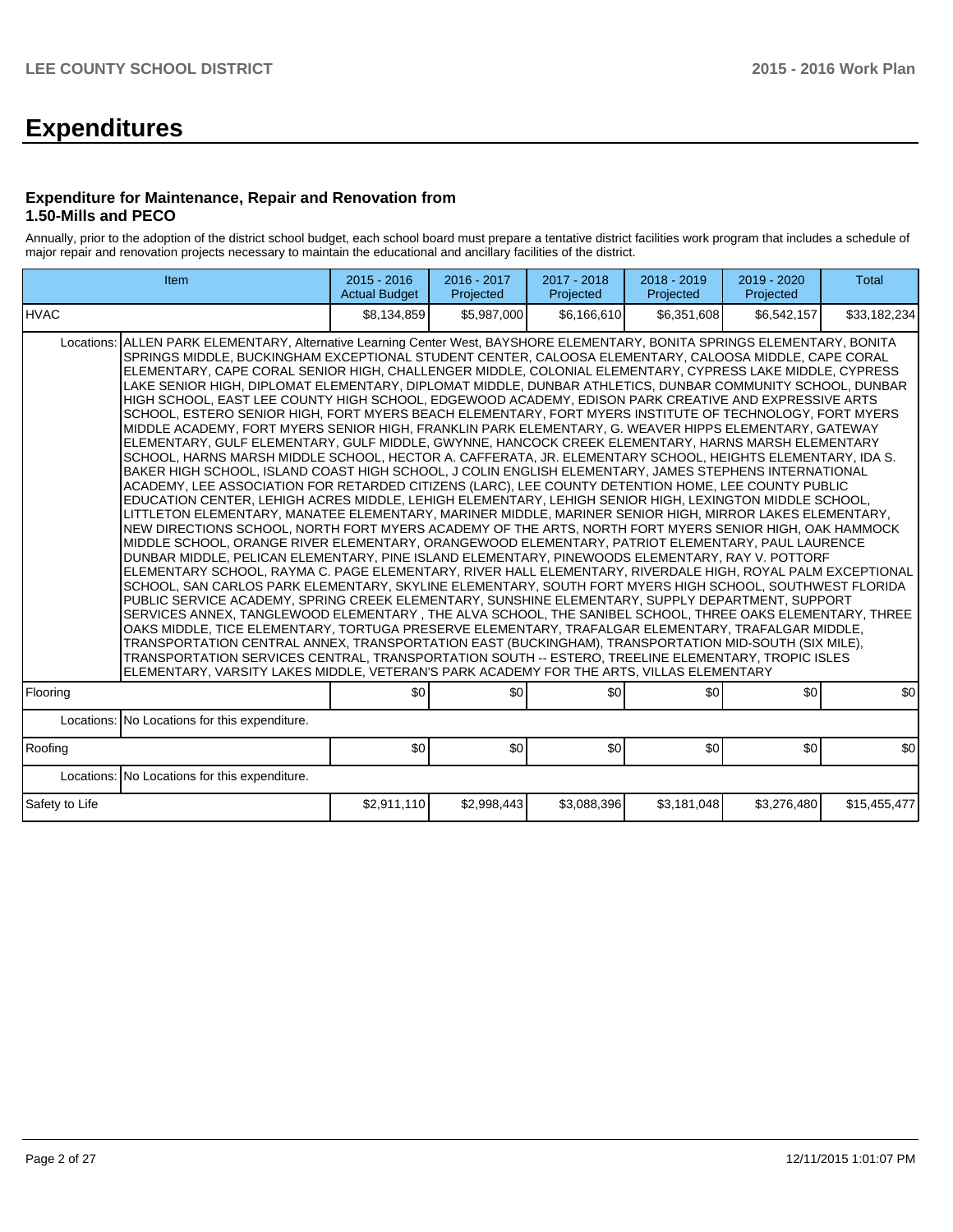| Locations: ALLEN PARK ELEMENTARY, Alternative Learning Center West, BAYSHORE ELEMENTARY, BONITA SPRINGS ELEMENTARY, BONITA | SPRINGS MIDDLE, BUCKINGHAM EXCEPTIONAL STUDENT CENTER, CALOOSA ELEMENTARY, CALOOSA MIDDLE, CAPE CORAL<br>ELEMENTARY, CAPE CORAL INSTITUTE OF TECHNOLOGY, CAPE CORAL SENIOR HIGH, CHALLENGER MIDDLE, COLONIAL<br>ELEMENTARY, CYPRESS LAKE MIDDLE, CYPRESS LAKE SENIOR HIGH, DIPLOMAT ELEMENTARY, DIPLOMAT MIDDLE, DUNBAR<br>ATHLETICS, DUNBAR COMMUNITY SCHOOL, DUNBAR HIGH SCHOOL, EAST LEE COUNTY HIGH SCHOOL, EDGEWOOD ACADEMY,<br>EDISON PARK CREATIVE AND EXPRESSIVE ARTS SCHOOL, ESTERO SENIOR HIGH, FORT MYERS BEACH ELEMENTARY, FORT<br>MYERS INSTITUTE OF TECHNOLOGY, FORT MYERS MIDDLE ACADEMY, FORT MYERS SENIOR HIGH, FRANKLIN PARK<br>ELEMENTARY, G. WEAVER HIPPS ELEMENTARY, GATEWAY ELEMENTARY, GULF ELEMENTARY, GULF MIDDLE, GWYNNE,<br>HANCOCK CREEK ELEMENTARY, HARNS MARSH ELEMENTARY SCHOOL, HARNS MARSH MIDDLE SCHOOL, HECTOR A.<br>CAFFERATA, JR. ELEMENTARY SCHOOL, HEIGHTS ELEMENTARY, IDA S. BAKER HIGH SCHOOL, ISLAND COAST HIGH SCHOOL, J<br>COLIN ENGLISH ELEMENTARY, JAMES STEPHENS INTERNATIONAL ACADEMY, LEE ASSOCIATION FOR RETARDED CITIZENS<br>(LARC). LEE COUNTY DETENTION HOME. LEE COUNTY PUBLIC EDUCATION CENTER. LEHIGH ACRES MIDDLE. LEHIGH<br>ELEMENTARY, LEHIGH SENIOR HIGH, LEXINGTON MIDDLE SCHOOL, LITTLETON ELEMENTARY, MANATEE ELEMENTARY, MARINER<br>MIDDLE, MARINER SENIOR HIGH, MIRROR LAKES ELEMENTARY, NEW DIRECTIONS SCHOOL, NORTH FORT MYERS ACADEMY OF<br>THE ARTS, NORTH FORT MYERS SENIOR HIGH, OAK HAMMOCK MIDDLE SCHOOL, ORANGE RIVER ELEMENTARY, ORANGEWOOD<br>ELEMENTARY, PATRIOT ELEMENTARY, PAUL LAURENCE DUNBAR MIDDLE, PELICAN ELEMENTARY, PINE ISLAND ELEMENTARY,<br>PINEWOODS ELEMENTARY, RAY V. POTTORF ELEMENTARY SCHOOL, RAYMA C. PAGE ELEMENTARY, RIVER HALL ELEMENTARY,<br>RIVERDALE HIGH, ROYAL PALM EXCEPTIONAL SCHOOL, SAN CARLOS PARK ELEMENTARY, SKYLINE ELEMENTARY, SOUTH FORT<br>MYERS HIGH SCHOOL, SOUTHWEST FLORIDA PUBLIC SERVICE ACADEMY, SPRING CREEK ELEMENTARY, SUNSHINE<br>ELEMENTARY, SUPPLY DEPARTMENT, SUPPORT SERVICES ANNEX, TANGLEWOOD ELEMENTARY , THE ALVA SCHOOL, THE<br>SANIBEL SCHOOL, THREE OAKS ELEMENTARY, THREE OAKS MIDDLE, TICE ELEMENTARY, TORTUGA PRESERVE ELEMENTARY,<br>TRAFALGAR ELEMENTARY, TRAFALGAR MIDDLE, TRANSPORTATION CENTRAL ANNEX, TRANSPORTATION EAST (BUCKINGHAM),<br>TRANSPORTATION MID-SOUTH (SIX MILE), TRANSPORTATION SERVICES CENTRAL, TRANSPORTATION SOUTH -- ESTERO,<br>TREELINE ELEMENTARY, TROPIC ISLES ELEMENTARY, VARSITY LAKES MIDDLE, VETERAN'S PARK ACADEMY FOR THE ARTS,<br>VILLAS ELEMENTARY |              |             |             |             |             |              |  |  |  |  |
|----------------------------------------------------------------------------------------------------------------------------|--------------------------------------------------------------------------------------------------------------------------------------------------------------------------------------------------------------------------------------------------------------------------------------------------------------------------------------------------------------------------------------------------------------------------------------------------------------------------------------------------------------------------------------------------------------------------------------------------------------------------------------------------------------------------------------------------------------------------------------------------------------------------------------------------------------------------------------------------------------------------------------------------------------------------------------------------------------------------------------------------------------------------------------------------------------------------------------------------------------------------------------------------------------------------------------------------------------------------------------------------------------------------------------------------------------------------------------------------------------------------------------------------------------------------------------------------------------------------------------------------------------------------------------------------------------------------------------------------------------------------------------------------------------------------------------------------------------------------------------------------------------------------------------------------------------------------------------------------------------------------------------------------------------------------------------------------------------------------------------------------------------------------------------------------------------------------------------------------------------------------------------------------------------------------------------------------------------------------------------------------------------------------------------------------------------------------------------------------------------------------------------------------------------------------------------------------------------------------------------------------------------------------------------|--------------|-------------|-------------|-------------|-------------|--------------|--|--|--|--|
| Fencing                                                                                                                    |                                                                                                                                                                                                                                                                                                                                                                                                                                                                                                                                                                                                                                                                                                                                                                                                                                                                                                                                                                                                                                                                                                                                                                                                                                                                                                                                                                                                                                                                                                                                                                                                                                                                                                                                                                                                                                                                                                                                                                                                                                                                                                                                                                                                                                                                                                                                                                                                                                                                                                                                      | \$0          | \$0         | 30          | \$0         | \$0         | \$0          |  |  |  |  |
|                                                                                                                            | Locations: No Locations for this expenditure.                                                                                                                                                                                                                                                                                                                                                                                                                                                                                                                                                                                                                                                                                                                                                                                                                                                                                                                                                                                                                                                                                                                                                                                                                                                                                                                                                                                                                                                                                                                                                                                                                                                                                                                                                                                                                                                                                                                                                                                                                                                                                                                                                                                                                                                                                                                                                                                                                                                                                        |              |             |             |             |             |              |  |  |  |  |
| Parking                                                                                                                    |                                                                                                                                                                                                                                                                                                                                                                                                                                                                                                                                                                                                                                                                                                                                                                                                                                                                                                                                                                                                                                                                                                                                                                                                                                                                                                                                                                                                                                                                                                                                                                                                                                                                                                                                                                                                                                                                                                                                                                                                                                                                                                                                                                                                                                                                                                                                                                                                                                                                                                                                      | \$0          | \$0         | \$0         | \$0         | \$0         | \$0          |  |  |  |  |
|                                                                                                                            | Locations: No Locations for this expenditure.                                                                                                                                                                                                                                                                                                                                                                                                                                                                                                                                                                                                                                                                                                                                                                                                                                                                                                                                                                                                                                                                                                                                                                                                                                                                                                                                                                                                                                                                                                                                                                                                                                                                                                                                                                                                                                                                                                                                                                                                                                                                                                                                                                                                                                                                                                                                                                                                                                                                                        |              |             |             |             |             |              |  |  |  |  |
| Electrical                                                                                                                 |                                                                                                                                                                                                                                                                                                                                                                                                                                                                                                                                                                                                                                                                                                                                                                                                                                                                                                                                                                                                                                                                                                                                                                                                                                                                                                                                                                                                                                                                                                                                                                                                                                                                                                                                                                                                                                                                                                                                                                                                                                                                                                                                                                                                                                                                                                                                                                                                                                                                                                                                      | \$0          | \$0         | \$0         | \$0         | \$0         | \$0          |  |  |  |  |
|                                                                                                                            | Locations: No Locations for this expenditure.                                                                                                                                                                                                                                                                                                                                                                                                                                                                                                                                                                                                                                                                                                                                                                                                                                                                                                                                                                                                                                                                                                                                                                                                                                                                                                                                                                                                                                                                                                                                                                                                                                                                                                                                                                                                                                                                                                                                                                                                                                                                                                                                                                                                                                                                                                                                                                                                                                                                                        |              |             |             |             |             |              |  |  |  |  |
| Fire Alarm                                                                                                                 |                                                                                                                                                                                                                                                                                                                                                                                                                                                                                                                                                                                                                                                                                                                                                                                                                                                                                                                                                                                                                                                                                                                                                                                                                                                                                                                                                                                                                                                                                                                                                                                                                                                                                                                                                                                                                                                                                                                                                                                                                                                                                                                                                                                                                                                                                                                                                                                                                                                                                                                                      | \$0          | \$0         | 30          | \$0         | \$0         | \$0          |  |  |  |  |
|                                                                                                                            | Locations: No Locations for this expenditure.                                                                                                                                                                                                                                                                                                                                                                                                                                                                                                                                                                                                                                                                                                                                                                                                                                                                                                                                                                                                                                                                                                                                                                                                                                                                                                                                                                                                                                                                                                                                                                                                                                                                                                                                                                                                                                                                                                                                                                                                                                                                                                                                                                                                                                                                                                                                                                                                                                                                                        |              |             |             |             |             |              |  |  |  |  |
| Telephone/Intercom System                                                                                                  |                                                                                                                                                                                                                                                                                                                                                                                                                                                                                                                                                                                                                                                                                                                                                                                                                                                                                                                                                                                                                                                                                                                                                                                                                                                                                                                                                                                                                                                                                                                                                                                                                                                                                                                                                                                                                                                                                                                                                                                                                                                                                                                                                                                                                                                                                                                                                                                                                                                                                                                                      | \$0          | \$0         | 30          | \$0         | \$0         | \$0          |  |  |  |  |
|                                                                                                                            | Locations: No Locations for this expenditure.                                                                                                                                                                                                                                                                                                                                                                                                                                                                                                                                                                                                                                                                                                                                                                                                                                                                                                                                                                                                                                                                                                                                                                                                                                                                                                                                                                                                                                                                                                                                                                                                                                                                                                                                                                                                                                                                                                                                                                                                                                                                                                                                                                                                                                                                                                                                                                                                                                                                                        |              |             |             |             |             |              |  |  |  |  |
| <b>Closed Circuit Television</b>                                                                                           |                                                                                                                                                                                                                                                                                                                                                                                                                                                                                                                                                                                                                                                                                                                                                                                                                                                                                                                                                                                                                                                                                                                                                                                                                                                                                                                                                                                                                                                                                                                                                                                                                                                                                                                                                                                                                                                                                                                                                                                                                                                                                                                                                                                                                                                                                                                                                                                                                                                                                                                                      | \$0          | \$0         | 30          | \$0         | \$0         | \$0          |  |  |  |  |
|                                                                                                                            | Locations: No Locations for this expenditure.                                                                                                                                                                                                                                                                                                                                                                                                                                                                                                                                                                                                                                                                                                                                                                                                                                                                                                                                                                                                                                                                                                                                                                                                                                                                                                                                                                                                                                                                                                                                                                                                                                                                                                                                                                                                                                                                                                                                                                                                                                                                                                                                                                                                                                                                                                                                                                                                                                                                                        |              |             |             |             |             |              |  |  |  |  |
| Paint                                                                                                                      |                                                                                                                                                                                                                                                                                                                                                                                                                                                                                                                                                                                                                                                                                                                                                                                                                                                                                                                                                                                                                                                                                                                                                                                                                                                                                                                                                                                                                                                                                                                                                                                                                                                                                                                                                                                                                                                                                                                                                                                                                                                                                                                                                                                                                                                                                                                                                                                                                                                                                                                                      | \$0          | \$0         | \$0         | \$0         | \$0         | \$0          |  |  |  |  |
|                                                                                                                            | Locations: No Locations for this expenditure.                                                                                                                                                                                                                                                                                                                                                                                                                                                                                                                                                                                                                                                                                                                                                                                                                                                                                                                                                                                                                                                                                                                                                                                                                                                                                                                                                                                                                                                                                                                                                                                                                                                                                                                                                                                                                                                                                                                                                                                                                                                                                                                                                                                                                                                                                                                                                                                                                                                                                        |              |             |             |             |             |              |  |  |  |  |
| Maintenance/Repair                                                                                                         |                                                                                                                                                                                                                                                                                                                                                                                                                                                                                                                                                                                                                                                                                                                                                                                                                                                                                                                                                                                                                                                                                                                                                                                                                                                                                                                                                                                                                                                                                                                                                                                                                                                                                                                                                                                                                                                                                                                                                                                                                                                                                                                                                                                                                                                                                                                                                                                                                                                                                                                                      | \$0          | \$0         | \$0         | \$0         | \$0         | \$0          |  |  |  |  |
|                                                                                                                            | Locations: No Locations for this expenditure.                                                                                                                                                                                                                                                                                                                                                                                                                                                                                                                                                                                                                                                                                                                                                                                                                                                                                                                                                                                                                                                                                                                                                                                                                                                                                                                                                                                                                                                                                                                                                                                                                                                                                                                                                                                                                                                                                                                                                                                                                                                                                                                                                                                                                                                                                                                                                                                                                                                                                        |              |             |             |             |             |              |  |  |  |  |
|                                                                                                                            | Sub Total:                                                                                                                                                                                                                                                                                                                                                                                                                                                                                                                                                                                                                                                                                                                                                                                                                                                                                                                                                                                                                                                                                                                                                                                                                                                                                                                                                                                                                                                                                                                                                                                                                                                                                                                                                                                                                                                                                                                                                                                                                                                                                                                                                                                                                                                                                                                                                                                                                                                                                                                           | \$11,045,969 | \$8,985,443 | \$9,255,006 | \$9,532,656 | \$9,818,637 | \$48,637,711 |  |  |  |  |
|                                                                                                                            |                                                                                                                                                                                                                                                                                                                                                                                                                                                                                                                                                                                                                                                                                                                                                                                                                                                                                                                                                                                                                                                                                                                                                                                                                                                                                                                                                                                                                                                                                                                                                                                                                                                                                                                                                                                                                                                                                                                                                                                                                                                                                                                                                                                                                                                                                                                                                                                                                                                                                                                                      |              |             |             |             |             |              |  |  |  |  |

| <b>IPECO Maintenance Expenditures</b> | \$1,277,972  | \$1,789,160  | \$1,988,599  | \$2,356,878  | \$2,546,598  | \$9,959,207   |
|---------------------------------------|--------------|--------------|--------------|--------------|--------------|---------------|
| i.50 Mill Sub Total: I                | \$34,674,491 | \$32,102,777 | \$32,920,096 | \$33,599,078 | \$34,488,038 | \$167,784,480 |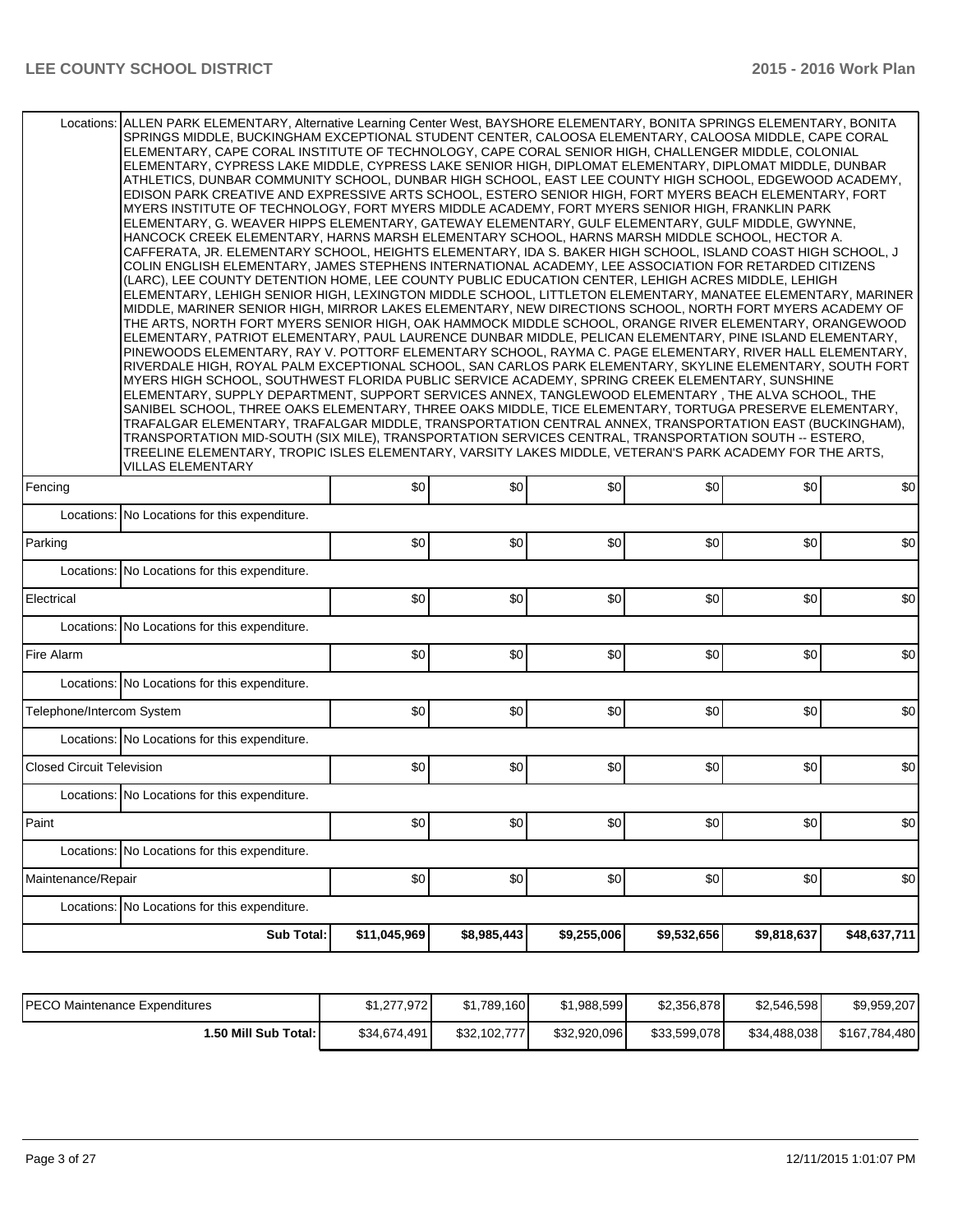| Other Items                                                                                                                                                                                                                                                                                                                                                                                                                                                                                                                                                                                                                                                                                                                                                                                                                                                                                                                                                                                                                                                                                                                                                                                                                                                                                                                                                                                                                                                                                                                                                                                                                                                                                                                                                                                                                                                                                                                                                                                                                                                                                                                                                                                                                                                                                                                                                                                                                                                                                                                                                                                                                                                        | $2015 - 2016$<br><b>Actual Budget</b> | $2016 - 2017$<br>Projected | $2017 - 2018$<br>Projected | $2018 - 2019$<br>Projected | 2019 - 2020<br>Projected | <b>Total</b>  |
|--------------------------------------------------------------------------------------------------------------------------------------------------------------------------------------------------------------------------------------------------------------------------------------------------------------------------------------------------------------------------------------------------------------------------------------------------------------------------------------------------------------------------------------------------------------------------------------------------------------------------------------------------------------------------------------------------------------------------------------------------------------------------------------------------------------------------------------------------------------------------------------------------------------------------------------------------------------------------------------------------------------------------------------------------------------------------------------------------------------------------------------------------------------------------------------------------------------------------------------------------------------------------------------------------------------------------------------------------------------------------------------------------------------------------------------------------------------------------------------------------------------------------------------------------------------------------------------------------------------------------------------------------------------------------------------------------------------------------------------------------------------------------------------------------------------------------------------------------------------------------------------------------------------------------------------------------------------------------------------------------------------------------------------------------------------------------------------------------------------------------------------------------------------------------------------------------------------------------------------------------------------------------------------------------------------------------------------------------------------------------------------------------------------------------------------------------------------------------------------------------------------------------------------------------------------------------------------------------------------------------------------------------------------------|---------------------------------------|----------------------------|----------------------------|----------------------------|--------------------------|---------------|
| District Wide Maintenance                                                                                                                                                                                                                                                                                                                                                                                                                                                                                                                                                                                                                                                                                                                                                                                                                                                                                                                                                                                                                                                                                                                                                                                                                                                                                                                                                                                                                                                                                                                                                                                                                                                                                                                                                                                                                                                                                                                                                                                                                                                                                                                                                                                                                                                                                                                                                                                                                                                                                                                                                                                                                                          | \$24,906,494]                         | \$24,906,494               | \$25,653,689               | \$26,423,300               | \$27,215,999             | \$129,105,976 |
| Locations ALLEN PARK ELEMENTARY, Alternative Learning Center West, BAYSHORE ELEMENTARY, BONITA SPRINGS ELEMENTARY, BONITA<br>SPRINGS MIDDLE, BUCKINGHAM EXCEPTIONAL STUDENT CENTER, CALOOSA ELEMENTARY, CALOOSA MIDDLE, CAPE CORAL<br>ELEMENTARY, CAPE CORAL INSTITUTE OF TECHNOLOGY, CAPE CORAL SENIOR HIGH, CHALLENGER MIDDLE, COLONIAL<br>ELEMENTARY, CYPRESS LAKE MIDDLE, CYPRESS LAKE SENIOR HIGH, DIPLOMAT ELEMENTARY, DIPLOMAT MIDDLE, DUNBAR<br>ATHLETICS, DUNBAR COMMUNITY SCHOOL, DUNBAR HIGH SCHOOL, EAST LEE COUNTY HIGH SCHOOL, EDGEWOOD<br>ACADEMY, EDISON PARK CREATIVE AND EXPRESSIVE ARTS SCHOOL, ESTERO SENIOR HIGH, FORT MYERS BEACH<br>ELEMENTARY, FORT MYERS INSTITUTE OF TECHNOLOGY, FORT MYERS MIDDLE ACADEMY, FORT MYERS SENIOR HIGH,<br>FRANKLIN PARK ELEMENTARY, G. WEAVER HIPPS ELEMENTARY, GATEWAY ELEMENTARY, GULF ELEMENTARY, GULF MIDDLE,<br>GWYNNE, HANCOCK CREEK ELEMENTARY, HARNS MARSH ELEMENTARY SCHOOL, HARNS MARSH MIDDLE SCHOOL, HECTOR<br>A. CAFFERATA, JR. ELEMENTARY SCHOOL, HEIGHTS ELEMENTARY, IDA S. BAKER HIGH SCHOOL, ISLAND COAST HIGH<br>SCHOOL, J COLIN ENGLISH ELEMENTARY, JAMES STEPHENS INTERNATIONAL ACADEMY, LEE ASSOCIATION FOR RETARDED<br>CITIZENS (LARC), LEE COUNTY DETENTION HOME, LEE COUNTY PUBLIC EDUCATION CENTER, LEHIGH ACRES MIDDLE, LEHIGH  <br>ELEMENTARY, LEHIGH SENIOR HIGH, LEXINGTON MIDDLE SCHOOL, LITTLETON ELEMENTARY, MANATEE ELEMENTARY,<br>MARINER MIDDLE, MARINER SENIOR HIGH, MIRROR LAKES ELEMENTARY, NEW DIRECTIONS SCHOOL, NORTH FORT MYERS<br>ACADEMY OF THE ARTS, NORTH FORT MYERS SENIOR HIGH, OAK HAMMOCK MIDDLE SCHOOL, ORANGE RIVER ELEMENTARY,<br>ORANGEWOOD ELEMENTARY. PATRIOT ELEMENTARY. PAUL LAURENCE DUNBAR MIDDLE. PELICAN ELEMENTARY. PINE<br>ISLAND ELEMENTARY, PINEWOODS ELEMENTARY, RAY V. POTTORF ELEMENTARY SCHOOL, RAYMA C. PAGE ELEMENTARY,<br>RIVER HALL ELEMENTARY. RIVERDALE HIGH. ROYAL PALM EXCEPTIONAL SCHOOL. SAN CARLOS PARK ELEMENTARY.<br>SKYLINE ELEMENTARY, SOUTH FORT MYERS HIGH SCHOOL, SOUTHWEST FLORIDA PUBLIC SERVICE ACADEMY, SPRING<br>CREEK ELEMENTARY, SUNSHINE ELEMENTARY, SUPPLY DEPARTMENT, SUPPORT SERVICES ANNEX, TANGLEWOOD<br>ELEMENTARY, THE ALVA SCHOOL, THE SANIBEL SCHOOL, THREE OAKS ELEMENTARY, THREE OAKS MIDDLE, TICE<br>ELEMENTARY, TORTUGA PRESERVE ELEMENTARY, TRAFALGAR ELEMENTARY, TRAFALGAR MIDDLE, TRANSPORTATION<br>CENTRAL ANNEX, TRANSPORTATION EAST (BUCKINGHAM), TRANSPORTATION MID-SOUTH (SIX MILE), TRANSPORTATION<br>SERVICES CENTRAL, TRANSPORTATION SOUTH -- ESTERO, TREELINE ELEMENTARY, TROPIC ISLES ELEMENTARY, VARSITY<br>LAKES MIDDLE, VETERAN'S PARK ACADEMY FOR THE ARTS, VILLAS ELEMENTARY |                                       |                            |                            |                            |                          |               |
| Total: I                                                                                                                                                                                                                                                                                                                                                                                                                                                                                                                                                                                                                                                                                                                                                                                                                                                                                                                                                                                                                                                                                                                                                                                                                                                                                                                                                                                                                                                                                                                                                                                                                                                                                                                                                                                                                                                                                                                                                                                                                                                                                                                                                                                                                                                                                                                                                                                                                                                                                                                                                                                                                                                           | \$35,952,463                          | \$33,891,937               | \$34,908,695               | \$35,955,956               | \$37,034,636             | \$177,743,687 |

### **Local 1.50 Mill Expenditure For Maintenance, Repair and Renovation**

Anticipated expenditures expected from local funding sources over the years covered by the current work plan.

| Item                                                         | $2015 - 2016$<br><b>Actual Budget</b> | 2016 - 2017<br>Projected | 2017 - 2018<br>Projected | $2018 - 2019$<br>Projected | 2019 - 2020<br>Projected | <b>Total</b>  |
|--------------------------------------------------------------|---------------------------------------|--------------------------|--------------------------|----------------------------|--------------------------|---------------|
| Remaining Maint and Repair from 1.5 Mills                    | \$34,674,491                          | \$32,102,777             | \$32,920,096             | \$33,599,078               | \$34,488,038             | \$167,784,480 |
| Maintenance/Repair Salaries                                  | \$0                                   | \$0                      | \$0                      | \$0                        | \$0                      | \$0           |
| <b>School Bus Purchases</b>                                  | \$7,976,221                           | \$4,000,000              | \$4,000,000              | \$4,000,000                | \$4,000,000              | \$23,976,221  |
| Other Vehicle Purchases                                      | \$0                                   | \$0                      | \$0                      | \$0                        | \$0                      | \$0           |
| Capital Outlay Equipment                                     | \$3,790,433                           | \$2,950,000              | \$3,004,000              | \$3,059,000                | \$3,144,000              | \$15,947,433  |
| <b>Rent/Lease Payments</b>                                   | \$1,403,830                           | \$1,418,834              | \$1,013,929              | \$1,004,310                | \$370,130                | \$5,211,033   |
| <b>COP Debt Service</b>                                      | \$40,341,260                          | \$41,728,601             | \$41,694,704             | \$41,723,680               | \$41,939,335             | \$207,427,580 |
| Rent/Lease Relocatables                                      | \$205,409                             | \$205,409                | \$205,409                | \$650,000                  | \$100,000                | \$1,366,227   |
| <b>Environmental Problems</b>                                | \$0                                   | \$0                      | \$0                      | \$0                        | \$0                      | \$0           |
| ls.1011.14 Debt Service                                      | \$0                                   | \$0                      | \$0                      | \$0                        | \$0                      | \$0           |
| Special Facilities Construction Account                      | \$0                                   | \$0                      | \$0                      | \$0                        | \$0                      | \$0           |
| Premiums for Property Casualty Insurance - 1011.71<br>(4a,b) | \$0                                   | \$0                      | \$0                      | \$0                        | \$0                      | \$0           |
| Qualified School Construction Bonds (QSCB)                   | \$2,047,801                           | \$2,042,801              | \$2,042,801              | \$2,042,801                | \$2,042,801              | \$10,219,005  |
| Qualified Zone Academy Bonds (QZAB)                          | \$0                                   | \$0                      | \$0                      | \$0                        | \$0                      | \$0           |
| Technology Equipment/Software                                | \$19,393,596                          | \$20,182,064             | \$17,274,064             | \$19,542,064               | \$20,128,000             | \$96,519,788  |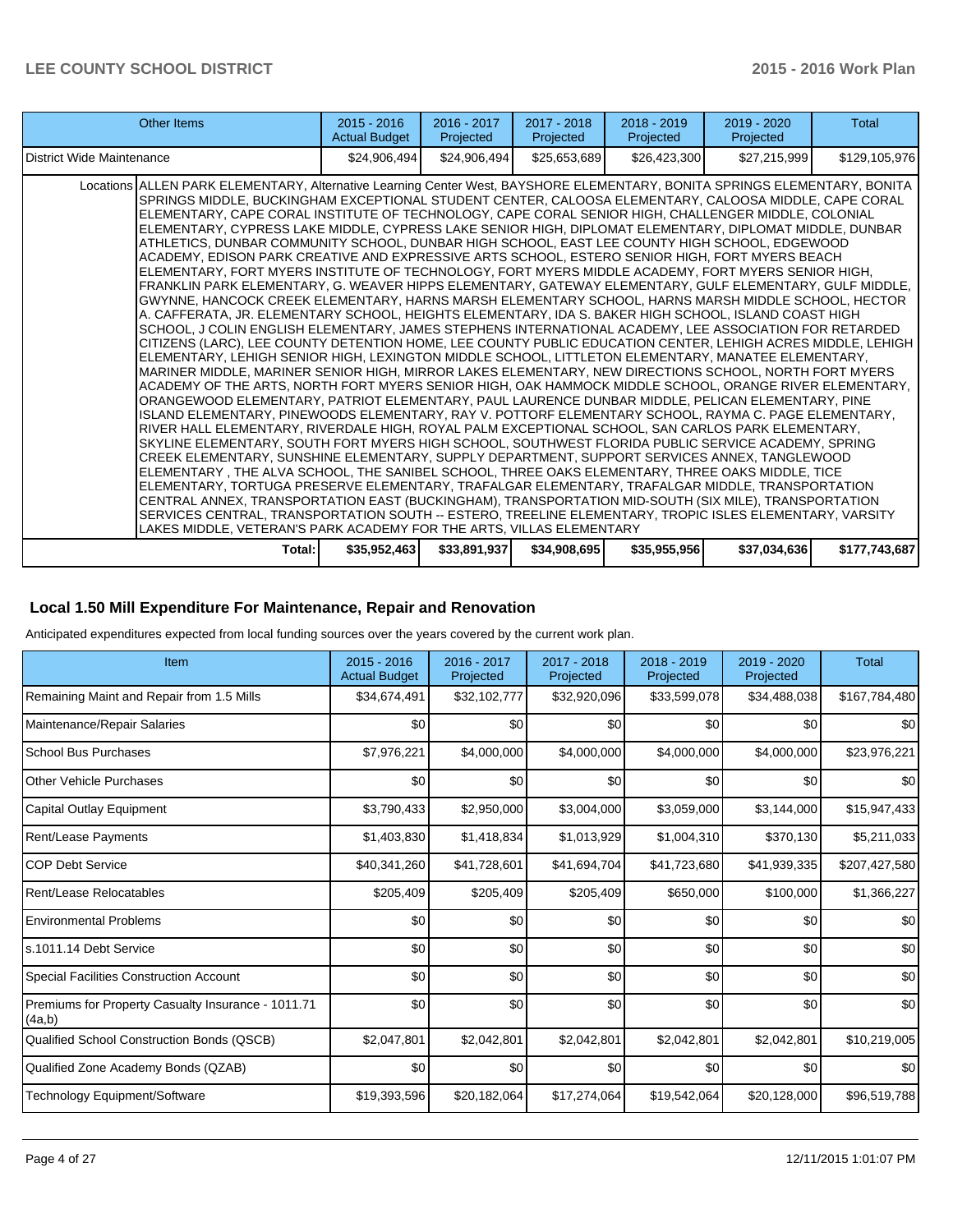| Transfer to Operating            | \$10,000,000  | \$10,000,000  | \$10,000,000  | \$10,000,000  | \$10,000,000  | \$50,000,000  |
|----------------------------------|---------------|---------------|---------------|---------------|---------------|---------------|
| Reserves                         | \$59,793,334  | \$79,219,476  | \$50,776,001  | \$51,420,969  | \$57,152,249  | \$298,362,029 |
| Safety & Inspections             | \$542,730     | \$554,636     | \$556,275     | \$557,964     | \$574,703     | \$2,786,308   |
| School Improvements/Construction | \$30,520      | \$20,000      | \$20,000      | \$20,000      | \$20,000      | \$110,520     |
| Capitalized Personnel            | \$833,144     | \$857,800     | \$883,100     | \$909,600     | \$936,900     | \$4,420,544   |
| School Technology Upgrades       | \$2,729,936   | \$2,729,936   | \$2,729,936   | \$2,729,936   | \$2,729,936   | \$13,649,680  |
| Local Expenditure Totals:        | \$183,762,705 | \$198,012,334 | \$167,120,315 | \$171,259,402 | \$177,626,092 | \$897,780,848 |

# **Revenue**

## **1.50 Mill Revenue Source**

Schedule of Estimated Capital Outlay Revenue from each currently approved source which is estimated to be available for expenditures on the projects included in the tentative district facilities work program. All amounts are NET after considering carryover balances, interest earned, new COP's, 1011.14 and 1011.15 loans, etc. Districts cannot use 1.5-Mill funds for salaries except for those explicitly associated with maintenance/repair projects. (1011.71 (5), F.S.)

| Item                                                                              | Fund | $2015 - 2016$<br><b>Actual Value</b> | $2016 - 2017$<br>Projected | 2017 - 2018<br>Projected | $2018 - 2019$<br>Projected | $2019 - 2020$<br>Projected | Total             |
|-----------------------------------------------------------------------------------|------|--------------------------------------|----------------------------|--------------------------|----------------------------|----------------------------|-------------------|
| (1) Non-exempt property<br>assessed valuation                                     |      | \$69,129,598,500                     | \$72,586,111,000           | \$76,215,277,500         | \$80,026,389,000           | \$84,027,778,000           | \$381,985,154,000 |
| (2) The Millege projected for<br>discretionary capital outlay per<br>ls.1011.71   |      | 1.50                                 | 1.50                       | 1.50                     | 1.50                       | 1.50                       |                   |
| (3) Full value of the 1.50-Mill<br>discretionary capital outlay per<br>ls.1011.71 |      | \$116,137,725                        | \$121,944,666              | \$128,041,666            | \$134,444,334              | \$141,166,667              | \$641,735,058     |
| $(4)$ Value of the portion of the 1.50<br>-Mill ACTUALLY levied                   | 370  | \$99,546,622                         | \$104,524,000              | \$109,750,000            | \$115,238,000              | \$121,000,000              | \$550,058,622     |
| $(5)$ Difference of lines $(3)$ and $(4)$                                         |      | \$16,591,103                         | \$17,420,666               | \$18,291,666             | \$19,206,334               | \$20,166,667               | \$91,676,436      |

# **PECO Revenue Source**

The figure in the row designated "PECO Maintenance" will be subtracted from funds available for new construction because PECO maintenance dollars cannot be used for new construction.

| Item                                 | Fund | $2015 - 2016$<br><b>Actual Budget</b> | $2016 - 2017$<br>Projected | 2017 - 2018<br>Projected | $2018 - 2019$<br>Projected | $2019 - 2020$<br>Projected | Total       |
|--------------------------------------|------|---------------------------------------|----------------------------|--------------------------|----------------------------|----------------------------|-------------|
| <b>IPECO New Construction</b>        | 340  | \$0                                   | \$0 I                      | \$0                      | \$0                        | \$0                        | \$0         |
| <b>PECO Maintenance Expenditures</b> |      | \$1,277,972                           | \$1,789,160                | \$1,988,599              | \$2,356,878                | \$2,546,598                | \$9,959,207 |
|                                      |      | \$1,277,972                           | \$1,789,160                | \$1,988,599              | \$2,356,878                | \$2,546,598                | \$9,959,207 |

## **CO & DS Revenue Source**

Revenue from Capital Outlay and Debt Service funds.

| Item                                      | Fund | $2015 - 2016$<br><b>Actual Budget</b> | 2016 - 2017<br>Projected | 2017 - 2018<br>Projected | $2018 - 2019$<br>Projected | $2019 - 2020$<br>Projected | <b>Total</b> |
|-------------------------------------------|------|---------------------------------------|--------------------------|--------------------------|----------------------------|----------------------------|--------------|
| ICO & DS Cash Flow-through<br>Distributed | 360  | \$1,351,849                           | \$1,351,849              | \$1.351.849              | \$1,351,849                | \$1,351,849                | \$6,759,245  |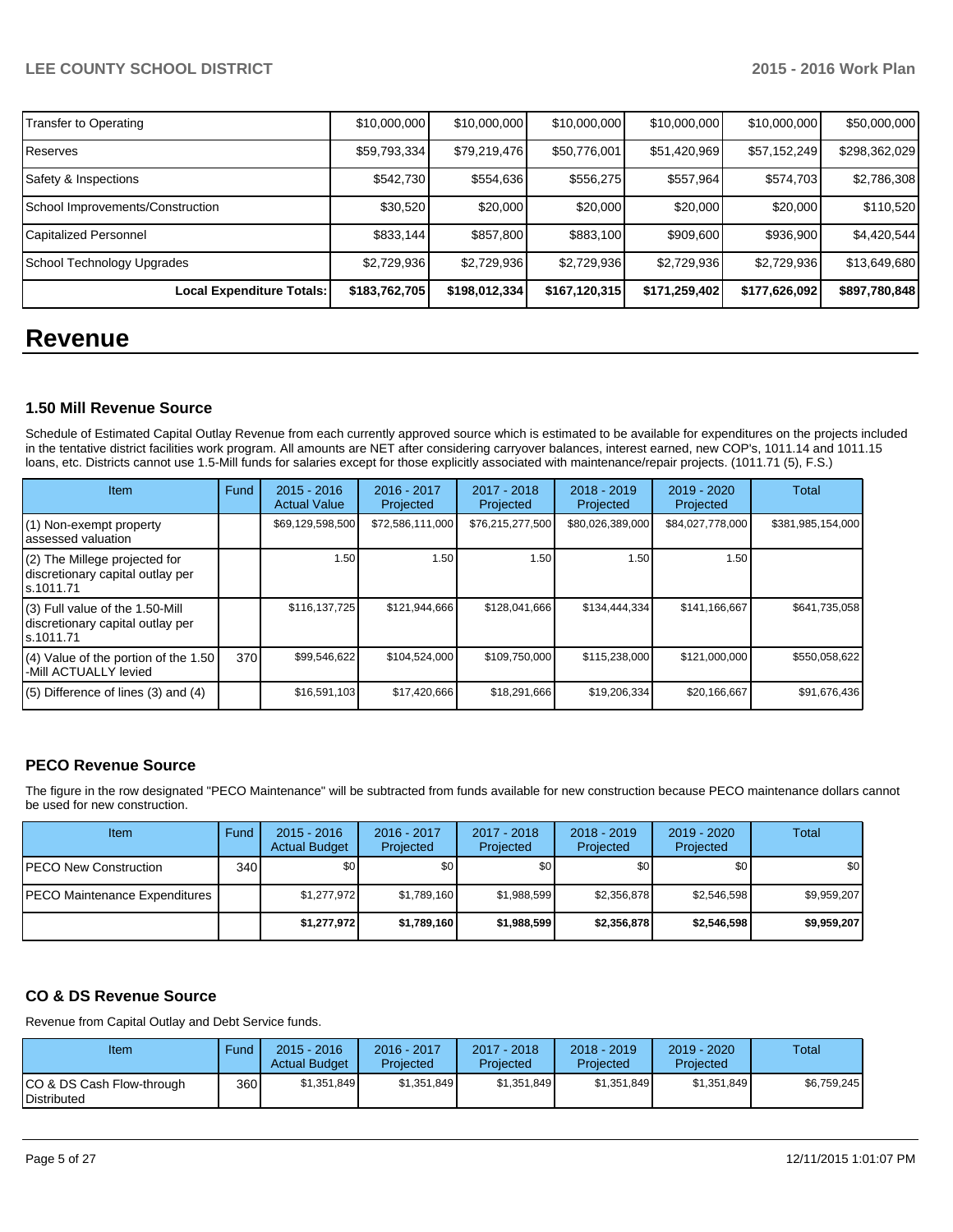No

| ICO & DS Interest on<br>Undistributed CO | 360 | \$24,313    | \$24,313    | \$24,313    | \$24,313    | \$24,313    | \$121,565   |
|------------------------------------------|-----|-------------|-------------|-------------|-------------|-------------|-------------|
|                                          |     | \$1,376,162 | \$1,376,162 | \$1.376.162 | \$1,376,162 | \$1,376,162 | \$6,880,810 |

#### **Fair Share Revenue Source**

All legally binding commitments for proportionate fair-share mitigation for impacts on public school facilities must be included in the 5-year district work program.

Nothing reported for this section.

#### **Sales Surtax Referendum**

Specific information about any referendum for a 1-cent or ½-cent surtax referendum during the previous year.

**Did the school district hold a surtax referendum during the past fiscal year 2014 - 2015?**

#### **Additional Revenue Source**

Any additional revenue sources

| Item                                                                                                   | $2015 - 2016$<br><b>Actual Value</b> | $2016 - 2017$<br>Projected | 2017 - 2018<br>Projected | 2018 - 2019<br>Projected | $2019 - 2020$<br>Projected | <b>Total</b> |
|--------------------------------------------------------------------------------------------------------|--------------------------------------|----------------------------|--------------------------|--------------------------|----------------------------|--------------|
| Proceeds from a s.1011.14/15 F.S. Loans                                                                | \$0                                  | \$0                        | \$0                      | \$0                      | \$0                        | \$0          |
| District Bonds - Voted local bond<br>referendum proceeds per s.9, Art VII<br><b>State Constitution</b> | \$0                                  | \$0                        | \$0                      | \$0                      | \$0                        | \$0          |
| Proceeds from Special Act Bonds                                                                        | \$0                                  | \$0                        | \$0                      | \$0                      | \$0                        | \$0          |
| Estimated Revenue from CO & DS Bond<br>Sale                                                            | \$0                                  | \$0                        | \$0                      | \$0                      | \$0                        | \$0          |
| Proceeds from Voted Capital<br>Improvements millage                                                    | \$0                                  | \$0                        | \$0                      | \$0                      | \$0                        | \$0          |
| Other Revenue for Other Capital Projects                                                               | \$357,000                            | \$364,000                  | \$371,000                | \$378,000                | \$391,000                  | \$1,861,000  |
| Proceeds from 1/2 cent sales surtax<br>authorized by school board                                      | \$0                                  | \$0                        | \$0                      | \$0                      | \$0                        | \$0          |
| Proceeds from local governmental<br>infrastructure sales surtax                                        | \$0                                  | \$0                        | \$0                      | \$0                      | \$0                        | \$0          |
| Proceeds from Certificates of<br>Participation (COP's) Sale                                            | \$0                                  | \$54,000,000               | \$0                      | \$0                      | \$0                        | \$54,000,000 |
| Classrooms First Bond proceeds amount<br>authorized in FY 1997-98                                      | \$0                                  | \$0                        | \$0                      | \$0                      | \$0                        | \$0          |
| <b>Classrooms for Kids</b>                                                                             | \$0                                  | \$0                        | \$0                      | \$0                      | \$0                        | \$0          |
| <b>District Equity Recognition</b>                                                                     | \$0                                  | \$0                        | \$0                      | \$0                      | \$0                        | \$0          |
| <b>Federal Grants</b>                                                                                  | \$0                                  | \$0                        | \$0                      | \$0                      | \$0                        | \$0          |
| Proportionate share mitigation (actual<br>cash revenue only, not in kind donations)                    | \$0                                  | \$0                        | \$0                      | \$0                      | \$0                        | \$0          |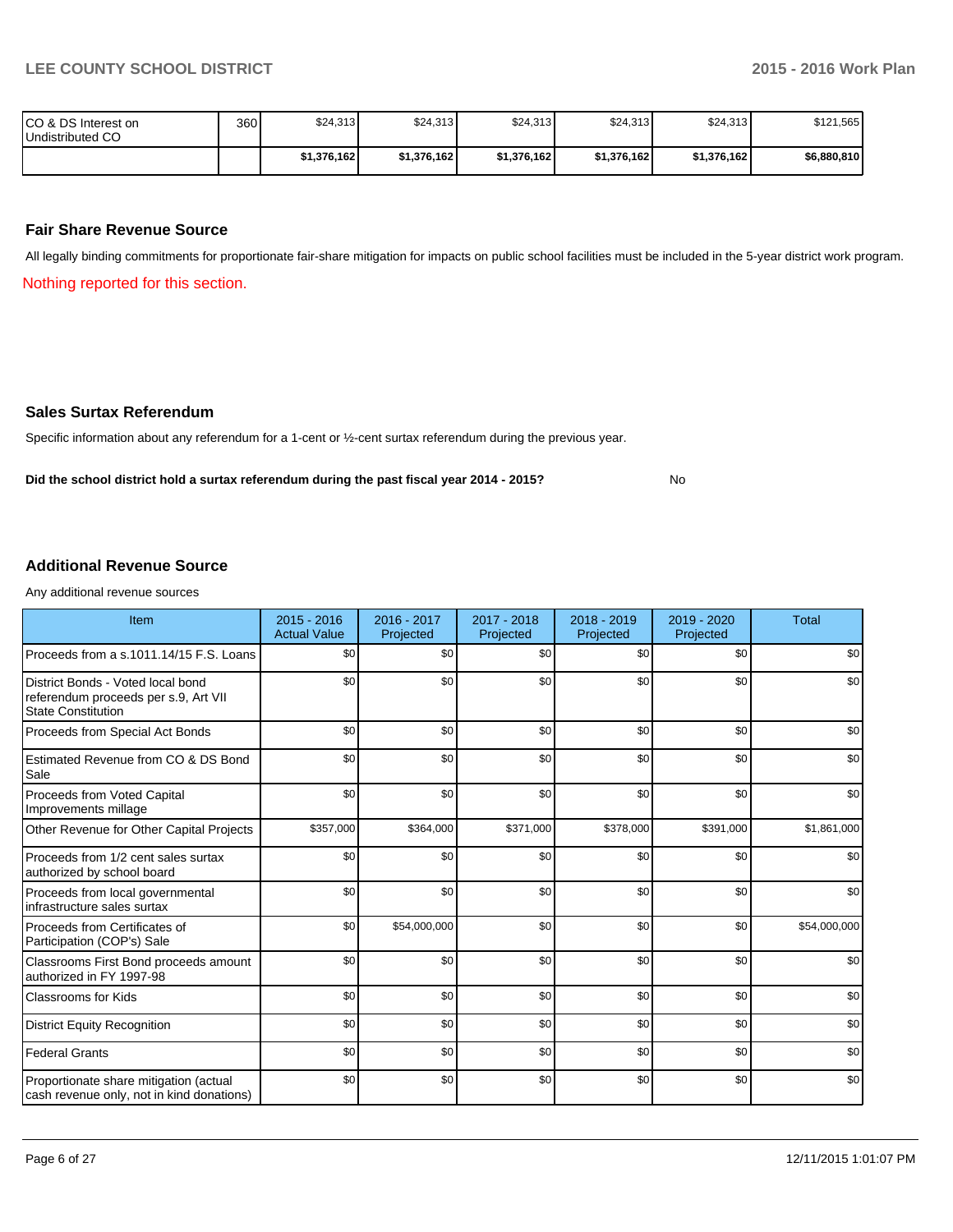| Impact fees received                                                                                                      | \$4,500,000  | \$4,725,000   | \$4,961,000  | \$5,209,000  | \$5,469,000  | \$24,864,000  |
|---------------------------------------------------------------------------------------------------------------------------|--------------|---------------|--------------|--------------|--------------|---------------|
| <b>Private donations</b>                                                                                                  | \$0          | \$0           | \$0          | \$0          | \$0          | \$0           |
| Grants from local governments or not-for-<br>profit organizations                                                         | \$0          | \$0           | \$0          | \$0          | \$0          | \$0           |
| Interest, Including Profit On Investment                                                                                  | \$500,000    | \$544,000     | \$514,000    | \$520,000    | \$536,000    | \$2,614,000   |
| Revenue from Bonds pledging proceeds<br>from 1 cent or 1/2 cent Sales Surtax                                              | \$0          | \$0           | \$0          | \$0          | \$0          | \$0           |
| <b>Total Fund Balance Carried Forward</b>                                                                                 | \$78,137,100 | \$59,479,172  | \$77,148,153 | \$48,538,240 | \$48,853,930 | \$312,156,595 |
| General Capital Outlay Obligated Fund<br><b>Balance Carried Forward From Total</b><br><b>Fund Balance Carried Forward</b> | \$0          | \$0           | \$0          | \$0          | \$0          | \$0           |
| <b>Special Facilities Construction Account</b>                                                                            | \$0          | \$0           | \$0          | \$0          | \$0          | \$0           |
| One Cent - 1/2 Cent Sales Surtax Debt<br>Service From Total Fund Balance Carried<br>Forward                               | \$0          | \$0           | \$0          | \$0          | \$0          | \$0           |
| Capital Outlay Projects Funds Balance<br>Carried Forward From Total Fund<br><b>Balance Carried Forward</b>                | \$0          | \$0           | \$0          | \$0          | \$0          | \$0           |
| <b>Subtotal</b>                                                                                                           | \$83,494,100 | \$119,112,172 | \$82,994,153 | \$54,645,240 | \$55,249,930 | \$395,495,595 |

# **Total Revenue Summary**

| <b>Item Name</b>                                                  | $2015 - 2016$<br><b>Budget</b> | 2016 - 2017<br>Projected | 2017 - 2018<br>Projected | $2018 - 2019$<br>Projected | 2019 - 2020<br>Projected | <b>Five Year Total</b> |
|-------------------------------------------------------------------|--------------------------------|--------------------------|--------------------------|----------------------------|--------------------------|------------------------|
| Local 1.5 Mill Discretionary Capital Outlay<br>Revenue            | \$99,546,622                   | \$104,524,000            | \$109,750,000            | \$115,238,000              | \$121,000,000            | \$550,058,622          |
| PECO and 1.5 Mill Maint and Other 1.5<br><b>Mill Expenditures</b> | (\$183,762,705)                | (\$198,012,334)          | (\$167, 120, 315)        | (\$171, 259, 402)          | (\$177,626,092)          | (\$897,780,848)        |
| PECO Maintenance Revenue                                          | \$1,277,972                    | \$1,789,160              | \$1,988,599              | \$2,356,878                | \$2,546,598              | \$9,959,207            |
| Available 1.50 Mill for New<br><b>Construction</b>                | (\$84,216,083)                 | ( \$93,488,334)          | (\$57,370,315)           | ( \$56,021,402]            | ( \$56,626,092)          | (\$347,722,226)        |
| <b>Item Name</b>                                                  | $2015 - 2016$                  | 2016 - 2017              | 2017 - 2018              | $2018 - 2019$              | 2019 - 2020              | <b>Five Year Total</b> |
|                                                                   | <b>Budget</b>                  | Projected                | Projected                | Projected                  | Projected                |                        |
| CO & DS Revenue                                                   | \$1,376,162                    | \$1,376,162              | \$1,376,162              | \$1,376,162                | \$1,376,162              | \$6,880,810            |
| <b>PECO New Construction Revenue</b>                              | \$0                            | \$0                      | \$0                      | \$0                        | \$0                      | \$0                    |
| <b>Other/Additional Revenue</b>                                   | \$83,494,100                   | \$119,112,172            | \$82,994,153             | \$54,645,240               | \$55,249,930             | \$395,495,595          |
| <b>Total Additional Revenue</b>                                   | \$84,870,262                   | \$120,488,334            | \$84,370,315             | \$56,021,402               | \$56,626,092             | \$402,376,405          |
| <b>Total Available Revenue</b>                                    | \$654.179                      | \$27,000,000             | \$27.000.000             | \$0                        | \$0                      | \$54,654,179           |

# **Project Schedules**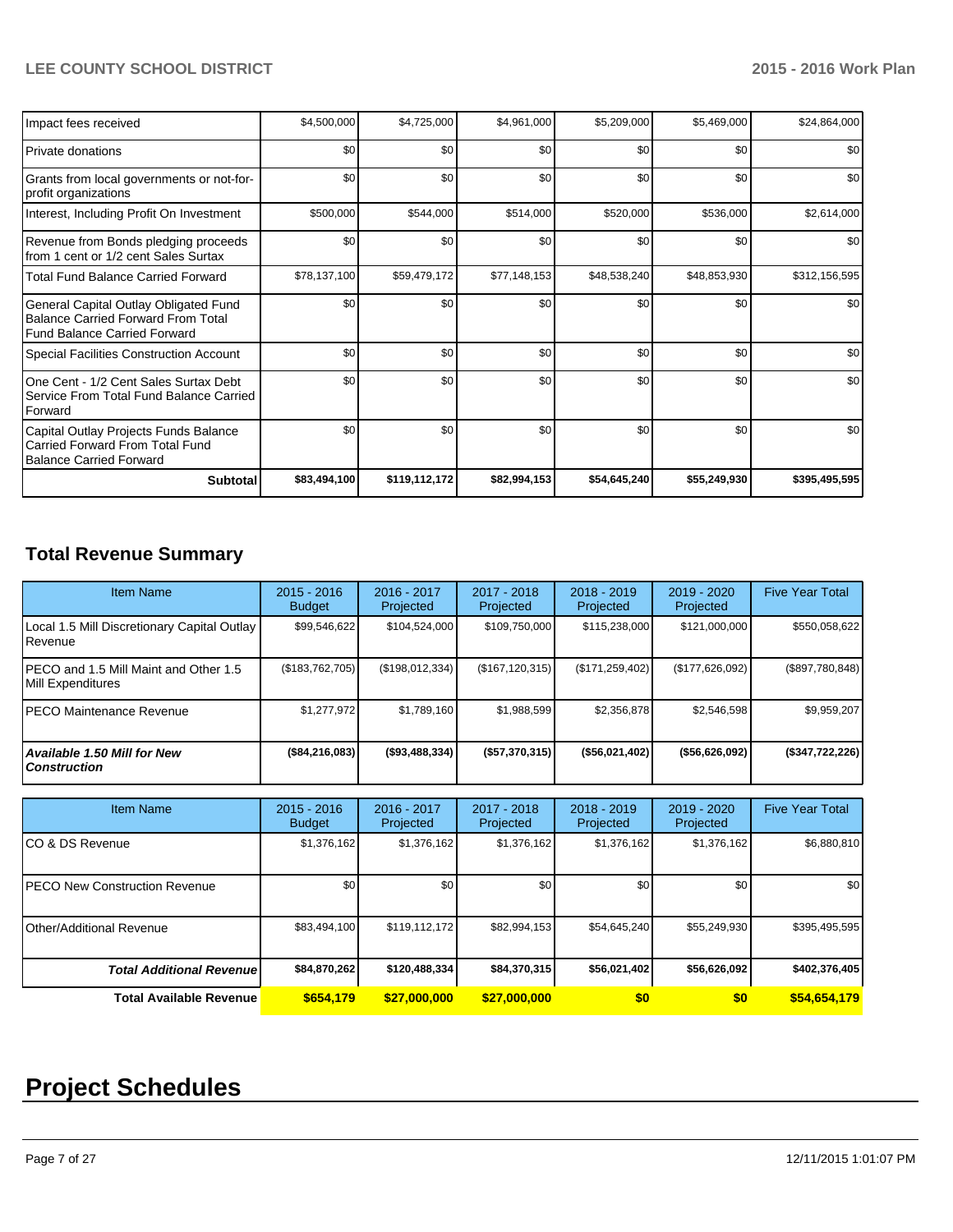### **Capacity Project Schedules**

A schedule of capital outlay projects necessary to ensure the availability of satisfactory classrooms for the projected student enrollment in K-12 programs.

| <b>Project Description</b>         | Location                  |                          | $2015 - 2016$  | 2016 - 2017    | 2017 - 2018  | 2018 - 2019  | 2019 - 2020  | <b>Total</b>     | Funded |
|------------------------------------|---------------------------|--------------------------|----------------|----------------|--------------|--------------|--------------|------------------|--------|
| New Middle School in<br>East Zone  | Location not<br>specified | Planned<br>Cost:         | \$0            | \$0            | \$0          | \$17,500,000 | \$17,500,000 | \$35,000,000 No  |        |
|                                    |                           | <b>Student Stations:</b> | $\mathbf 0$    | $\mathbf 0$    | $\mathbf 0$  | $\mathbf 0$  | 1,334        | 1,334            |        |
|                                    |                           | <b>Total Classrooms:</b> | 0              | $\mathbf 0$    | $\mathbf 0$  | $\mathbf 0$  | 65           | 65               |        |
|                                    |                           | Gross Sq Ft:             | $\Omega$       | $\Omega$       | $\Omega$     | $\Omega$     | 164,662      | 164,662          |        |
| New High School in<br>South Zone   | Location not<br>specified | Planned<br>Cost:         | \$0            | \$27,000,000   | \$27,000,000 | \$0          | \$0          | \$54,000,000 Yes |        |
|                                    |                           | <b>Student Stations:</b> | $\mathbf 0$    | $\Omega$       | 2,103        | $\mathbf 0$  | $\mathbf 0$  | 2,103            |        |
|                                    |                           | <b>Total Classrooms:</b> | $\mathbf 0$    | $\overline{0}$ | 78           | $\mathbf 0$  | $\mathbf 0$  | 78               |        |
|                                    |                           | Gross Sq Ft:             | $\mathbf 0$    | $\mathbf 0$    | 375,407      | $\Omega$     | $\mathbf 0$  | 375,407          |        |
| New High School in<br>East Zone    | Location not<br>specified | Planned<br>Cost:         | \$0            | \$0            | \$27,000,000 | \$27,000,000 | \$0          | \$54,000,000 No  |        |
|                                    |                           | <b>Student Stations:</b> | 0              | $\mathbf 0$    | $\pmb{0}$    | 2,103        | $\pmb{0}$    | 2,103            |        |
|                                    |                           | <b>Total Classrooms:</b> | $\overline{0}$ | $\Omega$       | $\Omega$     | 78           | $\Omega$     | 78               |        |
|                                    |                           | Gross Sq Ft:             | $\mathbf 0$    | $\mathbf 0$    | $\pmb{0}$    | 375,407      | $\mathbf 0$  | 375,407          |        |
| New Middle School in<br>South Zone | Location not<br>specified | Planned<br>Cost:         | \$0            | \$0            | \$0          | \$17,500,000 | \$17,500,000 | \$35,000,000 No  |        |
|                                    |                           | <b>Student Stations:</b> | $\mathbf 0$    | $\mathbf 0$    | $\mathbf 0$  | $\mathbf 0$  | 1,334        | 1,334            |        |
|                                    |                           | <b>Total Classrooms:</b> | $\mathbf 0$    | $\Omega$       | $\mathbf 0$  | $\mathbf 0$  | 65           | 65               |        |
|                                    |                           | Gross Sq Ft:             | $\pmb{0}$      | $\mathbf 0$    | $\pmb{0}$    | $\mathbf 0$  | 164,662      | 164,662          |        |

| <b>Planned Cost:</b>       | \$0 | \$27,000,000 | \$54,000,000 | \$62,000,000 |         | \$35,000,000   \$178,000,000 |
|----------------------------|-----|--------------|--------------|--------------|---------|------------------------------|
| <b>Student Stations:</b>   |     | 0            | 2,103        | 2,103        | 2,668   | 6,874                        |
| <b>Total Classrooms: I</b> |     | U            | 78           | 78           | 130     | 286                          |
| Gross Sq Ft:               |     | 0            | 375,407      | 375,407      | 329,324 | 1,080,138                    |

## **Other Project Schedules**

Major renovations, remodeling, and additions of capital outlay projects that do not add capacity to schools.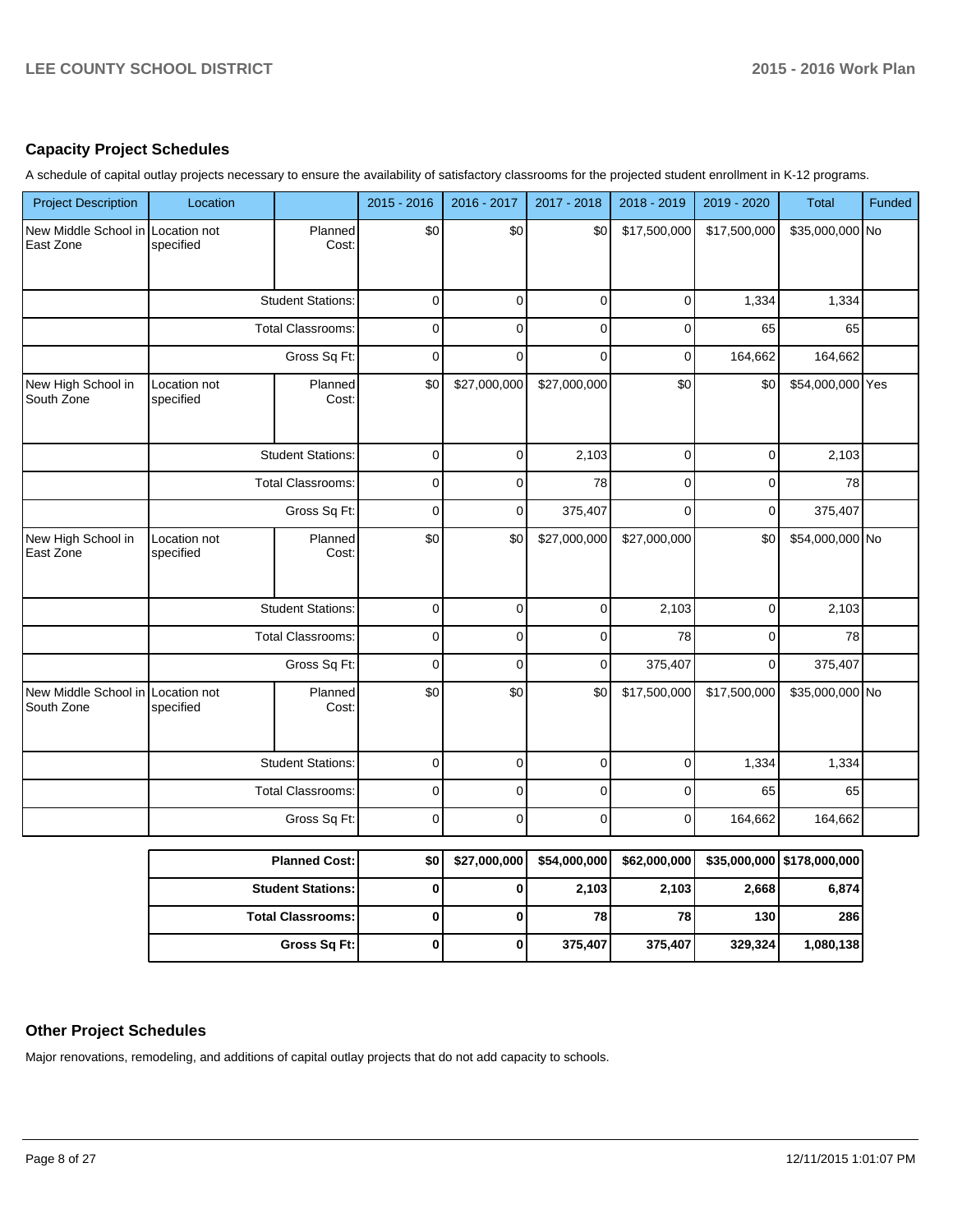| <b>Project Description</b>                     | Location            | $2015 - 2016$<br>Actual Budget | 2016 - 2017<br>Projected | 2017 - 2018<br>Projected | $2018 - 2019$<br>Projected | 2019 - 2020<br>Projected | Total         | Funded |
|------------------------------------------------|---------------------|--------------------------------|--------------------------|--------------------------|----------------------------|--------------------------|---------------|--------|
| Balance remaining within<br>project/not closed | IDUNBAR HIGH SCHOOL | \$654.179                      | \$0                      | \$0                      | \$0                        | \$0                      | \$654.179 Yes |        |
|                                                |                     | \$654.179                      | \$0                      | \$0                      | \$0                        | \$0                      | \$654.179     |        |

# **Additional Project Schedules**

Any projects that are not identified in the last approved educational plant survey.

| <b>Project Description</b>           | Location                  | <b>Num</b><br>Classroom<br>s | $2015 - 2016$<br><b>Actual Budget</b> | 2016 - 2017<br>Projected | 2017 - 2018<br>Projected | 2018 - 2019<br>Projected | 2019 - 2020<br>Projected | Total                        | Funded |
|--------------------------------------|---------------------------|------------------------------|---------------------------------------|--------------------------|--------------------------|--------------------------|--------------------------|------------------------------|--------|
| New High School in<br>l East zone    | Location not<br>specified | 78                           | \$0                                   | \$0                      | \$27,000,000             | \$27,000,000             | \$0                      | \$54,000,000 No              |        |
| New Middle School in<br>l East Zone  | Location not<br>specified | 57                           | \$0                                   | \$0                      | \$0                      | \$17.500.000             | \$17,500,000             | \$35,000,000 No              |        |
| New High School in<br>l South Zone   | Location not<br>specified | 78                           | \$0                                   | \$27,000,000             | \$27,000,000             | \$0                      | \$0                      | \$54,000,000 No              |        |
| New Middle School in<br>l South Zone | Location not<br>specified |                              | \$0                                   | \$0                      | \$0                      | \$17.500.000             | \$17,500,000             | \$35,000,000 No              |        |
|                                      |                           | 213                          | \$0                                   | \$27,000,000             | \$54,000,000             | \$62,000,000             |                          | \$35,000,000   \$178,000,000 |        |

## **Non Funded Growth Management Project Schedules**

Schedule indicating which projects, due to planned development, that CANNOT be funded from current revenues projected over the next five years.

Nothing reported for this section.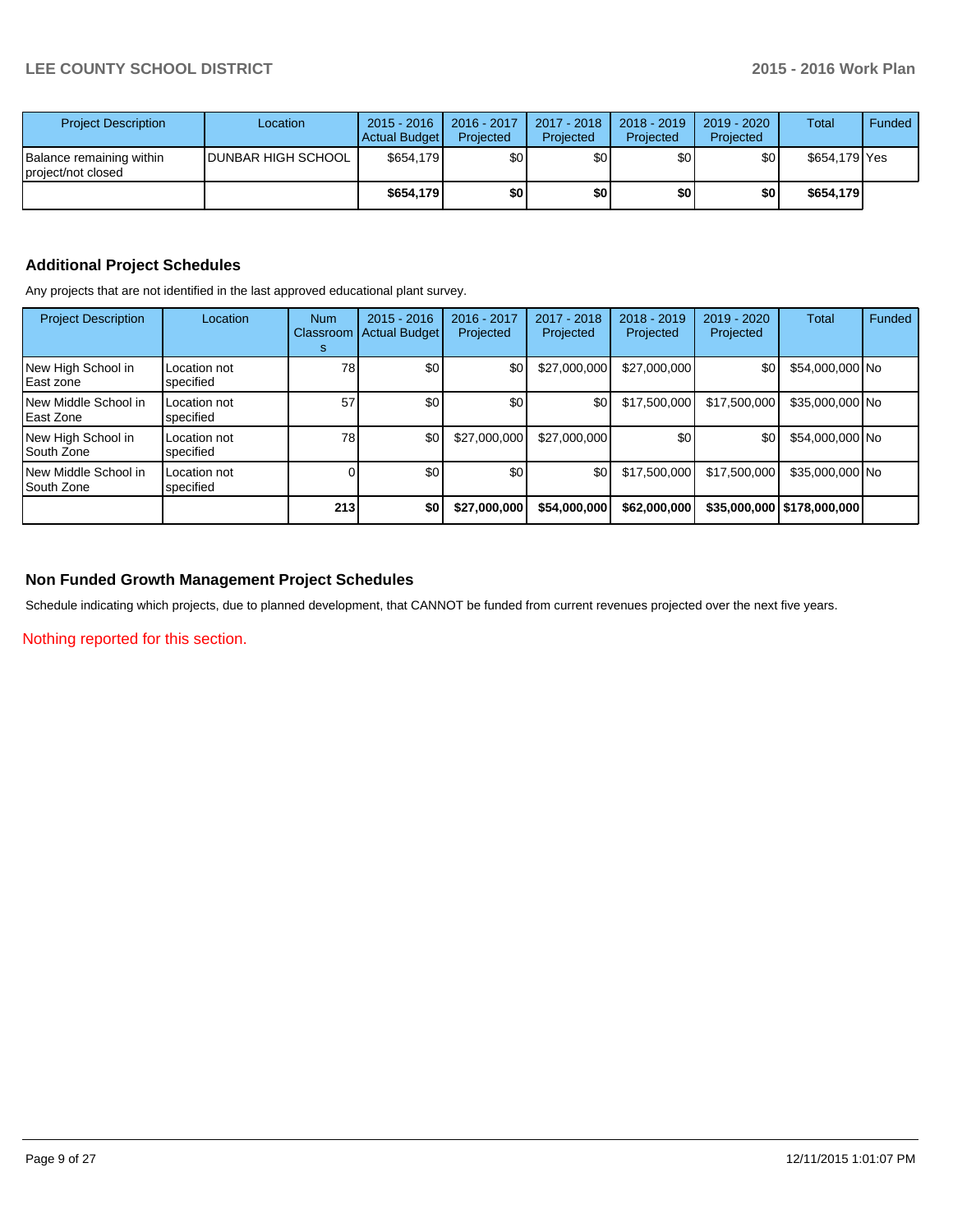# **Tracking**

# **Capacity Tracking**

| Location                                                                             | $2015 -$<br>2016 Satis.<br>Stu. Sta. | Actual<br>$2015 -$<br><b>2016 FISH</b><br>Capacity | Actual<br>$2014 -$<br>2015<br><b>COFTE</b> | # Class<br>Rooms | Actual<br>Average<br>$2015 -$<br>2016 Class<br><b>Size</b> | Actual<br>$2015 -$<br>2016<br><b>Utilization</b> | <b>New</b><br>Stu.<br>Capacity | <b>New</b><br>Rooms to<br>be<br>Added/Re<br>moved | Projected<br>$2019 -$<br>2020<br><b>COFTE</b> | Projected<br>$2019 -$<br>2020<br><b>Utilization</b> | Projected<br>$2019 -$<br>2020 Class<br><b>Size</b> |
|--------------------------------------------------------------------------------------|--------------------------------------|----------------------------------------------------|--------------------------------------------|------------------|------------------------------------------------------------|--------------------------------------------------|--------------------------------|---------------------------------------------------|-----------------------------------------------|-----------------------------------------------------|----------------------------------------------------|
| <b>ALLEN PARK</b><br><b>ELEMENTARY</b>                                               | 1,028                                | 1,028                                              | 927                                        | 56               | 17                                                         | 90.00 %                                          | $\Omega$                       | $\Omega$                                          | 856                                           | 83.00 %                                             | 15                                                 |
| THE ALVA SCHOOL                                                                      | 1,089                                | 980                                                | 964                                        | 51               | 19                                                         | 98.00 %                                          | 0                              | $\Omega$                                          | 926                                           | 94.00%                                              | 18                                                 |
| <b>BONITA SPRINGS</b><br><b>ELEMENTARY</b>                                           | 468                                  | 468                                                | 377                                        | 26               | 14                                                         | 81.00 %                                          | 18                             |                                                   | 390                                           | 80.00 %                                             | 14                                                 |
| <b>CAPE CORAL</b><br><b>ELEMENTARY</b>                                               | 898                                  | 898                                                | 760                                        | 49               | 16                                                         | 85.00 %                                          | $\Omega$                       | $\Omega$                                          | 599                                           | 67.00 %                                             | 12                                                 |
| <b>CYPRESS LAKE MIDDLE</b>                                                           | 941                                  | 846                                                | 833                                        | 41               | 20                                                         | 98.00 %                                          | $\overline{0}$                 | $\mathbf 0$                                       | 873                                           | 103.00%                                             | 21                                                 |
| <b>DUNBAR COMMUNITY</b><br>SCHOOL                                                    | 225                                  | $\Omega$                                           | $\Omega$                                   | 9                | $\overline{0}$                                             | 0.00%                                            | $\Omega$                       | $\mathbf 0$                                       | 0                                             | 0.00%                                               | $\mathbf 0$                                        |
| <b>DUNBAR HIGH SCHOOL</b>                                                            | 1,937                                | 1,840                                              | 1,300                                      | 82               | 16                                                         | 71.00 %                                          | $\Omega$                       | $\mathbf 0$                                       | 1,741                                         | 95.00 %                                             | 21                                                 |
| <b>EDGEWOOD ACADEMY</b>                                                              | 741                                  | 741                                                | 504                                        | 40               | 13                                                         | 68.00 %                                          | $\Omega$                       | $\Omega$                                          | 562                                           | 76.00%                                              | 14                                                 |
| <b>EDISON PARK</b><br><b>CREATIVE AND</b><br><b>EXPRESSIVE ARTS</b><br><b>SCHOOL</b> | 455                                  | 455                                                | 366                                        | 24               | 15                                                         | 80.00 %                                          | $\Omega$                       | $\Omega$                                          | 379                                           | 83.00 %                                             | 16                                                 |
| FORT MYERS BEACH<br><b>ELEMENTARY</b>                                                | 220                                  | 220                                                | 118                                        | 11               | 11                                                         | 54.00 %                                          | $\Omega$                       | $\Omega$                                          | 138                                           | 63.00 %                                             | 13                                                 |
| <b>FORT MYERS MIDDLE</b><br><b>ACADEMY</b>                                           | 952                                  | 856                                                | 435                                        | 43               | 10                                                         | 51.00 %                                          | $\Omega$                       | $\mathbf 0$                                       | 884                                           | 103.00%                                             | 21                                                 |
| FORT MYERS SENIOR<br><b>HIGH</b>                                                     | 1,963                                | 1,864                                              | 1,821                                      | 84               | 22                                                         | 98.00 %                                          | $\Omega$                       | $\mathbf 0$                                       | 2,097                                         | 112.00 %                                            | 25                                                 |
| <b>FRANKLIN PARK</b><br><b>ELEMENTARY</b>                                            | 579                                  | 579                                                | 391                                        | 31               | 13                                                         | 68.00 %                                          | $\Omega$                       | $\mathbf 0$                                       | 482                                           | 83.00 %                                             | 16                                                 |
| J COLIN ENGLISH<br><b>ELEMENTARY</b>                                                 | 637                                  | 637                                                | 395                                        | 35               | 11                                                         | 62.00 %                                          | $\Omega$                       | $\mathbf 0$                                       | 393                                           | 62.00%                                              | 11                                                 |
| <b>JAMES STEPHENS</b><br><b>INTERNATIONAL</b><br><b>ACADEMY</b>                      | 1,095                                | 985                                                | 523                                        | 52               | 10                                                         | 53.00 %                                          | $\Omega$                       | $\Omega$                                          | 893                                           | 91.00%                                              | 17                                                 |
| <b>LEHIGH ELEMENTARY</b>                                                             | 1,200                                | 1,200                                              | 1,123                                      | 66               | 17                                                         | 94.00 %                                          | 18                             | 1                                                 | 1,045                                         | 86.00%                                              | 16                                                 |
| <b>NORTH FORT MYERS</b><br><b>SENIOR HIGH</b>                                        | 1,804                                | 1,713                                              | 1,630                                      | 76               | 21                                                         | 95.00 %                                          | $\Omega$                       | $\Omega$                                          | 1,695                                         | 99.00 %                                             | 22                                                 |
| <b>ORANGE RIVER</b><br><b>ELEMENTARY</b>                                             | 871                                  | 871                                                | 781                                        | 47               | 17                                                         | 90.00 %                                          | $\Omega$                       | $\Omega$                                          | 660                                           | 76.00 %                                             | 14                                                 |
| <b>ORANGEWOOD</b><br><b>ELEMENTARY</b>                                               | 632                                  | 632                                                | 588                                        | 34               | 17                                                         | 93.00 %                                          | $\overline{0}$                 | $\mathbf 0$                                       | 526                                           | 83.00 %                                             | 15                                                 |
| <b>PINE ISLAND</b><br><b>ELEMENTARY</b>                                              | 391                                  | 391                                                | 237                                        | 21               | 11                                                         | 60.00 %                                          | $\overline{0}$                 | $\mathbf 0$                                       | 234                                           | 60.00 %                                             | 11                                                 |
| LEE ASSOCIATION FOR<br><b>RETARDED CITIZENS</b><br>(LARC)                            | 0                                    | 0                                                  | 0                                          | $\mathbf 0$      | $\overline{0}$                                             | 0.00%                                            | 0                              | 0                                                 | 0                                             | 0.00%                                               | $\mathbf 0$                                        |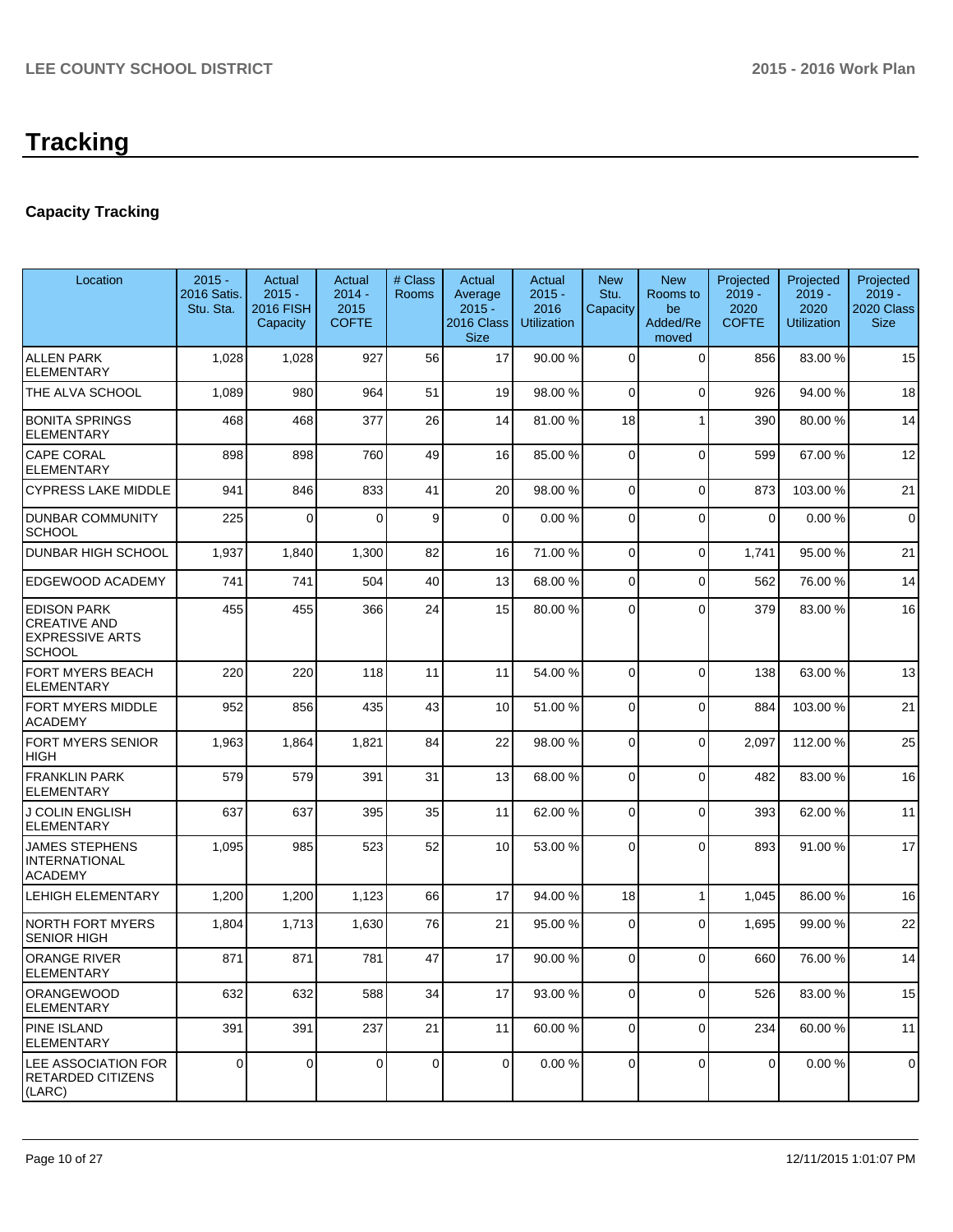| THE SANIBEL SCHOOL                                               | 438   | 394      | 329   | 22 | 15             | 83.00 % | $\overline{0}$ | $\Omega$       | 344   | 87.00 %  | 16             |
|------------------------------------------------------------------|-------|----------|-------|----|----------------|---------|----------------|----------------|-------|----------|----------------|
| <b>TICE ELEMENTARY</b>                                           | 616   | 616      | 448   | 34 | 13             | 73.00 % | $\overline{0}$ | $\Omega$       | 467   | 76.00 %  | 14             |
| <b>TROPIC ISLES</b><br><b>ELEMENTARY</b>                         | 1,051 | 1,051    | 912   | 57 | 16             | 87.00 % | 0              | $\Omega$       | 839   | 80.00%   | 15             |
| <b>VILLAS ELEMENTARY</b>                                         | 881   | 881      | 768   | 49 | 16             | 87.00 % | 0              | $\Omega$       | 733   | 83.00 %  | 15             |
| SOUTHWEST FLORIDA<br>PUBLIC SERVICE<br><b>ACADEMY</b>            | 270   | $\Omega$ | 0     | 14 | 0              | 0.00%   | 0              | $\Omega$       | 0     | 0.00%    | $\pmb{0}$      |
| <b>HEIGHTS ELEMENTARY</b>                                        | 1,306 | 1,306    | 1,169 | 71 | 16             | 90.00 % | $\overline{0}$ | $\Omega$       | 1,087 | 83.00 %  | 15             |
| <b>BAYSHORE</b><br><b>ELEMENTARY</b>                             | 693   | 693      | 614   | 38 | 16             | 89.00 % | 0              | $\Omega$       | 525   | 76.00 %  | 14             |
| <b>CYPRESS LAKE SENIOR</b><br><b>HIGH</b>                        | 1,700 | 1,615    | 1,484 | 70 | 21             | 92.00 % | 0              | $\Omega$       | 1,818 | 113.00 % | 26             |
| <b>FORT MYERS</b><br><b>INSTITUTE OF</b><br><b>TECHNOLOGY</b>    | 679   | 814      | 0     | 36 | 0              | 0.00%   | 0              | $\Omega$       | 0     | 0.00%    | $\pmb{0}$      |
| <b>TANGLEWOOD</b><br><b>ELEMENTARY</b>                           | 786   | 786      | 757   | 43 | 18             | 96.00 % | $\overline{0}$ | $\Omega$       | 654   | 83.00 %  | 15             |
| <b>CALOOSA</b><br><b>ELEMENTARY</b>                              | 1,085 | 1,085    | 897   | 60 | 15             | 83.00 % | 0              | $\Omega$       | 866   | 80.00 %  | 14             |
| CALOOSA MIDDLE                                                   | 1,159 | 1,043    | 900   | 51 | 18             | 86.00 % | 0              | $\Omega$       | 979   | 94.00%   | 19             |
| RIVERDALE HIGH                                                   | 2,240 | 2,128    | 1,980 | 93 | 21             | 93.00 % | 0              | $\mathbf 0$    | 2,182 | 103.00 % | 23             |
| <b>NORTH FORT MYERS</b><br>ACADEMY OF THE ARTS                   | 1,409 | 1,268    | 1,102 | 63 | 17             | 87.00 % | 0              | $\Omega$       | 946   | 75.00 %  | 15             |
| <b>BONITA SPRINGS</b><br><b>MIDDLE</b>                           | 990   | 891      | 820   | 44 | 19             | 92.00 % | 0              | $\Omega$       | 920   | 103.00 % | 21             |
| CAPE CORAL SENIOR<br><b>HIGH</b>                                 | 1,843 | 1,750    | 1,639 | 78 | 21             | 94.00 % | 0              | $\Omega$       | 1,731 | 99.00 %  | 22             |
| <b>SAN CARLOS PARK</b><br><b>ELEMENTARY</b>                      | 1,026 | 1,026    | 919   | 56 | 16             | 90.00 % | 0              | $\Omega$       | 984   | 96.00%   | 18             |
| PELICAN ELEMENTARY                                               | 1,388 | 1,388    | 878   | 75 | 12             | 63.00 % | $\mathbf 0$    | $\Omega$       | 957   | 69.00%   | 13             |
| <b>GULF MIDDLE</b>                                               | 1,024 | 921      | 807   | 45 | 18             | 88.00 % | $\mathbf 0$    | $\Omega$       | 942   | 102.00%  | 21             |
| <b>GULF ELEMENTARY</b>                                           | 1,275 | 1,275    | 1,011 | 70 | 14             | 79.00 % | 0              | $\Omega$       | 879   | 69.00 %  | 13             |
| <b>SPRING CREEK</b><br><b>ELEMENTARY</b>                         | 807   | 807      | 744   | 43 | 17             | 92.00 % | $\Omega$       | $\Omega$       | 693   | 86.00 %  | 16             |
| LEHIGH ACRES MIDDLE                                              | 1,441 | 1,296    | 1,075 | 62 | 17             | 83.00 % | $\overline{0}$ | $\overline{0}$ | 1,139 | 88.00%   | 18             |
| <b>BUCKINGHAM</b><br><b>EXCEPTIONAL</b><br><b>STUDENT CENTER</b> | 115   | 115      | 83    | 12 | $\overline{7}$ | 73.00 % | $\overline{0}$ | $\Omega$       | 81    | 70.00%   | $\overline{7}$ |
| <b>SUNSHINE</b><br><b>ELEMENTARY</b>                             | 1,188 | 1,188    | 1,144 | 66 | 17             | 96.00 % | 18             | 1              | 1,067 | 88.00 %  | 16             |
| MARINER SENIOR HIGH                                              | 1,725 | 1,638    | 1,508 | 71 | 21             | 92.00 % | 0              | $\overline{0}$ | 1,621 | 99.00 %  | 23             |
| ESTERO SENIOR HIGH                                               | 1,704 | 1,618    | 1,657 | 73 | 23             | 102.00% | $\mathbf 0$    | $\mathbf 0$    | 1,821 | 113.00 % | 25             |
| THREE OAKS<br><b>ELEMENTARY</b>                                  | 862   | 862      | 868   | 47 | 18             | 101.00% | 18             | $\mathbf{1}$   | 701   | 80.00%   | 15             |
| <b>SKYLINE ELEMENTARY</b>                                        | 1,412 | 1,412    | 843   | 77 | 11             | 60.00 % | $\mathbf 0$    | $\Omega$       | 974   | 69.00 %  | 13             |
| <b>TRAFALGAR MIDDLE</b>                                          | 1,180 | 1,062    | 881   | 52 | 17             | 83.00 % | $\mathbf 0$    | $\mathbf 0$    | 1,087 | 102.00%  | 21             |
| <b>DIPLOMAT</b><br>ELEMENTARY                                    | 1,086 | 1,086    | 929   | 59 | 16             | 86.00 % | 0              | $\mathbf 0$    | 865   | 80.00%   | 15             |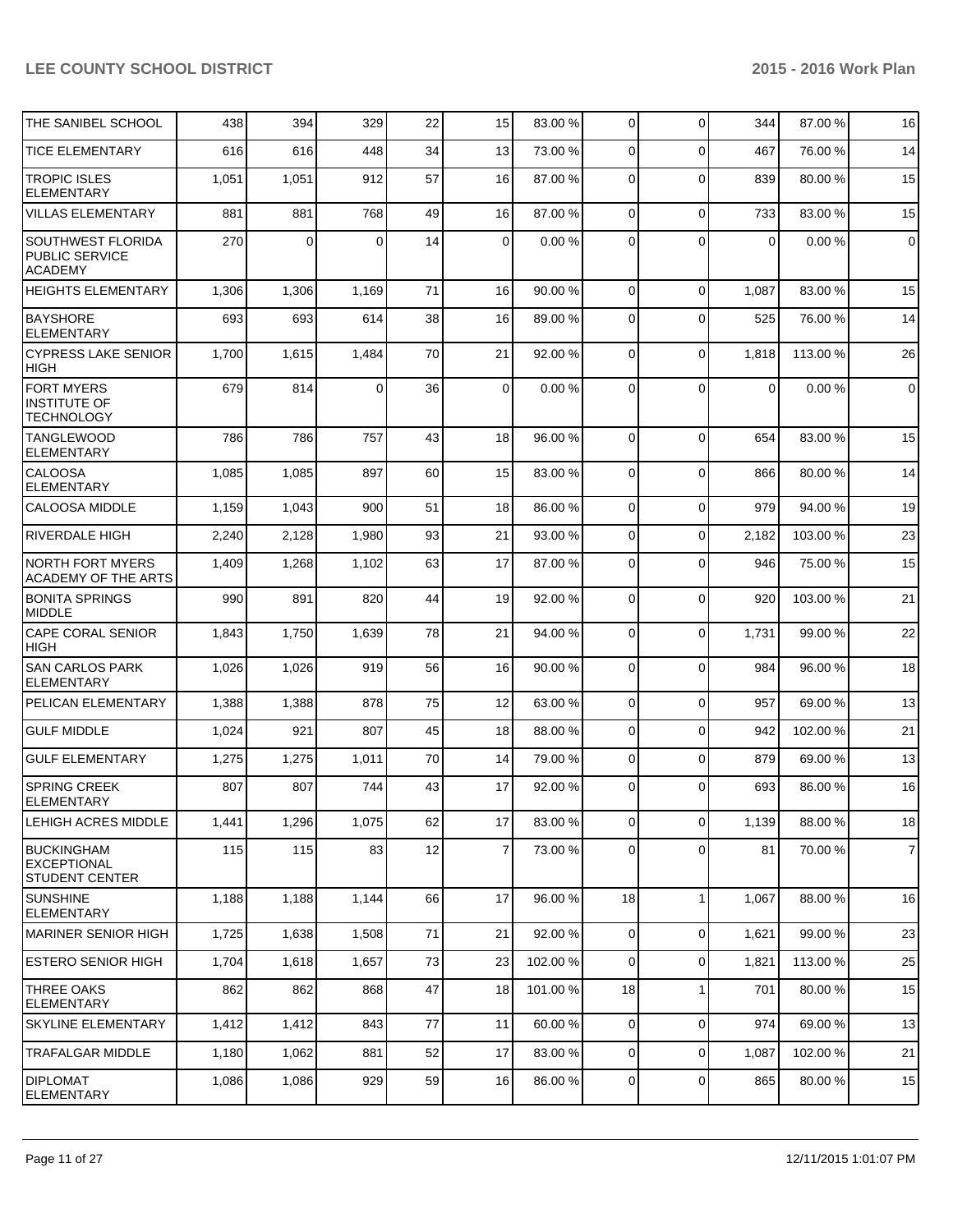| <b>COLONIAL</b><br><b>ELEMENTARY</b>                           | 940          | 940      | 679      | 52          | 13              | 72.00 % | $\Omega$       | $\Omega$       | 783         | 83.00 %  | 15          |
|----------------------------------------------------------------|--------------|----------|----------|-------------|-----------------|---------|----------------|----------------|-------------|----------|-------------|
| <b>LITTLETON</b><br><b>ELEMENTARY</b>                          | 756          | 756      | 536      | 41          | 13              | 71.00 % | $\Omega$       | $\Omega$       | 466         | 62.00%   | 11          |
| <b>GATEWAY</b><br><b>ELEMENTARY</b>                            | 754          | 754      | 735      | 40          | 18              | 97.00 % | $\Omega$       | 0              | 726         | 96.00 %  | 18          |
| THREE OAKS MIDDLE                                              | 1,114        | 1,002    | 975      | 49          | 20              | 97.00 % | $\overline{0}$ | $\Omega$       | 1,018       | 102.00%  | 21          |
| <b>DUNBAR ATHLETICS</b>                                        | 0            | $\Omega$ | $\Omega$ | $\mathbf 0$ | $\overline{0}$  | 0.00%   | 0              | $\mathbf 0$    | $\Omega$    | 0.00%    | $\mathbf 0$ |
| <b>HANCOCK CREEK</b><br><b>ELEMENTARY</b>                      | 1,044        | 1,044    | 804      | 57          | 14              | 77.00 % | 0              | $\overline{0}$ | 833         | 80.00 %  | 15          |
| LEHIGH SENIOR HIGH                                             | 2,024        | 1,922    | 1,873    | 84          | 22              | 97.00 % | $\Omega$       | 0              | 1,972       | 103.00 % | 23          |
| <b>CAPE CORAL</b><br><b>INSTITUTE OF</b><br><b>TECHNOLOGY</b>  | 324          | 388      | 0        | 17          | $\Omega$        | 0.00%   | $\Omega$       | $\mathbf{0}$   | $\mathbf 0$ | 0.00%    | $\mathbf 0$ |
| <b>NEW DIRECTIONS</b><br><b>SCHOOL</b>                         | 680          | 680      | 316      | 37          | $\vert 9 \vert$ | 46.00 % | 0              | $\mathbf 0$    | 361         | 53.00 %  | 10          |
| <b>PINEWOODS</b><br><b>ELEMENTARY</b>                          | 1,078        | 1,078    | 989      | 59          | 17              | 92.00 % | $\Omega$       | $\mathbf 0$    | 926         | 86.00 %  | 16          |
| ROYAL PALM<br><b>EXCEPTIONAL SCHOOL</b>                        | 230          | 230      | 118      | 23          | 5 <sup>1</sup>  | 52.00 % | $\Omega$       | $\mathbf 0$    | 136         | 59.00 %  | $6 \,$      |
| <b>DIPLOMAT MIDDLE</b>                                         | 1,094        | 984      | 851      | 48          | 18              | 87.00 % | $\Omega$       | $\mathbf 0$    | 1,007       | 102.00%  | 21          |
| <b>MIRROR LAKES</b><br><b>ELEMENTARY</b>                       | 1,143        | 1,143    | 1,062    | 63          | 17              | 93.00 % | $\Omega$       | $\mathbf{0}$   | 1,046       | 92.00%   | 17          |
| <b>PAUL LAURENCE</b><br>DUNBAR MIDDLE                          | 1,124        | 1,011    | 912      | 49          | 19              | 90.00 % | $\Omega$       | $\mathbf 0$    | 1,044       | 103.00%  | 21          |
| <b>VETERAN'S PARK</b><br><b>ACADEMY FOR THE</b><br><b>ARTS</b> | 1,945        | 1,750    | 1,548    | 90          | 17              | 88.00 % | $\Omega$       | $\Omega$       | 1,755       | 100.00%  | 20          |
| MARINER MIDDLE                                                 | 1,294        | 1,164    | 878      | 56          | 16              | 75.00 % | $\Omega$       | $\mathbf{0}$   | 1,191       | 102.00%  | 21          |
| LEE COUNTY<br><b>DETENTION HOME</b>                            | $\mathbf{0}$ | $\Omega$ | $\Omega$ | $\mathbf 0$ | $\Omega$        | 0.00%   | $\Omega$       | $\Omega$       | $\mathbf 0$ | 0.00%    | $\mathbf 0$ |
| <b>VARSITY LAKES MIDDLE</b>                                    | 1,319        | 1,187    | 1,049    | 56          | 19              | 88.00 % | $\Omega$       | $\mathbf 0$    | 1,289       | 109.00%  | 23          |
| TRAFALGAR<br><b>ELEMENTARY</b>                                 | 998          | 998      | 811      | 57          | 14              | 81.00%  | $\Omega$       | $\mathbf{0}$   | 688         | 69.00%   | 12          |
| <b>LEXINGTON MIDDLE</b><br><b>SCHOOL</b>                       | 1,146        | 1,031    | 1,007    | 51          | 20              | 98.00 % | $\Omega$       | $\mathbf{0}$   | 1,064       | 103.00%  | 21          |
| HARNS MARSH<br>ELEMENTARY SCHOOL                               | 948          | 948      | 935      | 51          | 18              | 99.00 % | $\overline{0}$ | 0              | 913         | 96.00%   | 18          |
| <b>RAY V. POTTORF</b><br>ELEMENTARY SCHOOL                     | 864          | 864      | 695      | 48          | 14              | 80.00 % | $\overline{0}$ | $\mathbf{0}$   | 719         | 83.00 %  | 15          |
| RAYMA C. PAGE<br><b>ELEMENTARY</b>                             | 846          | 846      | 850      | 47          | 18              | 101.00% | $\Omega$       | 0              | 812         | 96.00%   | 17          |
| IIDA S. BAKER HIGH<br>SCHOOL                                   | 1,991        | 1,891    | 1,733    | 85          | 20              | 92.00 % | $\overline{0}$ | 0              | 1,871       | 99.00 %  | 22          |
| SOUTH FORT MYERS<br>HIGH SCHOOL                                | 2,077        | 1,973    | 2,162    | 87          | 25              | 110.00% | $\Omega$       | 0              | 2,220       | 113.00 % | 26          |
| HECTOR A.<br>CAFFERATA, JR.<br><b>ELEMENTARY SCHOOL</b>        | 883          | 883      | 687      | 47          | 15 <sup>1</sup> | 78.00 % | $\overline{0}$ | 0              | 705         | 80.00%   | 15          |
| G. WEAVER HIPPS<br><b>ELEMENTARY</b>                           | 812          | 812      | 790      | 43          | 18              | 97.00 % | 18             | 1              | 748         | 90.00%   | 17          |
| <b>EAST LEE COUNTY</b><br>HIGH SCHOOL                          | 2,057        | 1,954    | 1,757    | 86          | 20 <sub>2</sub> | 90.00 % | $\overline{0}$ | 0              | 2,004       | 103.00 % | 23          |
| <b>RIVER HALL ELEMENTA</b>                                     | 1,064        | 1,064    | 913      | 57          | 16              | 86.00 % | $\mathbf{0}$   | $\mathbf 0$    | 1,024       | 96.00 %  | 18          |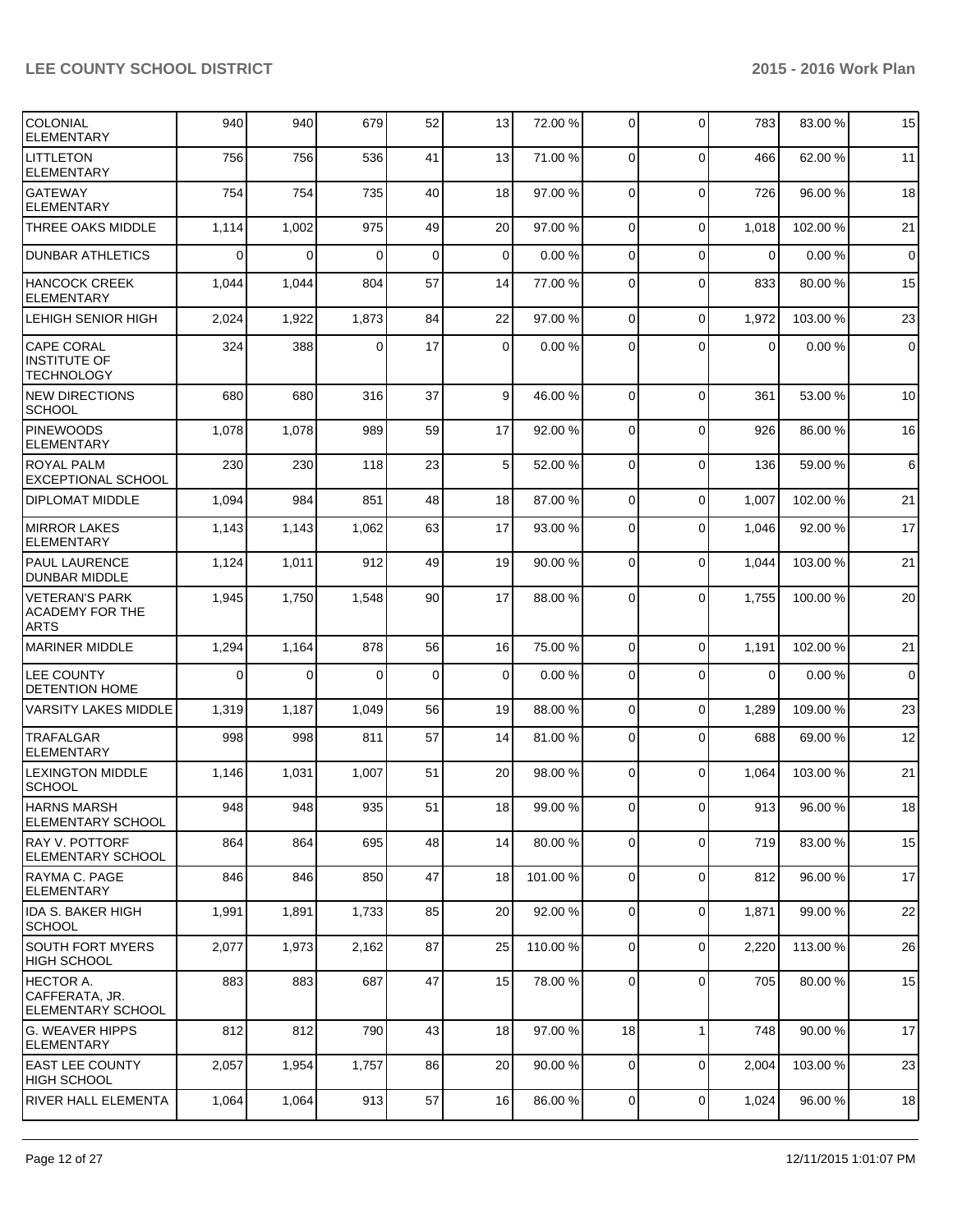|                                        | 92,770 | 88,709 | 75,300 | 4,494 | 17       | 84.88%  | 90       |          | 80,371 | 90.51 %  | 18 |
|----------------------------------------|--------|--------|--------|-------|----------|---------|----------|----------|--------|----------|----|
| HARNS MARSH MIDDLE<br><b>SCHOOL</b>    | 1,325  | 1,192  | 1,123  | 58    | 19       | 94.00 % | $\Omega$ | $\Omega$ | 1,295  | 109.00 % | 22 |
| <b>TORTUGA PRESERVE</b><br>IELEMENTARY | 1,056  | 1,056  | 958    | 58    | 17       | 91.00%  | $\Omega$ | $\Omega$ | 1,017  | 96.00 %  | 18 |
| IISLAND COAST HIGH<br>ISCHOOL          | 2,059  | 1,956  | 1,480  | 83    | 18       | 76.00 % | $\Omega$ | $\Omega$ | 1,935  | 99.00 %  | 23 |
| ITREELINE<br>IELEMENTARY               | 1,065  | 1,065  | 1,016  | 58    | 18       | 95.00 % | $\Omega$ | $\Omega$ | 1,025  | 96.00 %  | 18 |
| IOAK HAMMOCK MIDDLE<br>ISCHOOL         | 1,492  | 1,342  | 1,179  | 65    | 18       | 88.00 % |          | $\Omega$ | 1,458  | 109.00 % | 22 |
| Alternative Learning<br>lCenter West   | 265    | 265    | 70     | 12    | $6 \mid$ | 26.00 % | $\Omega$ | $\Omega$ | 63     | 24.00 %  | 5  |
| ICHALLENGER MIDDLE                     | 1,366  | 1,229  | 1,076  | 59    | 18       | 88.00 % |          | $\Omega$ | 1,258  | 102.00 % | 21 |
| IPATRIOT ELEMENTARY                    | 1,046  | 1,046  | 636    | 56    | 11       | 61.00 % | U        | ∩        | 721    | 69.00 %  | 13 |
| IMANATEE<br><b>ELEMENTARY</b>          | 1,042  | 1,042  | 860    | 56    | 15       | 83.00 % |          | $\Omega$ | 1,003  | 96.00 %  | 18 |

The COFTE Projected Total (80,371) for 2019 - 2020 must match the Official Forecasted COFTE Total (80,370 ) for 2019 - 2020 before this section can be completed. In the event that the COFTE Projected Total does not match the Official forecasted COFTE, then the Balanced Projected COFTE Table should be used to balance COFTE.

| Projected COFTE for 2019 - 2020 |        | <b>Grade Level Type</b> | <b>Balanced Projected</b><br>COFTE for 2019 - 2020 |
|---------------------------------|--------|-------------------------|----------------------------------------------------|
| Elementary (PK-3)               | 23,256 |                         |                                                    |
| Middle (4-8)                    | 32,151 |                         |                                                    |
|                                 |        | Elementary (PK-3)       |                                                    |
| High (9-12)                     | 24.964 |                         |                                                    |
|                                 |        | Middle (4-8)            |                                                    |
|                                 | 80,370 |                         |                                                    |
|                                 |        | High (9-12)             | 0                                                  |
|                                 |        |                         |                                                    |
|                                 |        |                         | 80.371                                             |

### **Relocatable Replacement**

Number of relocatable classrooms clearly identified and scheduled for replacement in the school board adopted financially feasible 5-year district work program.

| Location                        | $2015 - 2016$ | 2016 - 2017 | 2017 - 2018 | 2018 - 2019     | 2019 - 2020 | Year 5 Total    |
|---------------------------------|---------------|-------------|-------------|-----------------|-------------|-----------------|
| <b>TICE ELEMENTARY</b>          |               |             |             |                 |             |                 |
| <b>IRIVERDALE HIGH</b>          |               |             |             |                 |             | 51              |
| <b>THREE OAKS ELEMENTARY</b>    |               |             |             |                 |             |                 |
| <b>LEHIGH SENIOR HIGH</b>       |               |             |             |                 |             | 5 <sub>l</sub>  |
| <b>IMIRROR LAKES ELEMENTARY</b> |               |             |             |                 |             |                 |
| Total Relocatable Replacements: |               |             |             | 10 <sup>1</sup> |             | 20 <sub>l</sub> |

## **Charter Schools Tracking**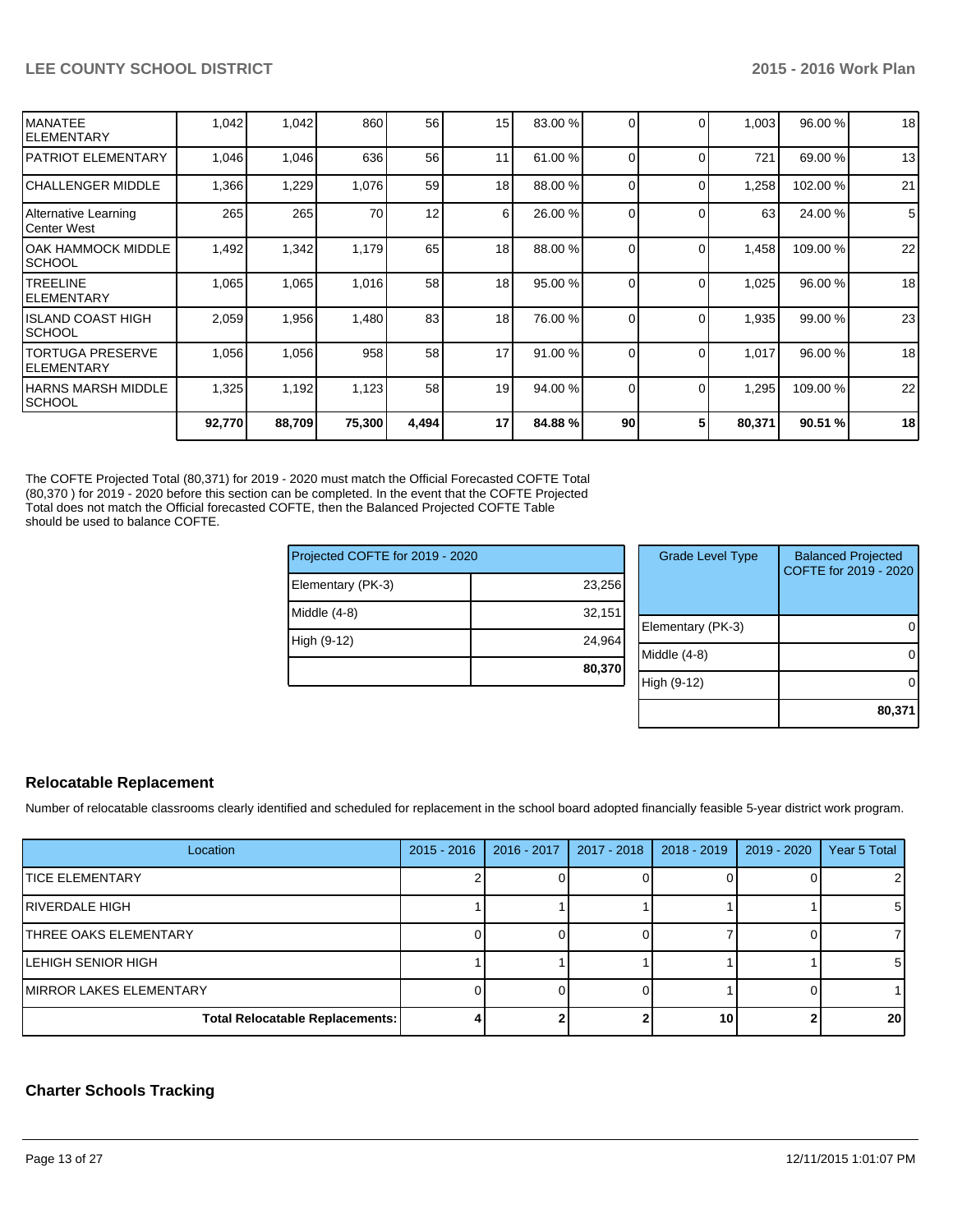Information regarding the use of charter schools.

| Location-Type                                       | # Relocatable<br>units or<br>permanent<br>classrooms | Owner          | <b>Year Started or</b><br>Scheduled | <b>Student</b><br><b>Stations</b> | <b>Students</b><br>Enrolled | Years in<br>Contract      | <b>Total Charter</b><br><b>Students</b><br>projected for<br>2019 - 2020 |
|-----------------------------------------------------|------------------------------------------------------|----------------|-------------------------------------|-----------------------------------|-----------------------------|---------------------------|-------------------------------------------------------------------------|
| 4100 The Island School K-5                          |                                                      | 6 PRIVATE      | 2001                                | 60                                | 56                          | 16                        | 60                                                                      |
| 4102 Bonita Springs Charter<br>School K-8           |                                                      | 92 PRIVATE     | 2003                                | 1,600                             | 1,307                       | 14                        | 1,375                                                                   |
| 4103 Gateway Charter<br><b>Elementary K-4</b>       |                                                      | 68 PRIVATE     | 2004                                | 1,600                             | 1,240                       | 13                        | 1,350                                                                   |
| 4121 Gateway Charter High 9-12                      |                                                      | 41 PRIVATE     | 2005                                | 1,600                             | 732                         | 12                        | 850                                                                     |
| 4111 Cape Coral Charter K-8                         |                                                      | 60 PRIVATE     | 2005                                | 1,600                             | 722                         | 12                        | 800                                                                     |
| 4143 Oasis Charter Elementary K<br>$-5$             |                                                      | 39 MUNICIPAL   | 2006                                | 1,000                             | 892                         | 11                        | 975                                                                     |
| 4141 Six Mile Charter Academy K<br>-8               |                                                      | 65 PRIVATE     | 2006                                | 1,600                             | 1,293                       | 11                        | 1,450                                                                   |
| 4171 Oasis Charter Middle 6-8                       |                                                      | 36 MUNICIPAL   | 2007                                | 900                               | 838                         | 10                        | 900                                                                     |
| 4212 City of Palms Charter HS 9-<br>12              |                                                      | 8 PRIVATE      | 2007                                | 350                               | 190                         | 10                        | 290                                                                     |
| 4181 Oasis Charter High 9-12                        |                                                      | 36 MUNICIPAL   | 2008                                | 1,000                             | 759                         | 9                         | 850                                                                     |
| 4151 Christa McAuliffe Charter<br>Elementary K-5    |                                                      | 36 MUNICIPAL   | 2007                                | 800                               | 783                         | 10                        | 800                                                                     |
| 4251 Coronado High School 9-12                      |                                                      | 5 PRIVATE      | 2009                                | 500                               | 236                         | 8                         | 350                                                                     |
| 4241 Ft. Myers Prep & Fitness K-<br>8               |                                                      | 10 PRIVATE     | 2009                                | 600                               | 264                         | 8                         | 500                                                                     |
| 4261 Gateway Charter<br>Intermediate 5-8            |                                                      | 43 PRIVATE     | 2009                                | 1,350                             | 1,106                       | 8                         | 1,250                                                                   |
| 4242 North Nicholas High 9-12                       |                                                      | 8 PRIVATE      | 2009                                | 500                               | 273                         | 8                         | 450                                                                     |
| 4154 Goodwill LIFE Academy 6-<br>12                 |                                                      | <b>PRIVATE</b> | 2006                                | 60                                | 46                          | 11                        | 60                                                                      |
| 4281 Bonita Springs Prep &<br>Fitness Academy K-8   |                                                      | 12 PRIVATE     | 2010                                | 400                               | 387                         | $\overline{7}$            | 400                                                                     |
| 4155 Florida SouthWestern<br>Collegiate High School |                                                      | 8 PRIVATE      | 2011                                | 400                               | 366                         | 6                         | 400                                                                     |
| 4231 Cape Coral Prep & Fitness<br>$K-5$             |                                                      | 12 PRIVATE     | 2012                                | 436                               | 189                         | 5                         | 250                                                                     |
| 4211 Pivot Charter School 6-12                      |                                                      | 6 PRIVATE      | 2012                                | 600                               | 167                         | 5 <sup>5</sup>            | 300                                                                     |
| 4302 DJB Technical Academy                          |                                                      | 12 PRIVATE     | 2014                                | 500                               | 140                         | $\ensuremath{\mathsf{3}}$ | 400                                                                     |
| 4221 Acceleration Middle School                     |                                                      | 15 PRIVATE     | 2015                                | 300                               | 86                          | $\mathbf 2$               | 300                                                                     |
| 4274 Island Park Charter High<br>School             |                                                      | 7 PRIVATE      | 2015                                | 500                               | 183                         | $\overline{2}$            | 500                                                                     |
| 4223 Palm Acres Charter High<br>School              |                                                      | 5 PRIVATE      | 2015                                | 400                               | 298                         | $\mathbf 2$               | 400                                                                     |
| 4303 Northern Palm Charter HS                       |                                                      | 5 PRIVATE      | 2016                                | 300                               | $6 \mid$                    | $\mathbf{1}$              | 250                                                                     |
|                                                     | 642                                                  |                |                                     | 18,956                            | 12,559                      |                           | 15,510                                                                  |

# **Special Purpose Classrooms Tracking**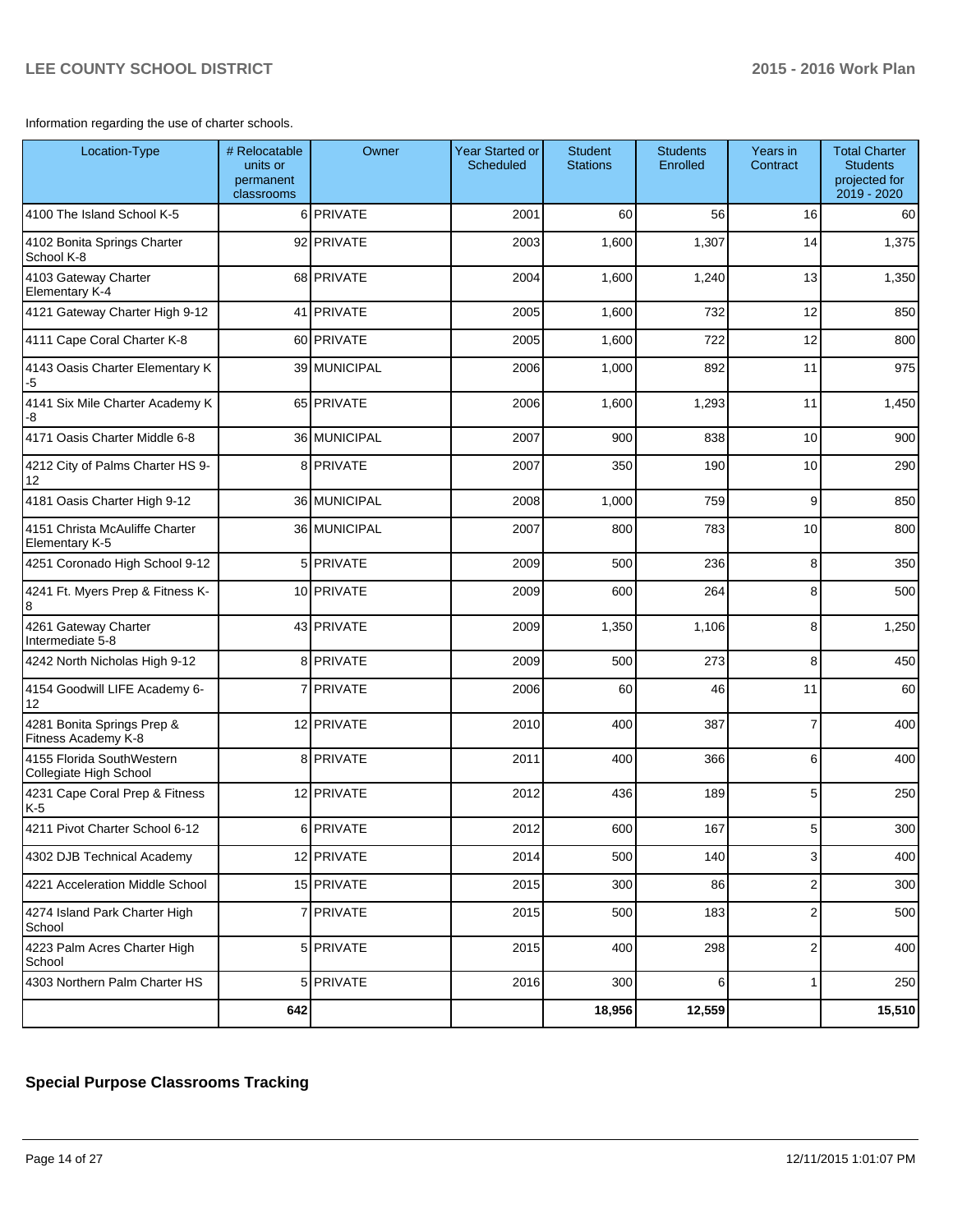The number of classrooms that will be used for certain special purposes in the current year, by facility and type of classroom, that the district will, 1), not use for educational purposes, and 2), the co-teaching classrooms that are not open plan classrooms and will be used for educational purposes.

| School                                                    | <b>School Type</b>                   | # of Elementary<br>K-3 Classrooms | # of Middle 4-8<br><b>Classrooms</b> | # of High 9-12<br><b>Classrooms</b> | # of ESE<br><b>Classrooms</b> | # of Combo<br><b>Classrooms</b> | Total<br><b>Classrooms</b> |
|-----------------------------------------------------------|--------------------------------------|-----------------------------------|--------------------------------------|-------------------------------------|-------------------------------|---------------------------------|----------------------------|
| TRAFALGAR ELEMENTARY                                      | Educational                          |                                   |                                      | $\Omega$                            | $\Omega$                      | $\Omega$                        |                            |
| PELICAN ELEMENTARY                                        | Educational                          | 3                                 |                                      | ∩                                   | U                             | $\Omega$                        |                            |
| <b>GULF ELEMENTARY</b>                                    | Educational                          |                                   | 0                                    | $\Omega$                            | $\Omega$                      | $\Omega$                        |                            |
| CALOOSA MIDDLE                                            | Educational                          | $\Omega$                          |                                      | $\mathbf{0}$                        | $\Omega$                      | $\Omega$                        |                            |
| CALOOSA ELEMENTARY                                        | Educational                          |                                   | 0                                    | $\mathbf{0}$                        | $\Omega$                      | 0                               |                            |
| <b>TICE ELEMENTARY</b>                                    | Educational                          |                                   |                                      | 0                                   | $\Omega$                      | 0                               |                            |
| PATRIOT ELEMENTARY                                        | Educational                          | 3                                 |                                      | $\Omega$                            | $\Omega$                      | $\Omega$                        |                            |
| <b>MARINER MIDDLE</b>                                     | Educational                          | 0                                 | $\overline{2}$                       | $\Omega$                            | $\Omega$                      | $\Omega$                        |                            |
| RAY V. POTTORF ELEMENTARY<br><b>SCHOOL</b>                | Educational                          |                                   | 0                                    | $\Omega$                            | $\Omega$                      | $\Omega$                        |                            |
| HANCOCK CREEK ELEMENTARY                                  | Educational                          |                                   | 0                                    | $\Omega$                            | $\Omega$                      | $\Omega$                        |                            |
| <b>COLONIAL ELEMENTARY</b>                                | Educational                          |                                   | $\Omega$                             | $\Omega$                            | $\Omega$                      | $\Omega$                        |                            |
| <b>LITTLETON ELEMENTARY</b>                               | Educational                          | 3                                 |                                      | $\Omega$                            | $\Omega$                      | 0                               |                            |
| <b>SKYLINE ELEMENTARY</b>                                 | Educational                          | 3                                 |                                      | $\Omega$                            | $\Omega$                      | 0                               |                            |
| <b>TRAFALGAR MIDDLE</b>                                   | Educational                          | $\Omega$                          |                                      | $\mathbf{0}$                        | $\Omega$                      | $\Omega$                        |                            |
| <b>DIPLOMAT ELEMENTARY</b>                                | Educational                          |                                   | $\Omega$                             | $\Omega$                            | $\Omega$                      | $\Omega$                        |                            |
| <b>JAMES STEPHENS</b><br>INTERNATIONAL ACADEMY            | Educational                          |                                   |                                      | $\Omega$                            | 0                             | $\Omega$                        |                            |
| EDISON PARK CREATIVE AND<br><b>EXPRESSIVE ARTS SCHOOL</b> | Educational                          |                                   |                                      | $\Omega$                            | $\Omega$                      | $\Omega$                        |                            |
| FORT MYERS MIDDLE ACADEMY                                 | Educational                          | $\mathbf{0}$                      | 4                                    | 0                                   | $\Omega$                      | 0                               |                            |
| <b>FRANKLIN PARK ELEMENTARY</b>                           | Educational                          |                                   |                                      | $\Omega$                            | $\Omega$                      | $\Omega$                        |                            |
| J COLIN ENGLISH ELEMENTARY                                | Educational                          |                                   |                                      | $\Omega$                            | $\Omega$                      | $\Omega$                        |                            |
| CAPE CORAL ELEMENTARY                                     | Educational                          |                                   | 0                                    | $\Omega$                            | $\Omega$                      | 0                               |                            |
| EDGEWOOD ACADEMY                                          | Educational                          | 2                                 |                                      | $\Omega$                            | $\Omega$                      | $\Omega$                        |                            |
| HECTOR A. CAFFERATA, JR.<br>ELEMENTARY SCHOOL             | Educational                          |                                   |                                      | $\Omega$                            | $\Omega$                      | $\Omega$                        |                            |
|                                                           | <b>Total Educational Classrooms:</b> | 30                                | 20                                   | 0                                   | $\bf{0}$                      | 0                               | 50                         |

| School                                    | School Type | # of Elementary<br>K-3 Classrooms | # of Middle 4-8<br><b>Classrooms</b> | # of High $9-12$<br>Classrooms | # of $ESE$<br><b>Classrooms</b> | # of Combo<br><b>Classrooms</b> | Total<br><b>Classrooms</b> |
|-------------------------------------------|-------------|-----------------------------------|--------------------------------------|--------------------------------|---------------------------------|---------------------------------|----------------------------|
| <b>SOUTH FORT MYERS HIGH</b><br>ISCHOOL   | Co-Teaching |                                   |                                      |                                |                                 |                                 |                            |
| ICALOOSA MIDDLE                           | Co-Teaching |                                   |                                      |                                |                                 |                                 | 12                         |
| IRIVERDALE HIGH                           | Co-Teaching |                                   |                                      |                                |                                 |                                 | 5                          |
| INORTH FORT MYERS ACADEMY<br>IOF THE ARTS | Co-Teaching |                                   |                                      |                                |                                 |                                 |                            |
| <b>IHEIGHTS ELEMENTARY</b>                | Co-Teaching |                                   |                                      |                                |                                 |                                 | 4                          |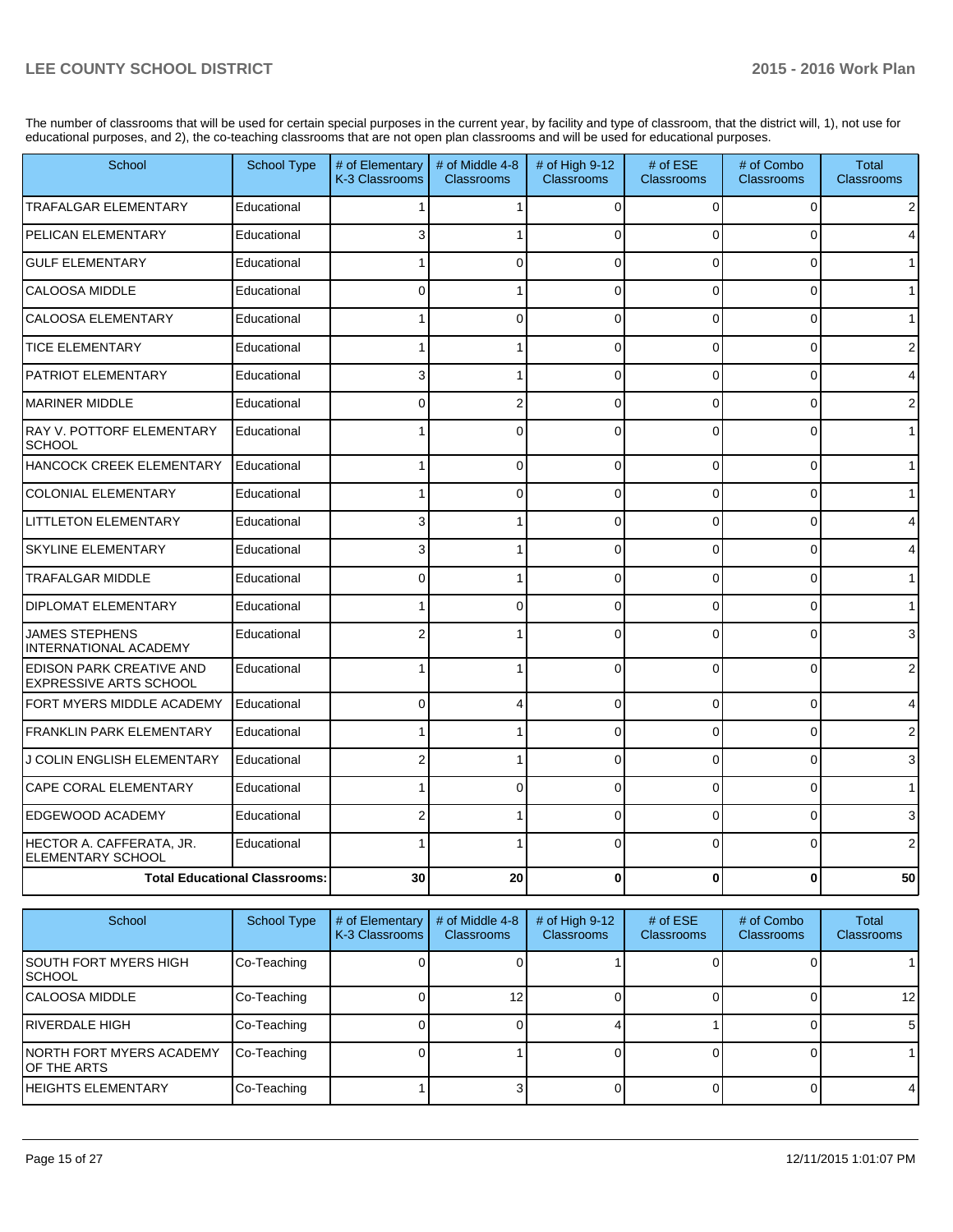| TANGLEWOOD ELEMENTARY                                     | Co-Teaching                          |    |    |              |          | 0        | $\overline{2}$ |
|-----------------------------------------------------------|--------------------------------------|----|----|--------------|----------|----------|----------------|
| CALOOSA ELEMENTARY                                        | Co-Teaching                          |    |    |              | $\Omega$ | $\Omega$ | 1              |
| HARNS MARSH ELEMENTARY<br><b>SCHOOL</b>                   | Co-Teaching                          | 0  |    | 0            | $\Omega$ | 0        | 1              |
| ORANGEWOOD ELEMENTARY                                     | Co-Teaching                          |    | ი  | 0            | $\Omega$ | 0        | 1 <sup>1</sup> |
| PINE ISLAND ELEMENTARY                                    | Co-Teaching                          |    |    | <sup>0</sup> | $\Omega$ | $\Omega$ | 3              |
| MANATEE ELEMENTARY                                        | Co-Teaching                          |    |    |              |          | ი        | $\overline{4}$ |
| PATRIOT ELEMENTARY                                        | Co-Teaching                          |    | 3  | 0            | 0        | 0        | $\overline{7}$ |
| VETERAN'S PARK ACADEMY FOR Co-Teaching<br><b>THE ARTS</b> |                                      |    | ∩  |              | 0        | $\Omega$ | 4              |
| LEHIGH SENIOR HIGH                                        | Co-Teaching                          |    | ∩  |              | 0        | $\Omega$ | $\overline{2}$ |
| lGATEWAY ELEMENTARY                                       | Co-Teaching                          |    |    |              | $\Omega$ | 0        | 3              |
| THREE OAKS MIDDLE                                         | Co-Teaching                          |    | 3  | <sup>0</sup> | 0        | $\Omega$ | 6              |
| <b>LEHIGH ELEMENTARY</b>                                  | Co-Teaching                          |    |    |              | U        | $\Omega$ | 1              |
| <b>FRANKLIN PARK ELEMENTARY</b>                           | Co-Teaching                          | 0  |    | <sup>0</sup> | $\Omega$ | $\Omega$ | 1              |
| ALLEN PARK ELEMENTARY                                     | Co-Teaching                          |    |    |              | n        | $\Omega$ | 5              |
|                                                           | <b>Total Co-Teaching Classrooms:</b> | 25 | 31 |              |          | 0        | 64             |

#### **Infrastructure Tracking**

**Necessary offsite infrastructure requirements resulting from expansions or new schools. This section should include infrastructure information related to capacity project schedules and other project schedules (Section 4).**

South Zone High School - Sewer System, Water System, Site Drainage, Site Work, Parking lot, sidewalks, landscaping, fencing, roads.

**Proposed location of planned facilities, whether those locations are consistent with the comprehensive plans of all affected local governments, and recommendations for infrastructure and other improvements to land adjacent to existing facilities. Provisions of 1013.33(12), (13) and (14) and 1013.36 must be addressed for new facilities planned within the 1st three years of the plan (Section 5).**

#### Not Specified

**Consistent with Comp Plan?** No

#### **Net New Classrooms**

The number of classrooms, by grade level and type of construction, that were added during the last fiscal year.

| List the net new classrooms added in the 2014 - 2015 fiscal year.                                                                                       |                               |                             |                                |                                                                        | List the net new classrooms to be added in the 2015 - 2016 fiscal<br>Ivear. |                                   |                                |                        |  |
|---------------------------------------------------------------------------------------------------------------------------------------------------------|-------------------------------|-----------------------------|--------------------------------|------------------------------------------------------------------------|-----------------------------------------------------------------------------|-----------------------------------|--------------------------------|------------------------|--|
| "Classrooms" is defined as capacity carrying classrooms that are added to increase<br>capacity to enable the district to meet the Class Size Amendment. |                               |                             |                                | Totals for fiscal year 2015 - 2016 should match totals in Section 15A. |                                                                             |                                   |                                |                        |  |
| Location                                                                                                                                                | $2014 - 2015 \#$<br>Permanent | $2014 - 2015 \#$<br>Modular | $2014 - 2015$ #<br>Relocatable | $2014 - 2015$<br>Total                                                 | $2015 - 2016$ #<br>Permanent                                                | $2015 - 2016$ #<br><b>Modular</b> | $2015 - 2016$ #<br>Relocatable | $2015 - 2016$<br>Total |  |
| Elementary (PK-3)                                                                                                                                       |                               |                             |                                |                                                                        |                                                                             |                                   |                                | $\Omega$               |  |
| Middle (4-8)                                                                                                                                            |                               |                             |                                |                                                                        |                                                                             |                                   |                                | $\Omega$               |  |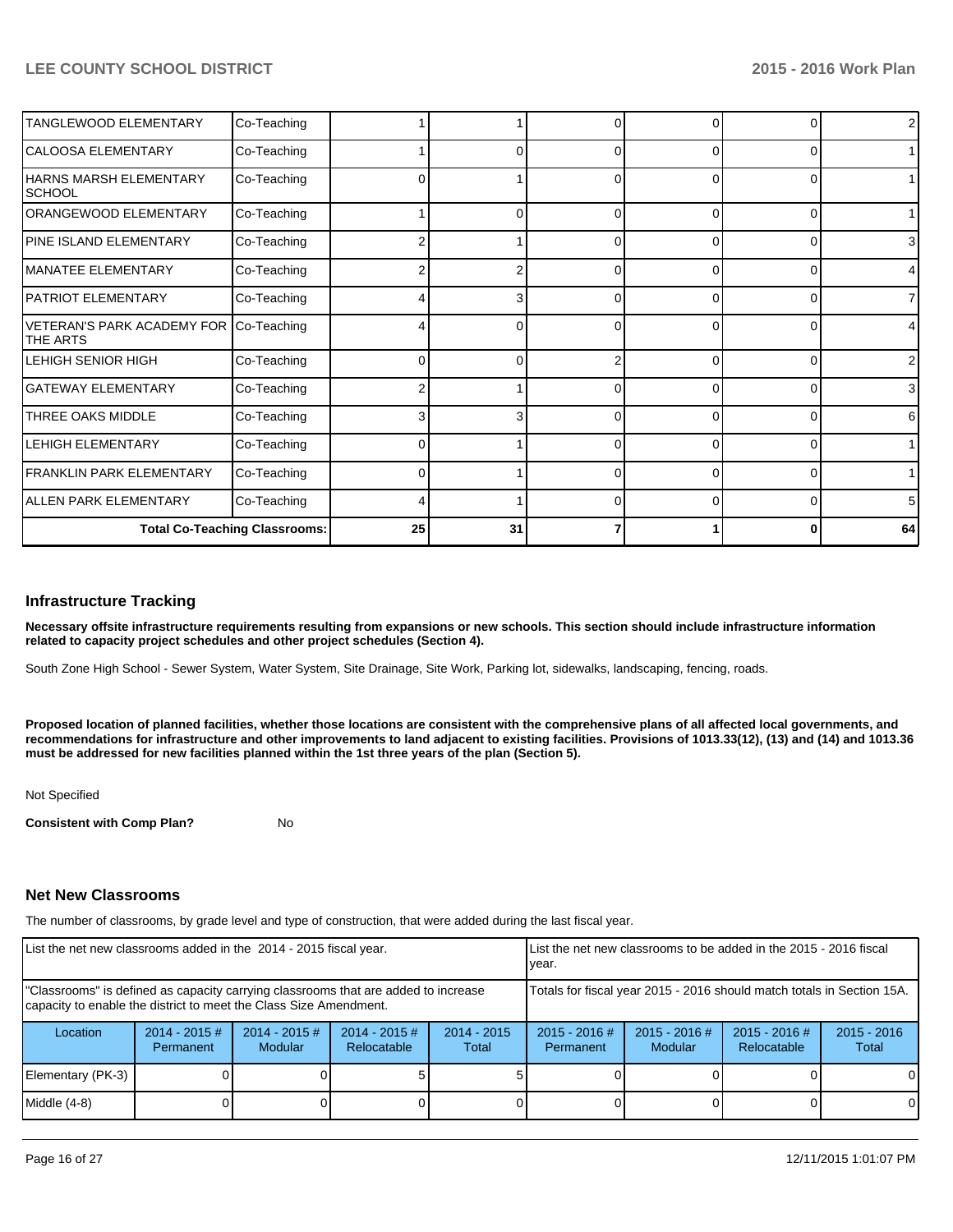| High (9-12) |  |  |  | v  |
|-------------|--|--|--|----|
|             |  |  |  | ΩI |

### **Relocatable Student Stations**

Number of students that will be educated in relocatable units, by school, in the current year, and the projected number of students for each of the years in the workplan.

| <b>Site</b>                          | 2015 - 2016    | 2016 - 2017 | 2017 - 2018 | 2018 - 2019    | 2019 - 2020 | 5 Year Average |
|--------------------------------------|----------------|-------------|-------------|----------------|-------------|----------------|
| <b>VARSITY LAKES MIDDLE</b>          | 110            | 110         | 110         | 110            | 110         | 110            |
| TRAFALGAR ELEMENTARY                 | 0              | 0           | U           | $\Omega$       |             | $\overline{0}$ |
| RAYMA C. PAGE ELEMENTARY             | 0              | 0           | 0           | 0              | 0           | $\overline{0}$ |
| IDA S. BAKER HIGH SCHOOL             | 0              | 0           | 0           | $\Omega$       | $\Omega$    | $\overline{0}$ |
| SOUTH FORT MYERS HIGH SCHOOL         | 0              | 0           | 0           | $\Omega$       | 0           | $\overline{0}$ |
| MIRROR LAKES ELEMENTARY              | 72             | 72          | 72          | 72             | 72          | 72             |
| PAUL LAURENCE DUNBAR MIDDLE          | 0              | 0           | 0           | 0              | 0           | $\overline{0}$ |
| <b>PELICAN ELEMENTARY</b>            | 0              | 0           | 0           | $\Omega$       | 0           | $\overline{0}$ |
| <b>GULF MIDDLE</b>                   | 0              | 0           | 0           | 0              | 0           | $\overline{0}$ |
| <b>GULF ELEMENTARY</b>               | 0              | 0           | $\Omega$    | $\Omega$       | $\Omega$    | $\overline{0}$ |
| <b>PINEWOODS ELEMENTARY</b>          | 18             | 18          | 18          | 18             | 18          | 18             |
| IROYAL PALM EXCEPTIONAL SCHOOL       | 0              | 0           | 0           | $\Omega$       | 0           | $\overline{0}$ |
| <b>DIPLOMAT MIDDLE</b>               | 0              | 0           | 0           | 0              | 0           | $\overline{0}$ |
| <b>ICALOOSA MIDDLE</b>               | 0              | 0           | $\Omega$    | $\Omega$       | $\Omega$    | $\overline{0}$ |
| IRIVERDALE HIGH                      | 200            | 125         | 100         | 75             | 50          | 110            |
| NORTH FORT MYERS ACADEMY OF THE ARTS | 0              | 0           | 0           | $\Omega$       | 0           | $\overline{0}$ |
| <b>BONITA SPRINGS MIDDLE</b>         | 0              | 0           | 0           | 0              | 0           | $\overline{0}$ |
| CAPE CORAL SENIOR HIGH               | 0              | 0           | 0           | $\Omega$       | $\Omega$    | $\overline{0}$ |
| <b>SAN CARLOS PARK ELEMENTARY</b>    | 0              | 0           | 0           | 0              | 0           | $\overline{0}$ |
| <b>HEIGHTS ELEMENTARY</b>            | 0              | 0           | 0           | $\Omega$       | $\Omega$    | $\overline{0}$ |
| <b>BAYSHORE ELEMENTARY</b>           | 0              | 0           | 0           | 0              | 0           | $\overline{0}$ |
| <b>CYPRESS LAKE SENIOR HIGH</b>      | 0              | 0           | $\Omega$    | $\Omega$       | $\Omega$    | $\overline{0}$ |
| FORT MYERS INSTITUTE OF TECHNOLOGY   | 25             | 25          | 25          | 25             | 25          | 25             |
| TANGLEWOOD ELEMENTARY                | $\Omega$       | 0           | 0           | $\Omega$       | 0           | $\overline{0}$ |
| CALOOSA ELEMENTARY                   | $\overline{0}$ | 0           | 0           | $\overline{0}$ | 0           | $\overline{0}$ |
| THE SANIBEL SCHOOL                   | 15             | 15          | 15          | 15             | 15          | 15             |
| <b>TICE ELEMENTARY</b>               | $\overline{0}$ | 36          | 36          | 36             | 36          | 29             |
| TROPIC ISLES ELEMENTARY              | $\overline{0}$ | 0           | 0           | $\overline{0}$ | 0           | $\overline{0}$ |
| <b>VILLAS ELEMENTARY</b>             | $\overline{0}$ | 0           | 0           | $\overline{0}$ | 0           | $\overline{0}$ |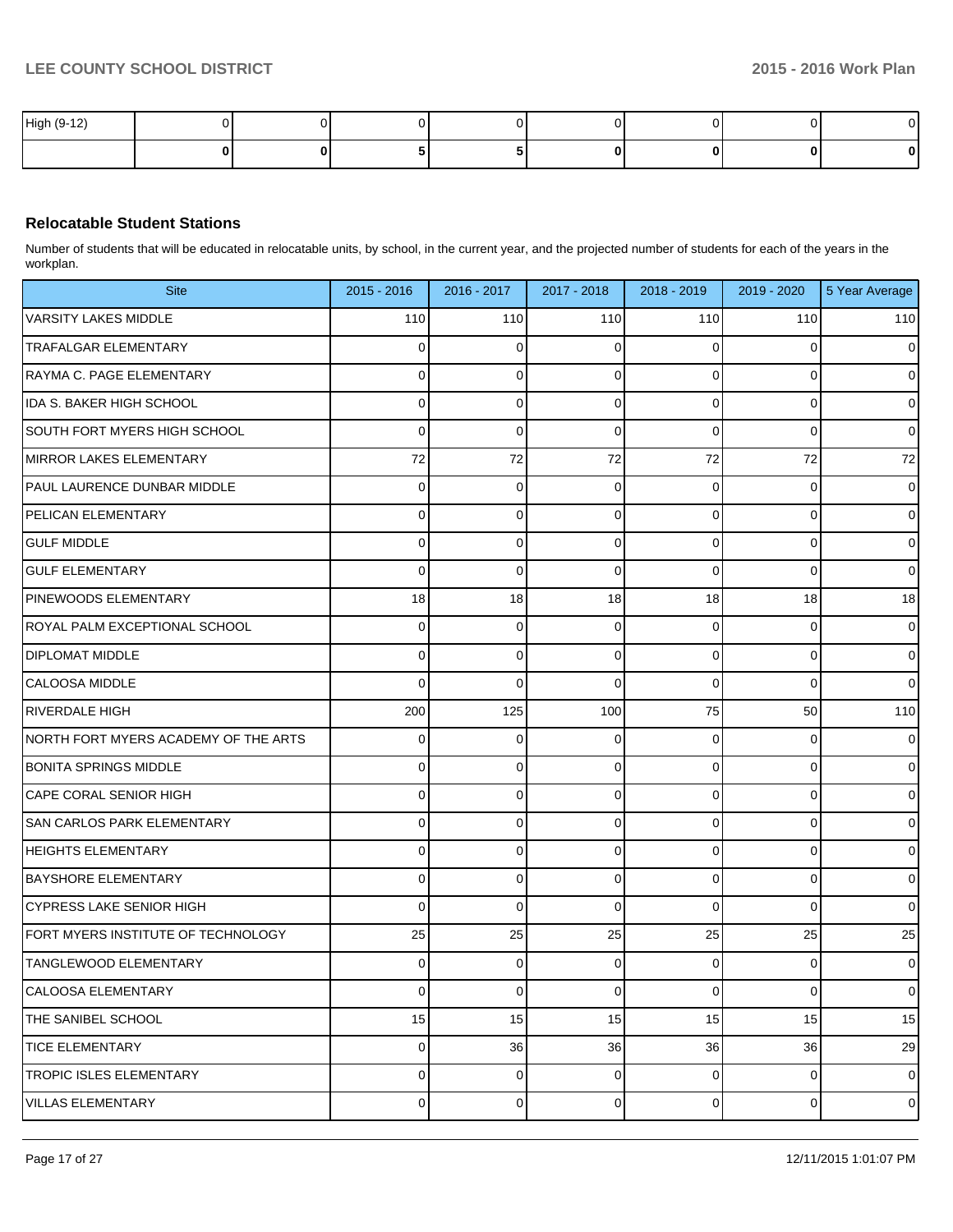| SOUTHWEST FLORIDA PUBLIC SERVICE<br><b>ACADEMY</b> | 0           | 0              | 0           | $\Omega$       | $\overline{0}$ | $\mathbf 0$    |
|----------------------------------------------------|-------------|----------------|-------------|----------------|----------------|----------------|
| HARNS MARSH ELEMENTARY SCHOOL                      | 36          | 36             | 36          | 36             | 36             | 36             |
| NORTH FORT MYERS SENIOR HIGH                       | $\Omega$    | $\mathbf 0$    | 0           | $\Omega$       | $\overline{0}$ | $\mathbf 0$    |
| <b>ORANGE RIVER ELEMENTARY</b>                     | 54          | 54             | 54          | 54             | 54             | 54             |
| <b>ORANGEWOOD ELEMENTARY</b>                       | 18          | 18             | 18          | 18             | 18             | 18             |
| PINE ISLAND ELEMENTARY                             | $\Omega$    | $\mathbf 0$    | $\Omega$    | $\Omega$       | $\overline{0}$ | $\overline{0}$ |
| Alternative Learning Center West                   | 265         | 265            | 265         | 265            | 265            | 265            |
| <b>RIVER HALL ELEMENTARY</b>                       | 18          | 18             | 18          | 18             | 18             | 18             |
| <b>LEXINGTON MIDDLE SCHOOL</b>                     | 0           | 0              | 0           | $\Omega$       | $\overline{0}$ | $\mathbf 0$    |
| EAST LEE COUNTY HIGH SCHOOL                        | 0           | 0              | $\mathbf 0$ | $\Omega$       | $\overline{0}$ | $\mathbf 0$    |
| MANATEE ELEMENTARY                                 | 0           | 0              | $\Omega$    | $\Omega$       | $\overline{0}$ | $\overline{0}$ |
| <b>PATRIOT ELEMENTARY</b>                          | 0           | 0              | $\Omega$    | $\Omega$       | $\overline{0}$ | $\mathbf 0$    |
| <b>CHALLENGER MIDDLE</b>                           | 0           | 0              | $\mathbf 0$ | $\Omega$       | $\overline{0}$ | $\overline{0}$ |
| CAPE CORAL INSTITUTE OF TECHNOLOGY                 | 0           | 0              | $\Omega$    | $\Omega$       | $\overline{0}$ | $\overline{0}$ |
| <b>NEW DIRECTIONS SCHOOL</b>                       | 44          | 44             | 44          | 44             | 44             | 44             |
| VETERAN'S PARK ACADEMY FOR THE ARTS                | 0           | 0              | 0           | $\Omega$       | $\overline{0}$ | $\mathbf 0$    |
| MARINER MIDDLE                                     | 0           | 0              | $\mathbf 0$ | $\Omega$       | $\overline{0}$ | $\mathbf 0$    |
| RAY V. POTTORF ELEMENTARY SCHOOL                   | 0           | 0              | $\Omega$    | $\Omega$       | $\overline{0}$ | $\overline{0}$ |
| HANCOCK CREEK ELEMENTARY                           | 0           | 0              | $\Omega$    | $\Omega$       | $\overline{0}$ | $\overline{0}$ |
| LEHIGH SENIOR HIGH                                 | 200         | 125            | 100         | 75             | 50             | 110            |
| <b>COLONIAL ELEMENTARY</b>                         | 18          | 18             | 18          | 18             | 18             | 18             |
| <b>LITTLETON ELEMENTARY</b>                        | 18          | 18             | 18          | 18             | 18             | 18             |
| <b>GATEWAY ELEMENTARY</b>                          | 18          | 18             | 18          | 18             | 18             | 18             |
| THREE OAKS MIDDLE                                  | 18          | 22             | 22          | 22             | 22             | 21             |
| MARINER SENIOR HIGH                                | 0           | 0              | $\mathbf 0$ | $\overline{0}$ | $\overline{0}$ | $\mathbf 0$    |
| ESTERO SENIOR HIGH                                 | $\mathbf 0$ | 0              | $\Omega$    | $\Omega$       | $\overline{0}$ | $\overline{0}$ |
| THREE OAKS ELEMENTARY                              | 131         | 144            | 144         | 144            | 144            | 141            |
| <b>SKYLINE ELEMENTARY</b>                          | $\mathbf 0$ | 0              | $\mathbf 0$ | $\Omega$       | $\overline{0}$ | $\overline{0}$ |
| <b>TRAFALGAR MIDDLE</b>                            | 88          | 88             | 88          | 88             | 88             | 88             |
| <b>DIPLOMAT ELEMENTARY</b>                         | 0           | $\overline{0}$ | 0           | $\overline{0}$ | $\overline{0}$ | $\mathbf 0$    |
| JAMES STEPHENS INTERNATIONAL ACADEMY               | 0           | 0              | $\Omega$    | $\overline{0}$ | $\overline{0}$ | $\overline{0}$ |
| LEHIGH ELEMENTARY                                  | 144         | 144            | 144         | 144            | 144            | 144            |
| <b>SPRING CREEK ELEMENTARY</b>                     | 72          | 72             | 72          | 72             | 72             | 72             |
| LEHIGH ACRES MIDDLE                                | 264         | 264            | 264         | 264            | 264            | 264            |
| BUCKINGHAM EXCEPTIONAL STUDENT CENTER              | 15          | 15             | 15          | 15             | 15             | 15             |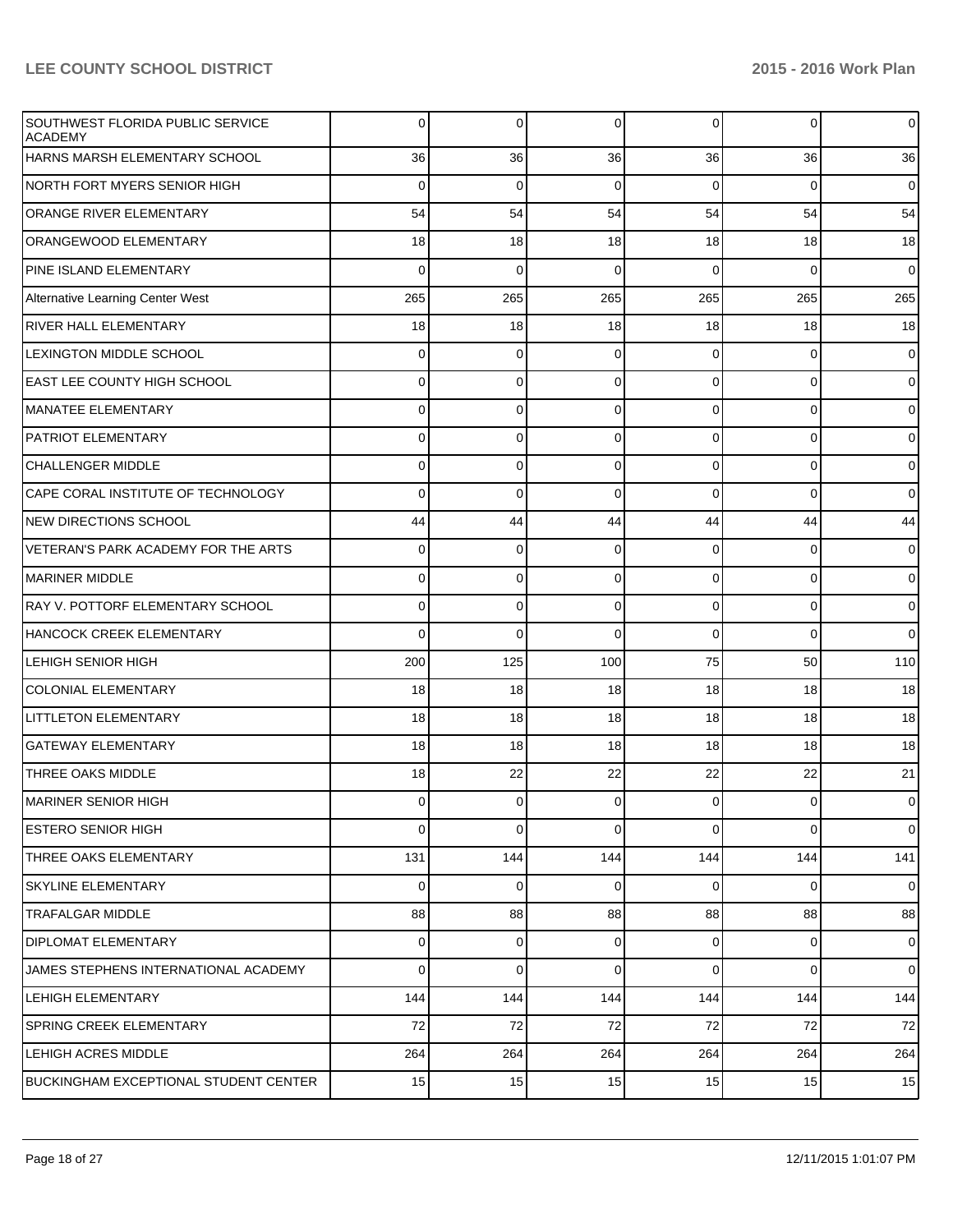| SUNSHINE ELEMENTARY                                              | 80             | 80          | 80             | 80       | 80       | 80      |
|------------------------------------------------------------------|----------------|-------------|----------------|----------|----------|---------|
| <b>EDISON PARK CREATIVE AND EXPRESSIVE ARTS</b><br><b>SCHOOL</b> | 0              | 0           | 0              | ∩        | 0        | 0       |
| FORT MYERS BEACH ELEMENTARY                                      | 0              | 0           | 0              | $\Omega$ | 0        | 0       |
| FORT MYERS MIDDLE ACADEMY                                        | 0              | 0           | $\Omega$       | $\Omega$ | 0        | 0       |
| FORT MYERS SENIOR HIGH                                           | 0              | 0           | 0              | $\Omega$ | 0        | 0       |
| <b>FRANKLIN PARK ELEMENTARY</b>                                  | 0              | $\Omega$    | $\Omega$       | $\Omega$ | $\Omega$ | 0       |
| J COLIN ENGLISH ELEMENTARY                                       | 36             | 36          | 36             | 36       | 36       | 36      |
| <b>BONITA SPRINGS ELEMENTARY</b>                                 | 72             | 72          | 72             | 72       | 72       | 72      |
| <b>CAPE CORAL ELEMENTARY</b>                                     | 0              | 0           | 0              | $\Omega$ | 0        | 0       |
| <b>CYPRESS LAKE MIDDLE</b>                                       | 0              | 0           | 0              | $\Omega$ | 0        | 0       |
| DUNBAR COMMUNITY SCHOOL                                          | 0              | 0           | 0              | $\Omega$ | 0        | 0       |
| <b>DUNBAR HIGH SCHOOL</b>                                        | 0              | 0           | $\Omega$       | $\Omega$ | 0        | 0       |
| <b>EDGEWOOD ACADEMY</b>                                          | 0              | 0           | $\Omega$       | $\Omega$ | 0        | 0       |
| HECTOR A. CAFFERATA, JR. ELEMENTARY<br><b>SCHOOL</b>             | $\Omega$       | $\Omega$    | $\Omega$       | $\Omega$ | $\Omega$ | 0       |
| G. WEAVER HIPPS ELEMENTARY                                       | 54             | 54          | 54             | 54       | 54       | 54      |
| <b>ALLEN PARK ELEMENTARY</b>                                     | 0              | $\mathbf 0$ | 0              | $\Omega$ | 0        | 0       |
| THE ALVA SCHOOL                                                  | 0              | 0           | $\Omega$       | $\Omega$ | 0        | 0       |
| LEE ASSOCIATION FOR RETARDED CITIZENS<br>(LARC)                  | 0              | $\Omega$    | $\Omega$       | $\Omega$ | $\Omega$ | 0       |
| <b>DUNBAR ATHLETICS</b>                                          | 0              | 0           | 0              | $\Omega$ | $\Omega$ | 0       |
| LEE COUNTY DETENTION HOME                                        | 0              | $\Omega$    | $\Omega$       | ∩        | 0        | 0       |
| OAK HAMMOCK MIDDLE SCHOOL                                        | 132            | 132         | 132            | 132      | 132      | 132     |
| <b>TREELINE ELEMENTARY</b>                                       | 36             | 36          | 36             | 36       | 36       | 36      |
| ISLAND COAST HIGH SCHOOL                                         | 0              | $\Omega$    | $\Omega$       | $\Omega$ | 0        | 0       |
| <b>TORTUGA PRESERVE ELEMENTARY</b>                               | 0              | 0           | 0              | $\Omega$ | 0        | 0       |
| HARNS MARSH MIDDLE SCHOOL                                        | $\overline{0}$ | 0           | $\overline{0}$ | 0        | $\circ$  | $\circ$ |
| Totals for LEE COUNTY SCHOOL DISTRICT                            |                |             |                |          |          |         |
| Total students in relocatables by year.                          | 2,271          | 2,174       | 2,124          | 2,074    | 2,024    | 2,133   |
| Total number of COFTE students projected by year.                | 77,072         | 78,320      | 79,217         | 79,766   | 80,370   | 78,949  |
| Percent in relocatables by year.                                 | 3%             | 3 %         | 3%             | 3%       | 3%       | 3%      |

## **Leased Facilities Tracking**

Exising leased facilities and plans for the acquisition of leased facilities, including the number of classrooms and student stations, as reported in the educational plant survey, that are planned in that location at the end of the five year workplan.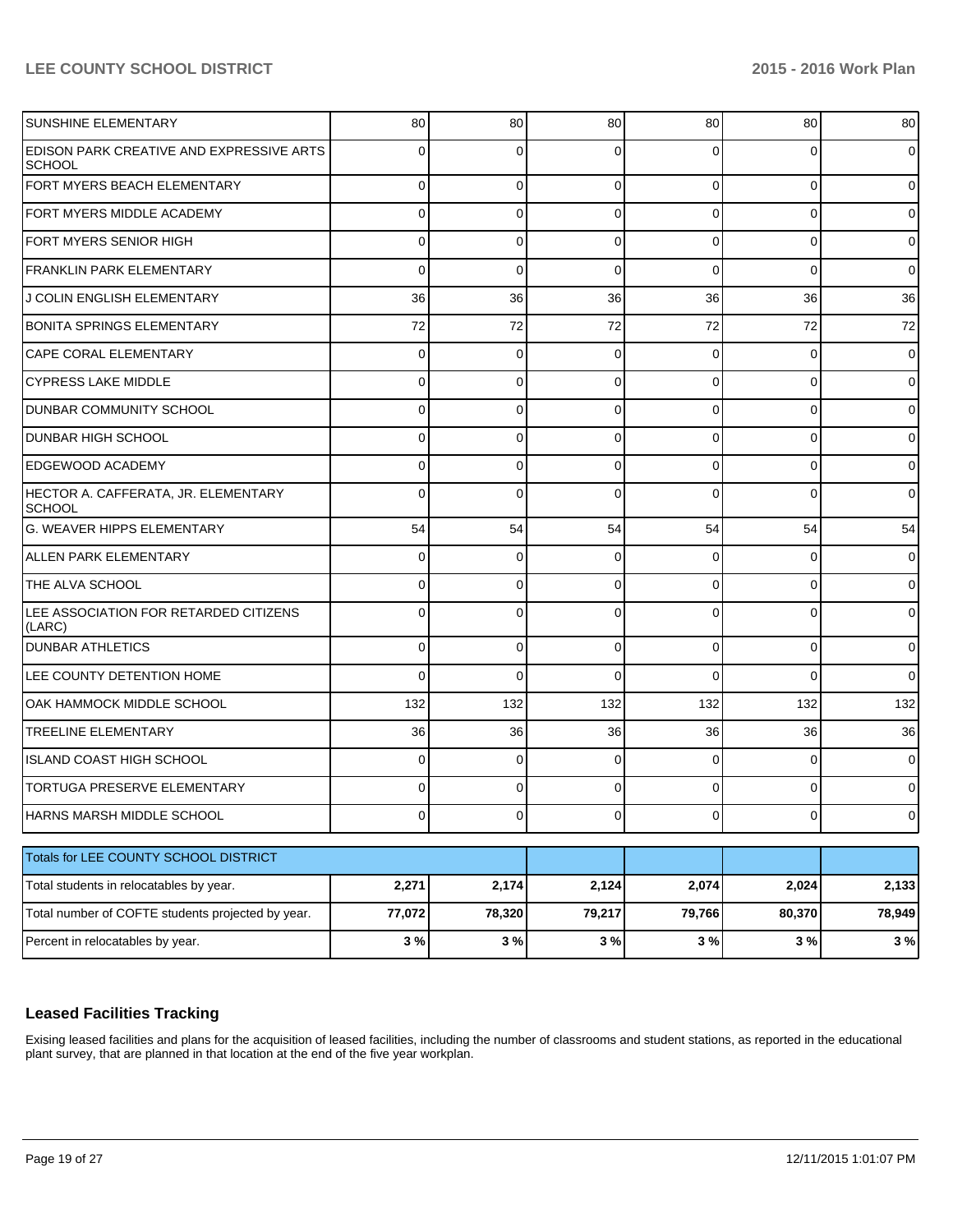| Location                                           | # of Leased<br>Classrooms 2015 -<br>2016 | <b>FISH Student</b><br><b>Stations</b> | Owner        | # of Leased<br>Classrooms 2019 -<br>2020 | <b>FISH Student</b><br><b>Stations</b> |
|----------------------------------------------------|------------------------------------------|----------------------------------------|--------------|------------------------------------------|----------------------------------------|
| FORT MYERS INSTITUTE OF TECHNOLOGY                 | 0                                        | $\mathbf 0$                            | G.E. Capital | 0                                        | 0                                      |
| <b>ALLEN PARK ELEMENTARY</b>                       | 0                                        |                                        |              | 0                                        | 0                                      |
| THE ALVA SCHOOL                                    | 0                                        |                                        |              | $\Omega$                                 | 0                                      |
| <b>BONITA SPRINGS ELEMENTARY</b>                   | 0                                        | ∩                                      |              | 0                                        | 0                                      |
| CAPE CORAL ELEMENTARY                              | 0                                        | U                                      |              | 0                                        | 0                                      |
| <b>DUNBAR COMMUNITY SCHOOL</b>                     | 0                                        | ∩                                      |              | 0                                        | 0                                      |
| <b>DUNBAR HIGH SCHOOL</b>                          | 0                                        | U                                      |              | 0                                        | 0                                      |
| <b>EDGEWOOD ACADEMY</b>                            | 0                                        | ∩                                      |              | 0                                        | 0                                      |
| EDISON PARK CREATIVE AND EXPRESSIVE ARTS<br>SCHOOL | $\Omega$                                 |                                        |              | 0                                        | 0                                      |
| FORT MYERS BEACH ELEMENTARY                        | $\mathbf 0$                              | $\Omega$                               |              | 0                                        | $\overline{0}$                         |
| FORT MYERS MIDDLE ACADEMY                          | $\Omega$                                 | $\mathbf 0$                            |              | 0                                        | $\overline{0}$                         |
| <b>FRANKLIN PARK ELEMENTARY</b>                    | $\Omega$                                 | $\Omega$                               |              | 0                                        | $\overline{0}$                         |
| J COLIN ENGLISH ELEMENTARY                         | 0                                        | $\mathbf 0$                            |              | 0                                        | $\overline{0}$                         |
| JAMES STEPHENS INTERNATIONAL ACADEMY               | $\Omega$                                 | $\Omega$                               |              | 0                                        | $\overline{0}$                         |
| <b>LEHIGH ELEMENTARY</b>                           | $\Omega$                                 | $\mathbf 0$                            |              | 0                                        | $\overline{0}$                         |
| ORANGEWOOD ELEMENTARY                              | $\Omega$                                 | $\Omega$                               |              | 0                                        | $\overline{0}$                         |
| PINE ISLAND ELEMENTARY                             | 0                                        | $\Omega$                               |              | 0                                        | $\overline{0}$                         |
| LEE ASSOCIATION FOR RETARDED CITIZENS<br>(LARC)    | $\Omega$                                 | C                                      |              | $\Omega$                                 | 0                                      |
| <b>TICE ELEMENTARY</b>                             | 0                                        | $\Omega$                               |              | 0                                        | 0                                      |
| <b>TROPIC ISLES ELEMENTARY</b>                     | $\Omega$                                 | $\Omega$                               |              | 0                                        | 0                                      |
| <b>VILLAS ELEMENTARY</b>                           | $\Omega$                                 | $\Omega$                               |              | $\Omega$                                 | 0                                      |
| SOUTHWEST FLORIDA PUBLIC SERVICE ACADEMY           | $\Omega$                                 | $\Omega$                               |              | $\Omega$                                 | 0                                      |
| <b>BAYSHORE ELEMENTARY</b>                         |                                          |                                        |              |                                          |                                        |
| CYPRESS LAKE SENIOR HIGH                           | 0                                        | $\Omega$                               |              | 0                                        | $\overline{0}$                         |
| TANGLEWOOD ELEMENTARY                              | 0                                        | $\Omega$                               |              | 0                                        | $\overline{0}$                         |
| <b>CALOOSA ELEMENTARY</b>                          | 0                                        | 0                                      |              | 0                                        | $\overline{0}$                         |
| <b>CALOOSA MIDDLE</b>                              | $\mathbf 0$                              | $\Omega$                               |              | 0                                        | $\overline{0}$                         |
| <b>RIVERDALE HIGH</b>                              | 0                                        | 0                                      |              | 0                                        | $\overline{0}$                         |
| BONITA SPRINGS MIDDLE                              | 0                                        | $\Omega$                               |              | 0                                        | $\overline{0}$                         |
| <b>CAPE CORAL SENIOR HIGH</b>                      | 0                                        | $\Omega$                               |              | 0                                        | $\overline{0}$                         |
| <b>SAN CARLOS PARK ELEMENTARY</b>                  | $\mathbf 0$                              | $\Omega$                               |              | 0                                        | $\overline{0}$                         |
| PELICAN ELEMENTARY                                 | 0                                        | 0                                      |              | 0                                        | $\overline{0}$                         |
| <b>GULF MIDDLE</b>                                 | $\overline{0}$                           | 0                                      |              | 0                                        | $\circ$                                |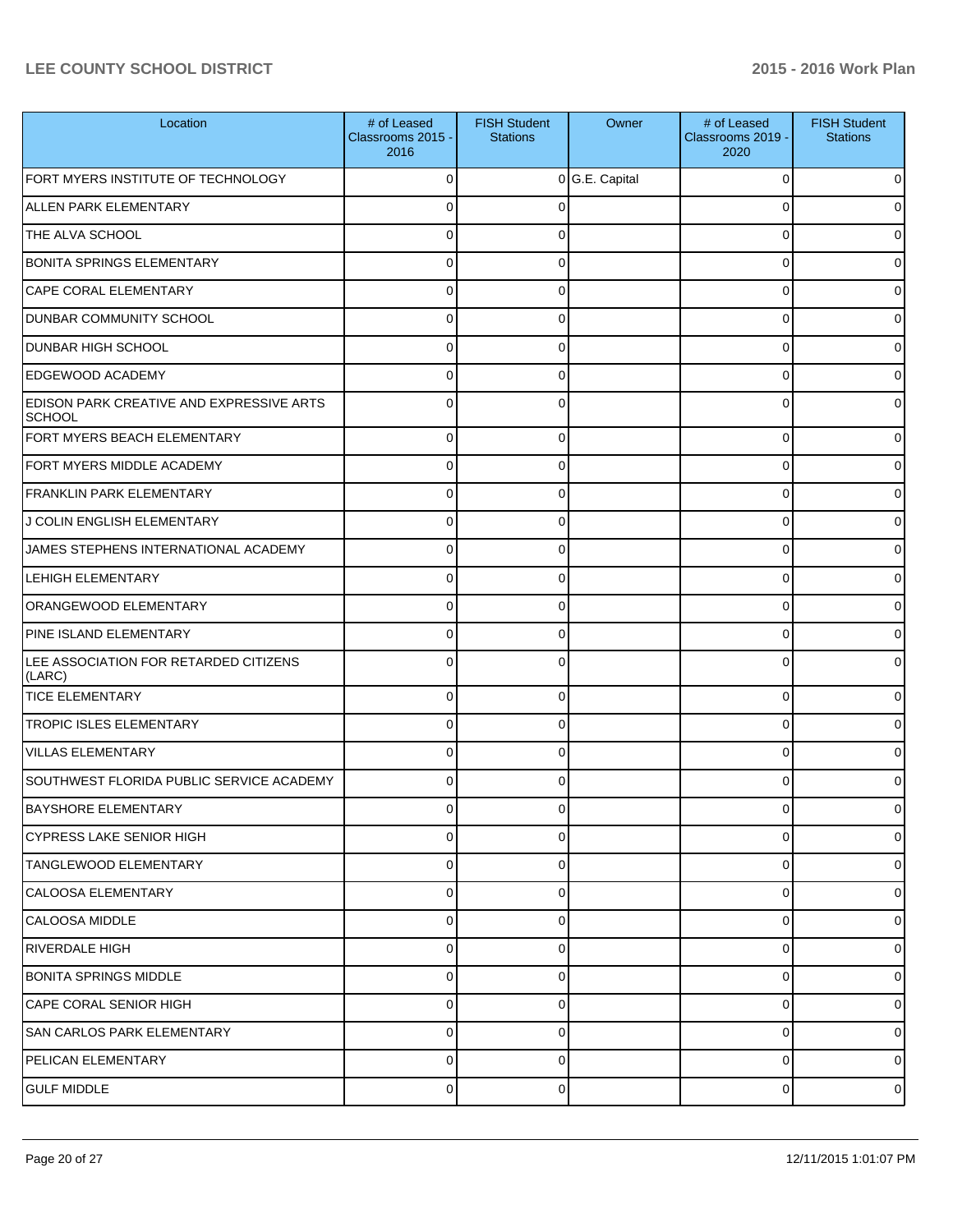| <b>LEHIGH ACRES MIDDLE</b>                 | 0           | 0   | 0        | $\overline{0}$ |
|--------------------------------------------|-------------|-----|----------|----------------|
| <b>SUNSHINE ELEMENTARY</b>                 | 0           | 0   | 0        | 0              |
| MARINER SENIOR HIGH                        | 0           | 0   | 0        | 0              |
| THREE OAKS ELEMENTARY                      |             | 126 | 0        | 0              |
| <b>SKYLINE ELEMENTARY</b>                  | 0           |     | 0        | 0              |
| <b>TRAFALGAR MIDDLE</b>                    | 0           | 0   | 0        | 0              |
| <b>DIPLOMAT ELEMENTARY</b>                 | 0           | 0   | 0        | 0              |
| <b>COLONIAL ELEMENTARY</b>                 | 0           | 0   | 0        | 0              |
| <b>LITTLETON ELEMENTARY</b>                | $\Omega$    | 0   | 0        | 0              |
| THREE OAKS MIDDLE                          | 0           | 0   | 0        | 0              |
| <b>DUNBAR ATHLETICS</b>                    | 0           |     | 0        | 0              |
| HANCOCK CREEK ELEMENTARY                   | 0           | 0   | 0        | 0              |
| <b>LEHIGH SENIOR HIGH</b>                  | $\Omega$    | 0   | 0        | 0              |
| CAPE CORAL INSTITUTE OF TECHNOLOGY         | $\Omega$    | 0   | 0        | 01             |
| NEW DIRECTIONS SCHOOL                      | 0           | 0   | 0        | 0              |
| PINEWOODS ELEMENTARY                       | 0           | 0   | 0        | 0              |
| ROYAL PALM EXCEPTIONAL SCHOOL              | 0           |     | 0        | 0              |
| <b>DIPLOMAT MIDDLE</b>                     | $\Omega$    | 0   | $\Omega$ | 0              |
| MIRROR LAKES ELEMENTARY                    | 0           | 0   | 0        | 0              |
| PAUL LAURENCE DUNBAR MIDDLE                | 0           | 0   | 0        | 0              |
| VETERAN'S PARK ACADEMY FOR THE ARTS        | 0           |     | 0        | 0              |
| MARINER MIDDLE                             | 0           | 0   | 0        | 0              |
| LEE COUNTY DETENTION HOME                  | 0           | 0   | 0        | 0              |
| VARSITY LAKES MIDDLE                       | 0           | 0   | 0        | 0              |
| <b>TRAFALGAR ELEMENTARY</b>                | 0           | 0   | U        | 0              |
| LEXINGTON MIDDLE SCHOOL                    | 0           | 0   | 0        | $\overline{0}$ |
| HARNS MARSH ELEMENTARY SCHOOL              | 0           | 0   | 0        | 01             |
| RAY V. POTTORF ELEMENTARY SCHOOL           | 0           | 0   | 0        | 0              |
| RAYMA C. PAGE ELEMENTARY                   | 0           | 0   | 0        | 0              |
| IDA S. BAKER HIGH SCHOOL                   | 0           | 0   | 0        | 0              |
| SOUTH FORT MYERS HIGH SCHOOL               | $\mathbf 0$ | 0   | 0        | 01             |
| HECTOR A. CAFFERATA, JR. ELEMENTARY SCHOOL | 0           | 0   | 0        | 01             |
| G. WEAVER HIPPS ELEMENTARY                 | $\mathbf 0$ | 0   | 0        | 0              |
| EAST LEE COUNTY HIGH SCHOOL                | 0           | 0   | 0        | 0              |
| <b>RIVER HALL ELEMENTARY</b>               | $\mathbf 0$ | 0   | 0        | $\overline{0}$ |
| MANATEE ELEMENTARY                         | 0           | 0   | 0        | $\circ$        |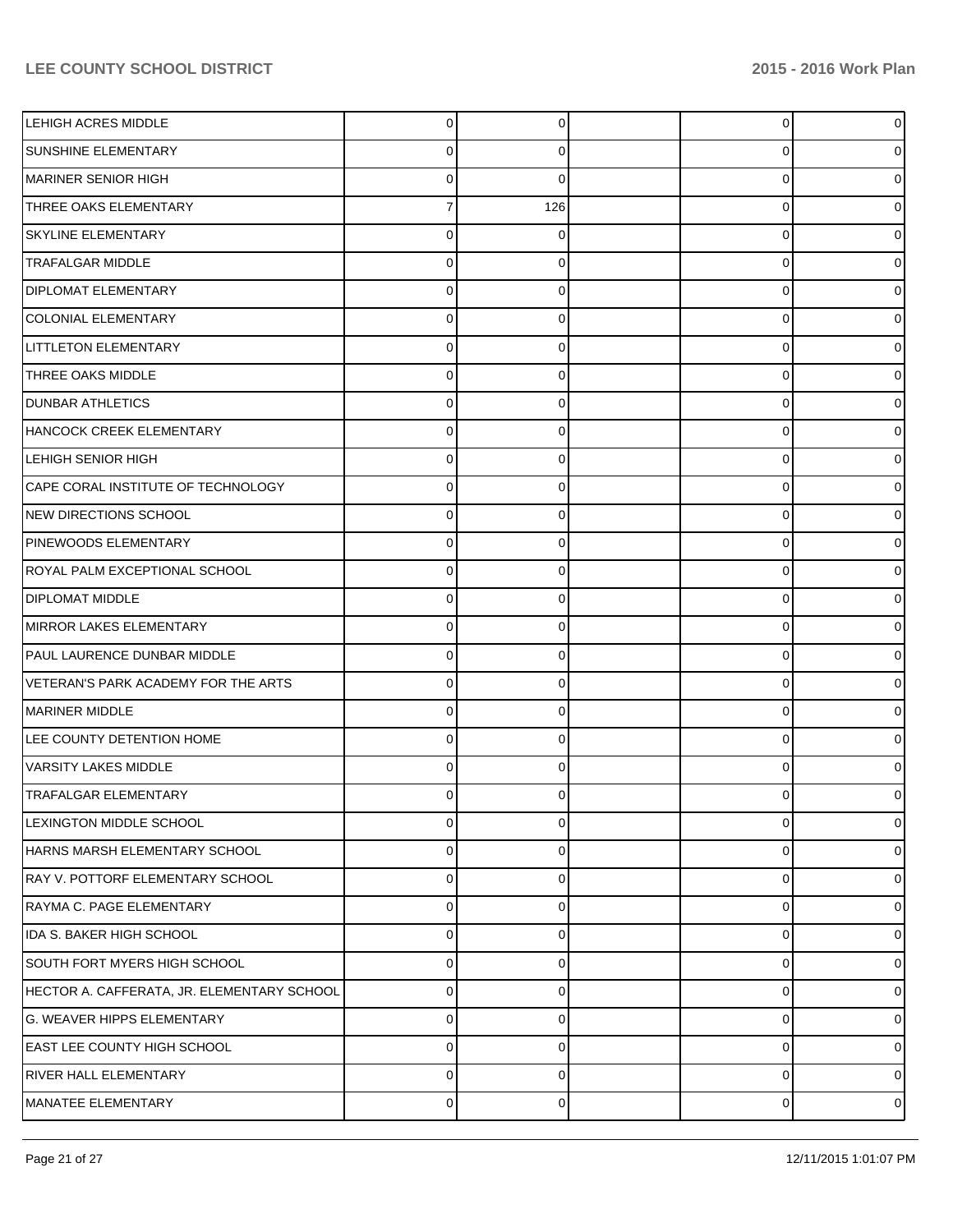| PATRIOT ELEMENTARY                    | 0            |          | $\Omega$ | $\overline{0}$ |
|---------------------------------------|--------------|----------|----------|----------------|
| <b>CHALLENGER MIDDLE</b>              | 0            | 0        | $\Omega$ | $\overline{0}$ |
| Alternative Learning Center West      | $\Omega$     | 0        | 0        | $\overline{0}$ |
| OAK HAMMOCK MIDDLE SCHOOL             | 0            | 0        | 0        | 01             |
| <b>TREELINE ELEMENTARY</b>            | <sup>0</sup> |          | $\Omega$ | $\Omega$       |
| IISLAND COAST HIGH SCHOOL             | <sup>0</sup> |          | 0        | 01             |
| <b>CYPRESS LAKE MIDDLE</b>            | 0            | $\Omega$ | 0        | 01             |
| FORT MYERS SENIOR HIGH                | 0            | 0        | $\Omega$ | 01             |
| INORTH FORT MYERS SENIOR HIGH         | 0            |          | 0        | $\overline{0}$ |
| ORANGE RIVER ELEMENTARY               | <sup>0</sup> |          | 0        | $\overline{0}$ |
| THE SANIBEL SCHOOL                    | $\Omega$     | O        | $\Omega$ | $\overline{0}$ |
| <b>HEIGHTS ELEMENTARY</b>             | $\Omega$     | 0        | $\Omega$ | ٥I             |
| INORTH FORT MYERS ACADEMY OF THE ARTS | $\Omega$     | 0        | 0        | 01             |
| <b>IGULF ELEMENTARY</b>               |              |          | 0        | 01             |
| <b>SPRING CREEK ELEMENTARY</b>        | U            |          | $\Omega$ | 01             |
| BUCKINGHAM EXCEPTIONAL STUDENT CENTER | $\Omega$     | ∩        | $\Omega$ | 01             |
| <b>ESTERO SENIOR HIGH</b>             | $\Omega$     | $\Omega$ | 0        | 01             |
| <b>GATEWAY ELEMENTARY</b>             | 0            | 0        | 0        | $\overline{0}$ |
| <b>TORTUGA PRESERVE ELEMENTARY</b>    | <sup>0</sup> |          | $\Omega$ | 0              |
| HARNS MARSH MIDDLE SCHOOL             | $\Omega$     |          | O        | 01             |
|                                       |              | 126      | ŋ        | 0              |

# **Failed Standard Relocatable Tracking**

Relocatable units currently reported by school, from FISH, and the number of relocatable units identified as 'Failed Standards'.

Nothing reported for this section.

# **Planning**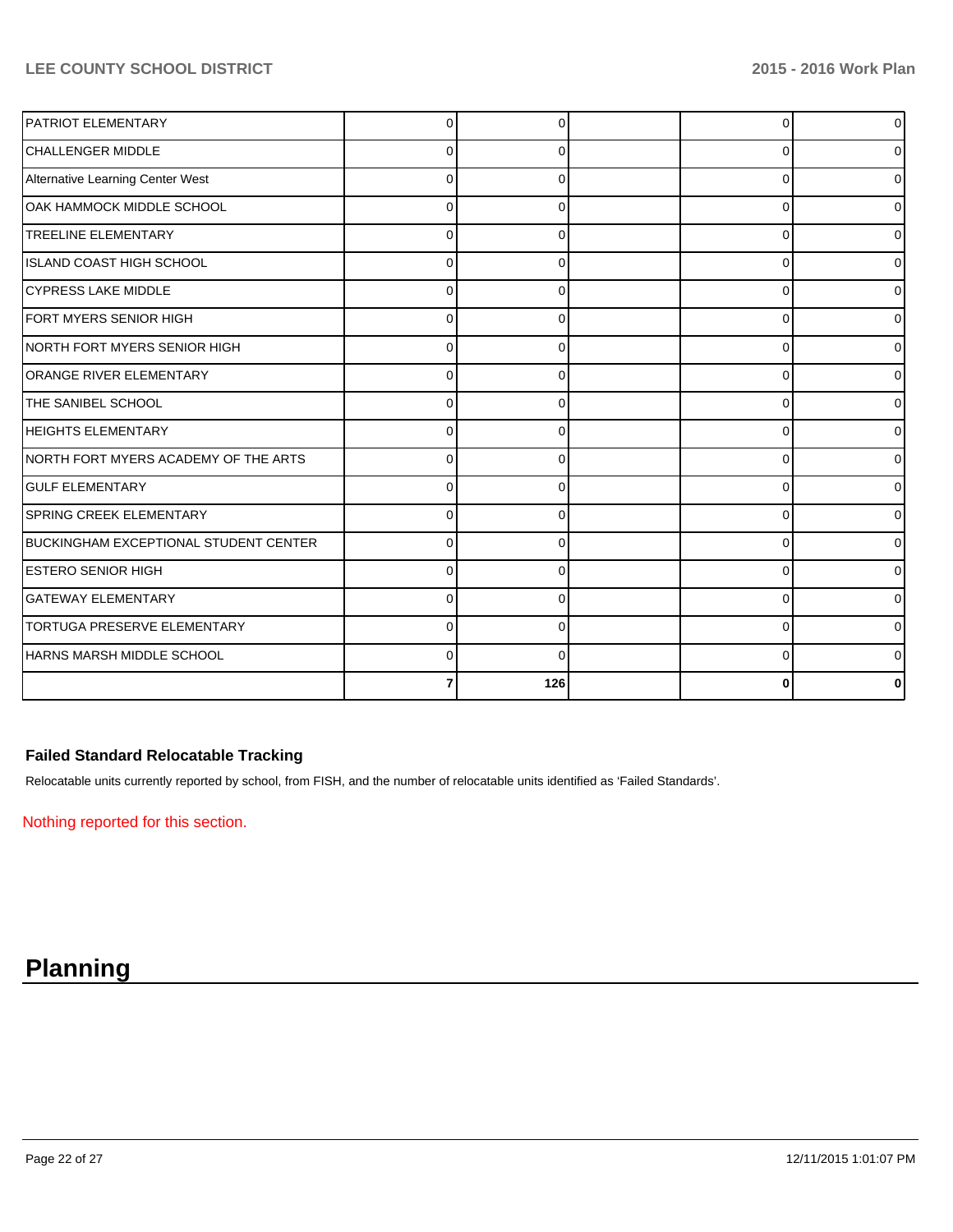#### **Class Size Reduction Planning**

**Plans approved by the school board that reduce the need for permanent student stations such as acceptable school capacity levels, redistricting, busing, year-round schools, charter schools, magnet schools, public-private partnerships, multitrack scheduling, grade level organization, block scheduling, or other alternatives.**

Implementation of Amendment 9 has hampered strategies to reduce the need for permanent student stations. Lee County already capitalizes on efficiencies afforded by our open-enrollment student assignment system. Transporting higher percentages of students is one of the cost inefficiences to more fully utilizing our schools. Charter schools are a factor in reducing the apparent future need.

### **School Closure Planning**

**Plans for the closure of any school, including plans for disposition of the facility or usage of facility space, and anticipated revenues.**

None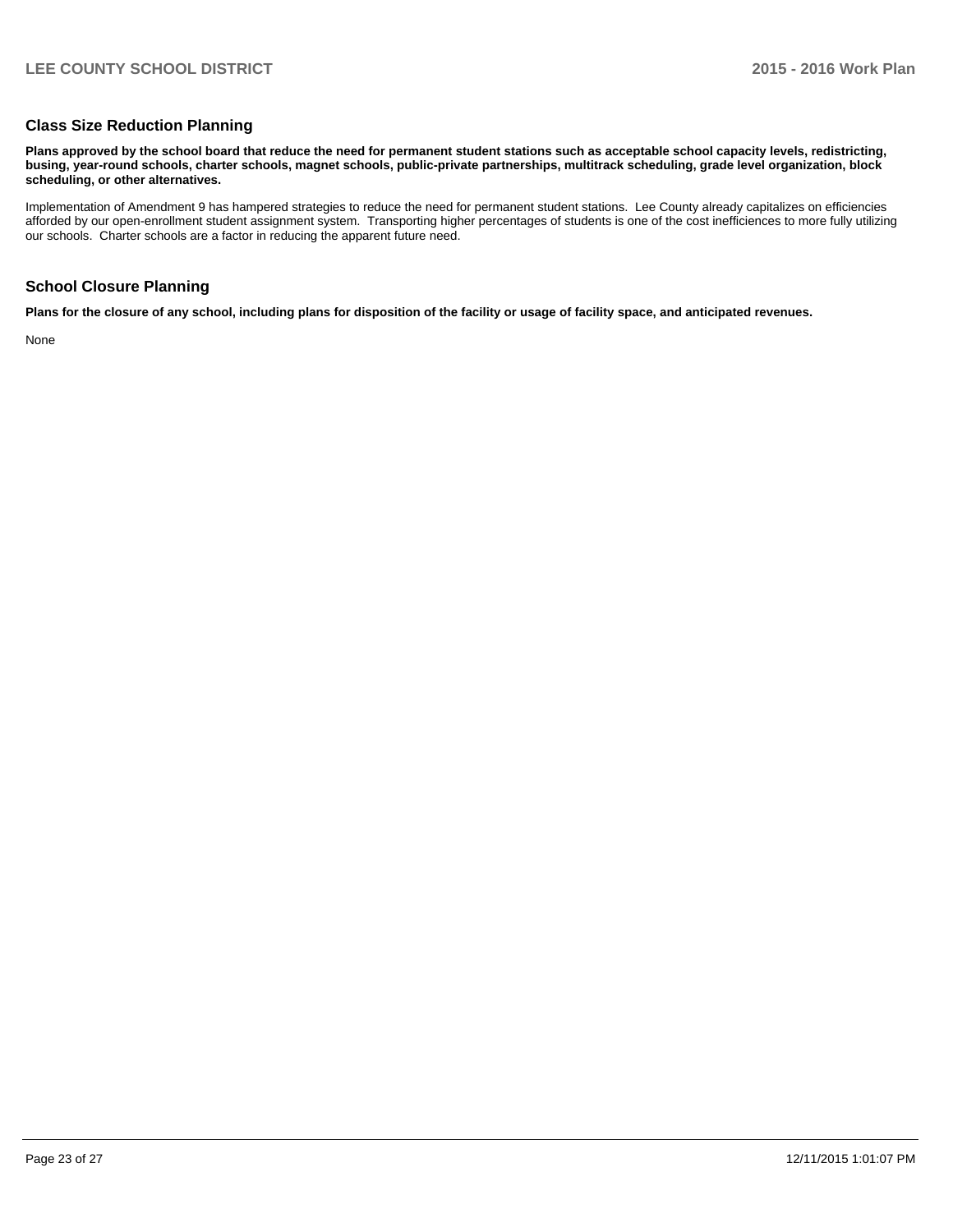# **Long Range Planning**

#### **Ten-Year Maintenance**

District projects and locations regarding the projected need for major renovation, repair, and maintenance projects within the district in years 6-10 beyond the projects plans detailed in the five years covered by the work plan.

Nothing reported for this section.

#### **Ten-Year Capacity**

Schedule of capital outlay projects projected to ensure the availability of satisfactory student stations for the projected student enrollment in K-12 programs for the future 5 years beyond the 5-year district facilities work program.

| Project                | Location, Community, Quadrant or other<br>general location | 2019 - 2020 / 2024 - 2025<br><b>Projected Cost</b> |  |
|------------------------|------------------------------------------------------------|----------------------------------------------------|--|
| <b>INEW ELEMENTARY</b> | <b>EAST</b>                                                | \$26,226,000                                       |  |
| <b>INEW ELEMENTARY</b> | <b>SOUTH</b>                                               | \$27,013,000                                       |  |
| <b>INEW ELEMENTARY</b> | <b>WEST</b>                                                | \$27,823,000                                       |  |
| <b>INEW MIDDLE</b>     | SOUTH                                                      | \$39,393,000                                       |  |
| NEW HIGH               | <b>EAST</b>                                                | \$64,919,000                                       |  |
|                        |                                                            | \$185,374,000                                      |  |

## **Ten-Year Planned Utilization**

Schedule of planned capital outlay projects identifying the standard grade groupings, capacities, and planned utilization rates of future educational facilities of the district for both permanent and relocatable facilities.

| Grade Level Projections         | <b>FISH</b><br><b>Student</b><br><b>Stations</b> | <b>Actual 2014 -</b><br>2015 FISH<br>Capacity | Actual<br>$2014 -$<br>2015<br><b>COFTE</b> | Actual 2014 - 2015<br><b>Utilization</b> | Actual 2015 - 2016 / 2024 - 2025 new<br>Student Capacity to be added/removed | Projected 2024<br>2025 COFTE | Projected 2024 -<br>2025 Utilization |
|---------------------------------|--------------------------------------------------|-----------------------------------------------|--------------------------------------------|------------------------------------------|------------------------------------------------------------------------------|------------------------------|--------------------------------------|
| Elementary - District<br>Totals | 42.097                                           | 42,097                                        | 31,585.00                                  | 75.03 %                                  | 3,000                                                                        | 33,618                       | 74.55 %                              |
| Middle - District Totals        | 24.078                                           | 21,662                                        | 17.321.00                                  | 79.96 %                                  | 1.200                                                                        | 17.570                       | 76.85 %                              |
| High - District Totals          | 26.162                                           | 24.785                                        | 19.797.00                                  | 79.87 %                                  | 2.000                                                                        | 18.095                       | 67.56 %                              |
| Other - ESE, etc                | 6.408                                            | 2,828                                         | 954.00                                     | 33.73 %                                  |                                                                              | 994                          | 35.15 %                              |
|                                 | 98,745                                           | 91,372                                        | 69,657.00                                  | 76.23 %                                  | 6,200                                                                        | 70,277                       | 72.03 %                              |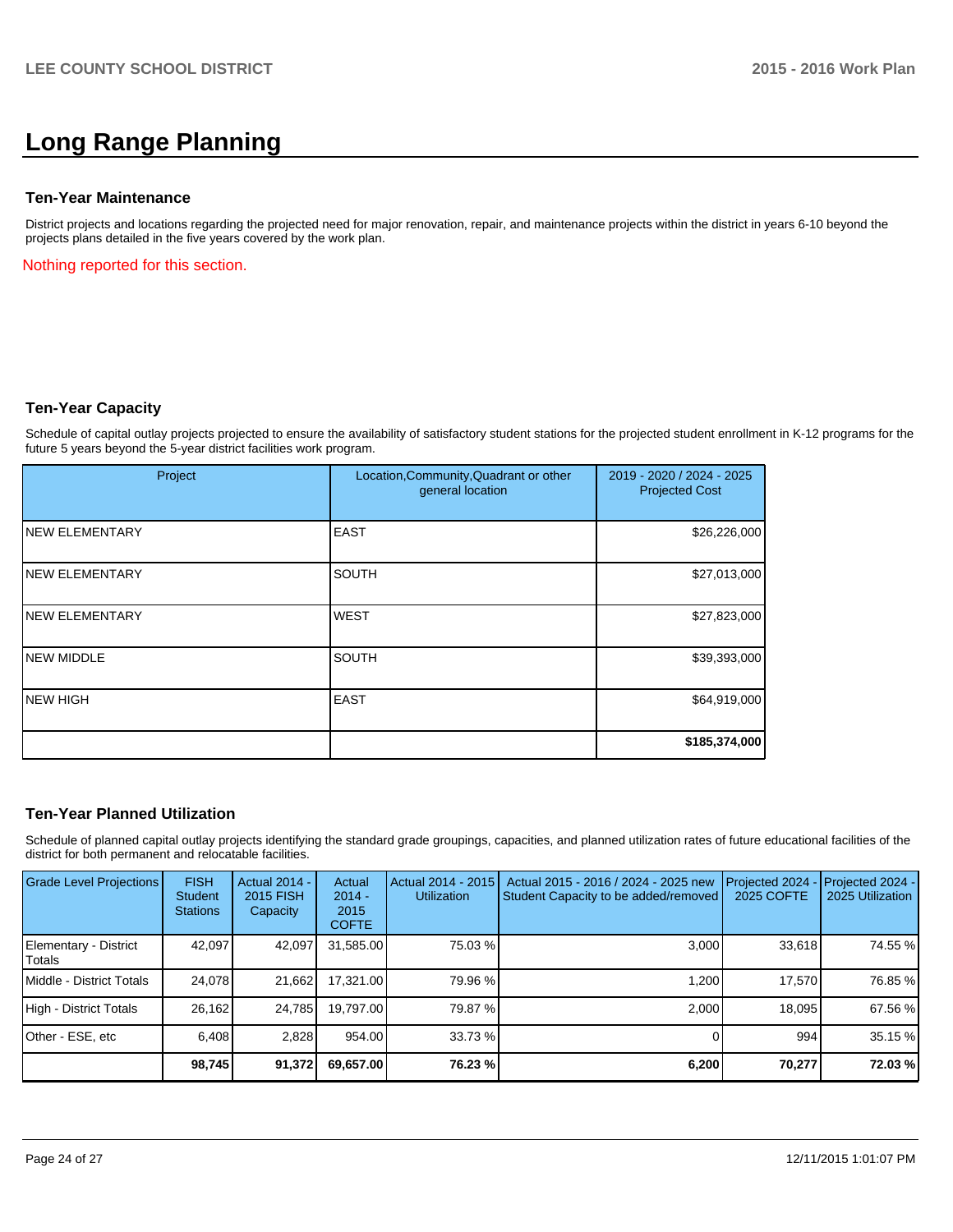**Combination schools are included with the middle schools for student stations, capacity, COFTE and utilization purposes because these facilities all have a 90% utilization factor. Use this space to explain or define the grade groupings for combination schools.**

No comments to report.

#### **Ten-Year Infrastructure Planning**

#### **Proposed Location of Planned New, Remodeled, or New Additions to Facilities in 06 thru 10 out years (Section 28).**

New Elementary School (1000 stu sta) in eastern part of the district to accommodate growth in FY18 New Elementary School (1000 stu sta) in esouthern part of the district to accommodate growth in FY19 New Elementary School (1000 stu sta) in western part of the district to accommodate growth in FY21 New Middle School (1000 stu sta) in southern part of the district to accommodate growth in FY19 New Elementary School (1000 stu sta) in eastern part of the district to accommodate growth in FY21

Plans for closure of any school, including plans for disposition of the facility or usage of facility space, and anticipated revenues in the 06 thru 10 out **years (Section 29).**

None

#### **Twenty-Year Maintenance**

District projects and locations regarding the projected need for major renovation, repair, and maintenance projects within the district in years 11-20 beyond the projects plans detailed in the five years covered by the work plan.

Nothing reported for this section.

#### **Twenty-Year Capacity**

Schedule of capital outlay projects projected to ensure the availability of satisfactory student stations for the projected student enrollment in K-12 programs for the future 11-20 years beyond the 5-year district facilities work program.

| Project               | Location, Community, Quadrant or other<br>general location | 2024 - 2025 / 2034 - 2035<br><b>Projected Cost</b> |
|-----------------------|------------------------------------------------------------|----------------------------------------------------|
| New Elementary School | South                                                      | \$32,255,000                                       |
| New Elementary School | South                                                      | \$33,223,000                                       |
| New Elementary School | West                                                       | \$33,223,000                                       |
| New Elementary School | East                                                       | \$34,220,000                                       |
| New Elementary School | West                                                       | \$34,220,000                                       |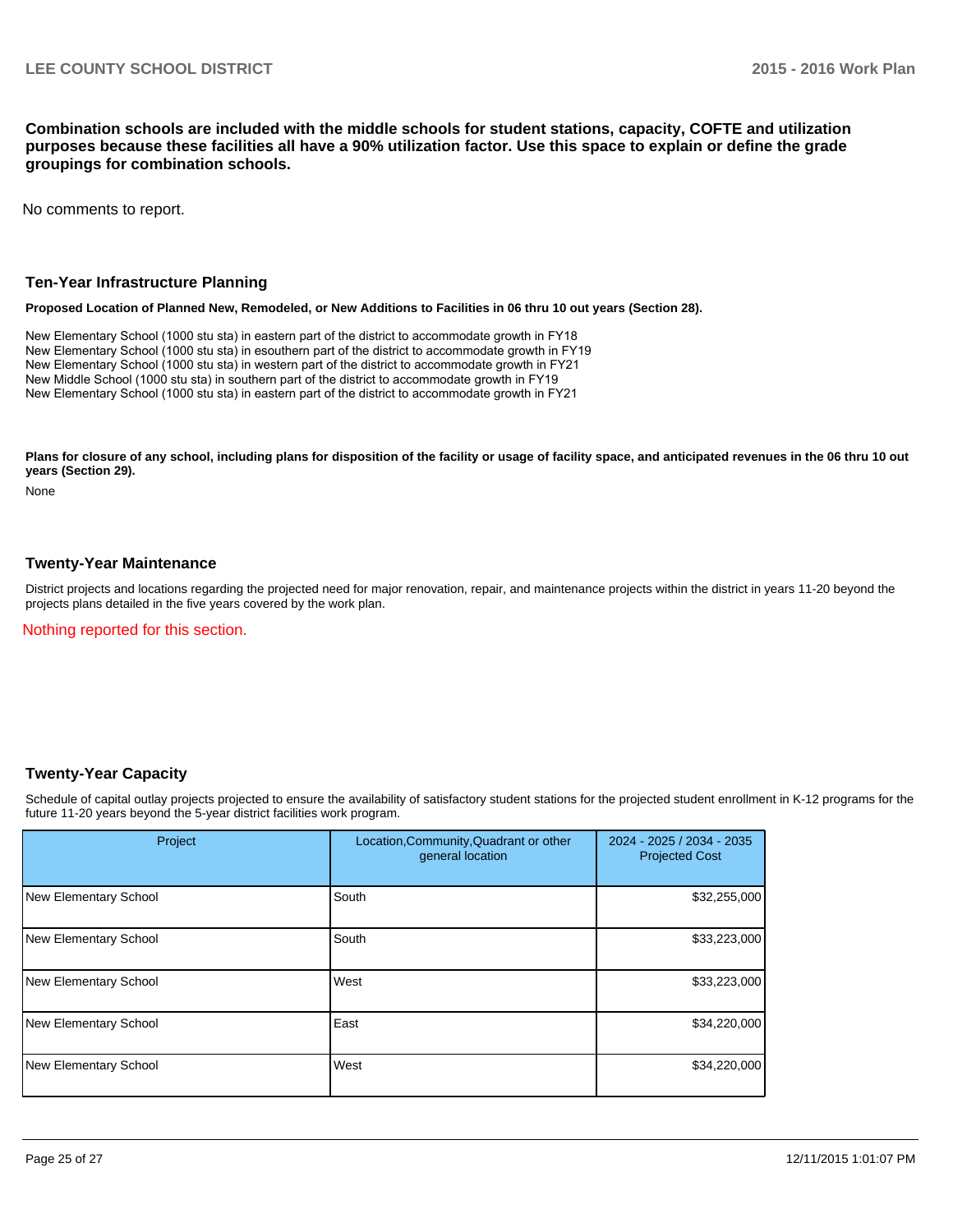| New elementary School | East | \$36,304,000  |
|-----------------------|------|---------------|
| New Middle School     | West | \$44,337,000  |
| New Middle School     | East | \$44,337,000  |
| New High School       | East | \$82,238,000  |
| New High School       | West | \$82,238,000  |
|                       |      | \$456,595,000 |

# **Twenty-Year Planned Utilization**

Schedule of planned capital outlay projects identifying the standard grade groupings, capacities, and planned utilization rates of future educational facilities of the district for both permanent and relocatable facilities.

| Grade Level Projections         | <b>FISH</b><br><b>Student</b><br><b>Stations</b> | <b>Actual 2014 -</b><br>2015 FISH<br>Capacity | Actual<br>$2014 -$<br>2015<br><b>COFTE</b> | Actual 2014 - 2015<br><b>Utilization</b> | Actual 2015 - 2016 / 2034 - 2035 new<br>Student Capacity to be added/removed | Projected 2034<br>2035 COFTE | Projected 2034 -<br>2035 Utilization |
|---------------------------------|--------------------------------------------------|-----------------------------------------------|--------------------------------------------|------------------------------------------|------------------------------------------------------------------------------|------------------------------|--------------------------------------|
| Elementary - District<br>Totals | 42,097                                           | 42,097                                        | 31,585.00                                  | 75.03 %                                  | 9,000                                                                        | 45,315                       | 88.68%                               |
| Middle - District Totals        | 24.078                                           | 21,662                                        | 17,321.00                                  | 79.96 %                                  | 3.600                                                                        | 20.012                       | 79.22 %                              |
| High - District Totals          | 26,162                                           | 24.785                                        | 19.797.00                                  | 79.87 %                                  | 6.000                                                                        | 25.989                       | 84.42 %                              |
| Other - ESE, etc                | 6.408                                            | 2,828                                         | 954.00                                     | 33.73 %                                  |                                                                              | 1.278                        | 45.19 %                              |
|                                 | 98,745                                           | 91,372                                        | 69,657.00                                  | 76.23 %                                  | 18,600                                                                       | 92,594                       | 84.20%                               |

**Combination schools are included with the middle schools for student stations, capacity, COFTE and utilization purposes because these facilities all have a 90% utilization factor. Use this space to explain or define the grade groupings for combination schools.**

No comments to report.

#### **Twenty-Year Infrastructure Planning**

**Proposed Location of Planned New, Remodeled, or New Additions to Facilities in 11 thru 20 out years (Section 28).**

New Elementary School (1000 stu sta) in western part of the district to accommodate growth to open in FY2 New Elementary School (1000 stu sta) in southern part of the district to accommodate growth to open in FY25 New Elementary School (1000 stu sta) in seastern part of the district to accommodate growth to open in FY26 New Elementary School (1000 stu sta) in western part of the district to accommodate growth to open in FY27 New Elementary School (1000 stu sta) in southern part of the district to accommodate growth to open in FY28 New Elementary School (1000 stu sta) in eastern part of the district to accommodate growth to open in FY29 New Middle School (1334 stu sta) in western part of the district to accommodate growth to open in FY23 New Middle School (1334 stu sta) in eastern part of the district to accommodate growth to open in FY25 New High School (2106 stu sta) in southern part of the district to accommodate growth to open in FY29 New High School (2106 stu sta) in western part of the district to accommodate growth to open in FY30